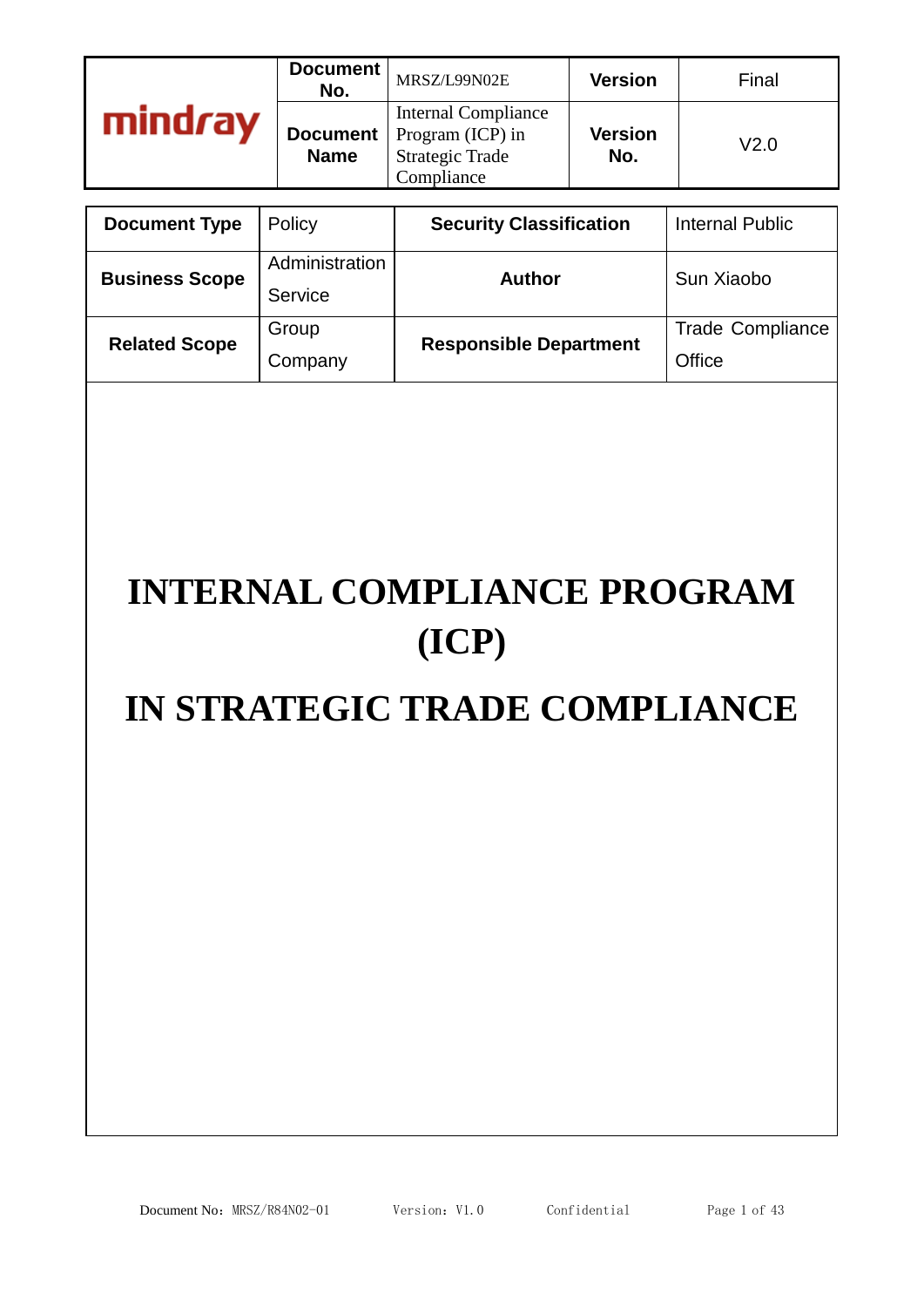|     | Document<br>No. | MRSZ/L99N02E                                                                                             | <b>Version</b>        | Final            |
|-----|-----------------|----------------------------------------------------------------------------------------------------------|-----------------------|------------------|
| rav | <b>Name</b>     | <b>Internal Compliance</b><br><b>Document</b>   Program (ICP) in<br><b>Strategic Trade</b><br>Compliance | <b>Version</b><br>No. | V <sub>2.0</sub> |

|                |                                          |                                                      | <b>Revision History</b>    |                              |                       |
|----------------|------------------------------------------|------------------------------------------------------|----------------------------|------------------------------|-----------------------|
| <b>Version</b> | <b>Creation</b> /<br><b>Modification</b> | <b>Comment</b>                                       | <b>Edited</b><br><b>By</b> | <b>Approved</b><br><b>By</b> | <b>Effective Date</b> |
| V1.0           | Creation                                 | Control the<br>Export<br><b>Business Risk</b>        | Xiaobo<br>Sun              | Jie Liu                      | May 2, 2013           |
| V2.0           | Modification                             | Modify due to<br>organization<br>structure<br>change | Xiaobo<br>Sun              | Minghe<br>Cheng              | Sep 11, 2018          |
|                |                                          |                                                      |                            |                              |                       |
|                |                                          |                                                      |                            |                              |                       |
|                |                                          |                                                      |                            |                              |                       |
|                |                                          |                                                      |                            |                              |                       |
|                |                                          |                                                      |                            |                              |                       |
|                |                                          |                                                      |                            |                              |                       |
|                |                                          |                                                      |                            |                              |                       |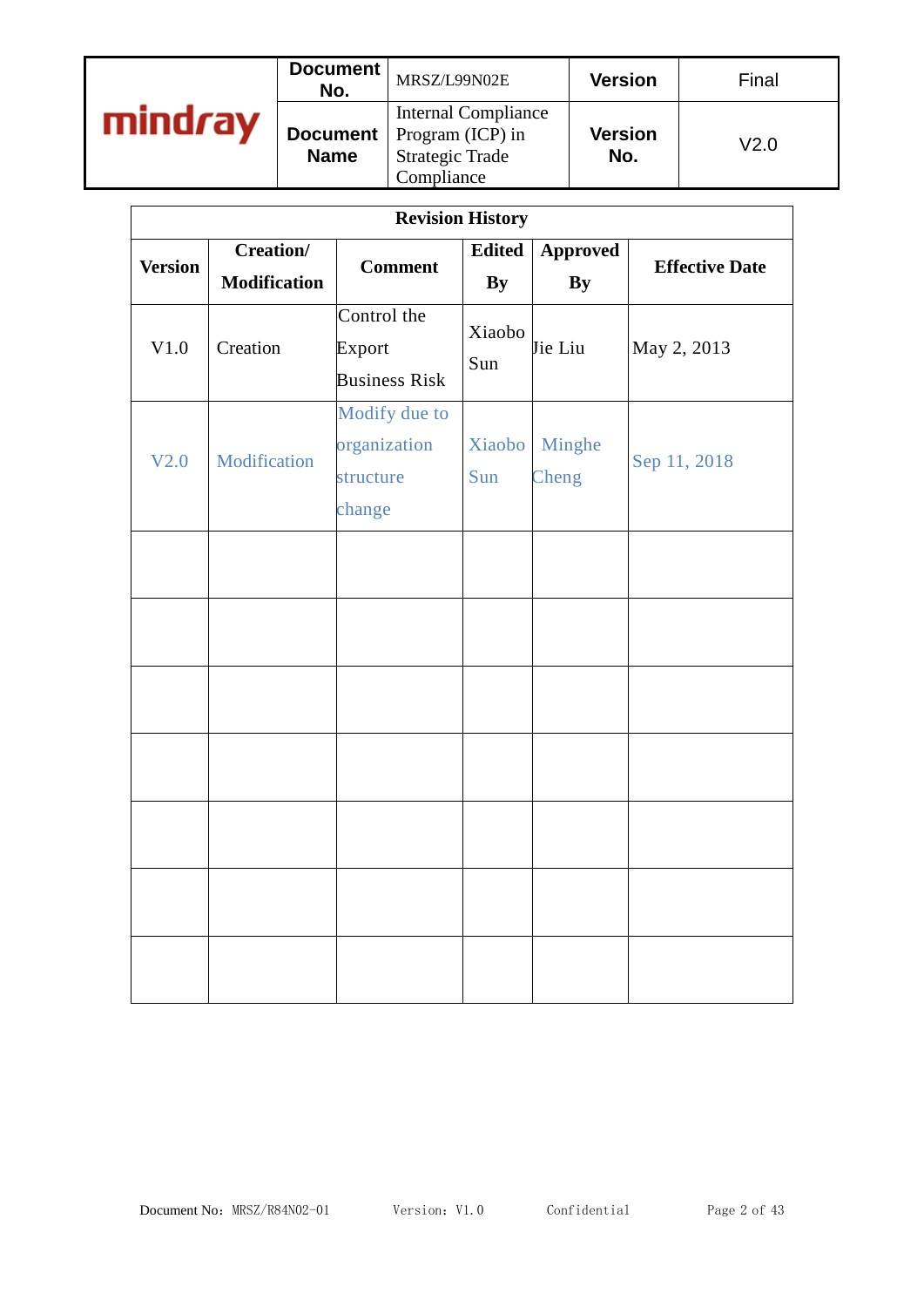|         | Document<br>No. | MRSZ/L99N02E                                                                                             | <b>Version</b>        | Final |
|---------|-----------------|----------------------------------------------------------------------------------------------------------|-----------------------|-------|
| mindray | <b>Name</b>     | <b>Internal Compliance</b><br><b>Document</b>   Program (ICP) in<br><b>Strategic Trade</b><br>Compliance | <b>Version</b><br>No. | V2.0  |

# **INTERNAL COMPLIANCE PROGRAM (ICP) IN STRATEGIC TRADE COMPLIANCE**

# **CONTENTS**

#### ANNEXURES

Annexure 1: Denied Party Data List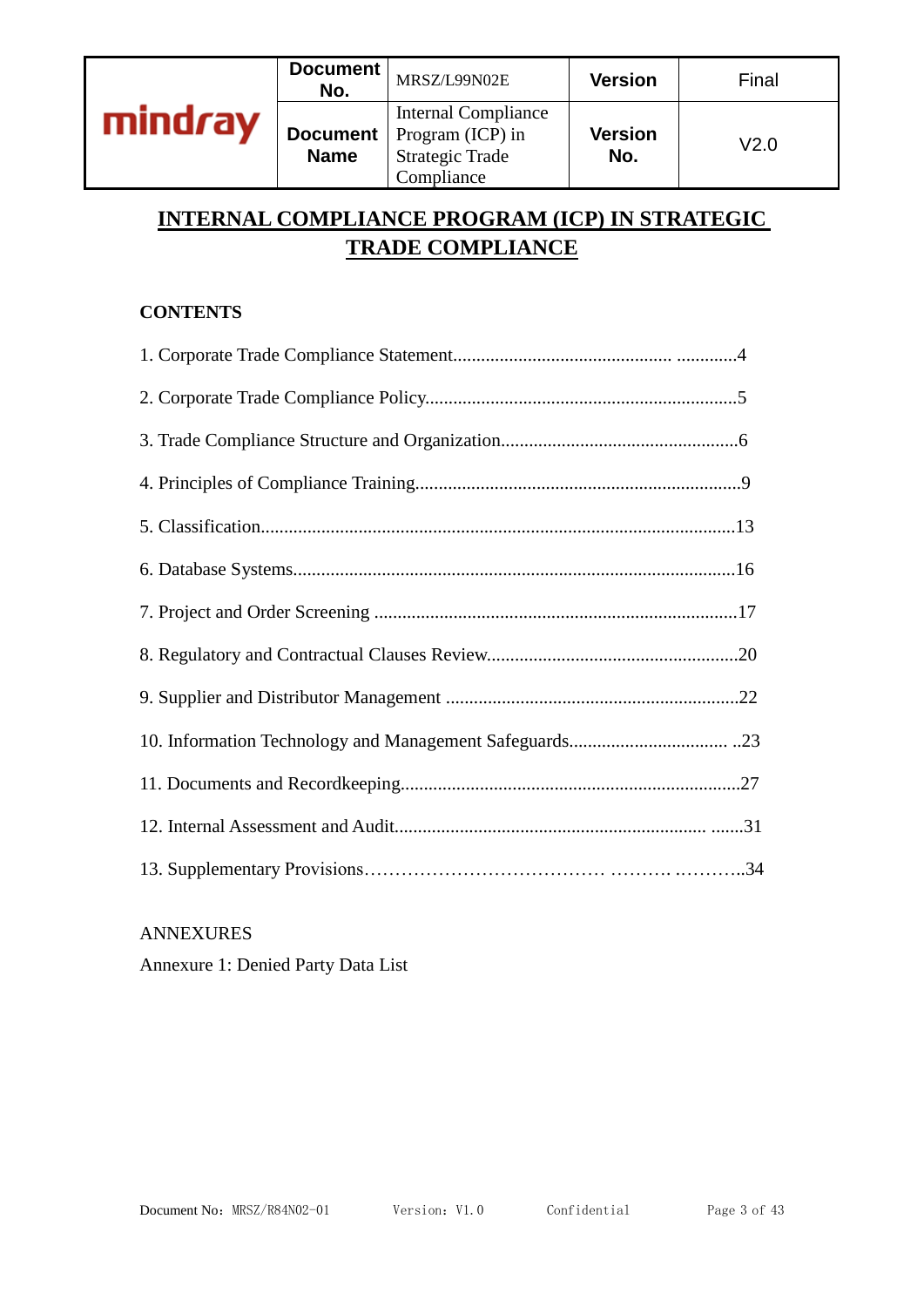|         | Document<br>No.                | MRSZ/L99N02E                                                                           | <b>Version</b>        | Final            |
|---------|--------------------------------|----------------------------------------------------------------------------------------|-----------------------|------------------|
| mindrav | <b>Document</b><br><b>Name</b> | <b>Internal Compliance</b><br>Program (ICP) in<br><b>Strategic Trade</b><br>Compliance | <b>Version</b><br>No. | V <sub>2.0</sub> |

# **1. Corporate Trade Compliance Statement**

Shenzhen Mindray Bio-Medical Electronics Co., Ltd. (together with its subsidiaries, branches and representative offices, "Mindray", the "Company" or "we") strictly observes national and international trade policies and practices. Our commitment to compliance includes China's national laws, pertinent global trade compliance policies and practices, and relevant foreign countries' laws and regulations. Mindray's robust compliance program helps us mitigate trade risks, build a positive image as a responsible company, and strengthen global partnerships. It increases our competitiveness in international markets, maximizes our long-term potential in advanced medical technology research and development, and expands our possibilities for global markets.

As a leading developer, manufacturer and marketer of medical devices worldwide, we are aware of the imperatives to identify sensitive customers, to distinguish product codes, and to keep abreast of ever-changing compliance standards. We commit to employ an internal compliance program (ICP) to address trade risks. We carefully monitor and regulate employee and partner access to sensitive technologies and data that some individuals or organizations may wish to use for malicious purposes.

Mindray verifies that intermediaries, such as customs brokers, freight forwarders, or shippers, represent no potential risks. We will not engage in business with companies or individuals that present risk.

Mindray maintains a Trade Compliance Committee (TCC) and a Trade Compliance Office (TCO) to ensure ongoing, effective implementation of its internal compliance system. The Trade Compliance Office is led by the Chief Compliance Officer (CCO) and empowered with authority to veto any and all questionable transfers.

Mindray has developed and implements standard operating procedures (SOPs) for trade-related audits, recordkeeping, employee training, and transaction and order screening. We utilize databases within our SAP GTS system for sensitive products, customers, and countries in order to assist employees in performing end-user verification and product classification.

We employ a reward and penalty system to motivate our team to meet our trade compliance goals. We reward Mindray team members who successfully follow our compliance policies and practices and hold legally accountable any employee who violates them.

This commitment to compliance applies to our global organization, including all Mindray subsidiaries and offices.

Mindray leadership will review this Corporate Trade Compliance Statement annually and revise as required.

Shenzhen Mindray Bio-Medical Electronics Co., Ltd.

Cheng Minghe (President)

Signature: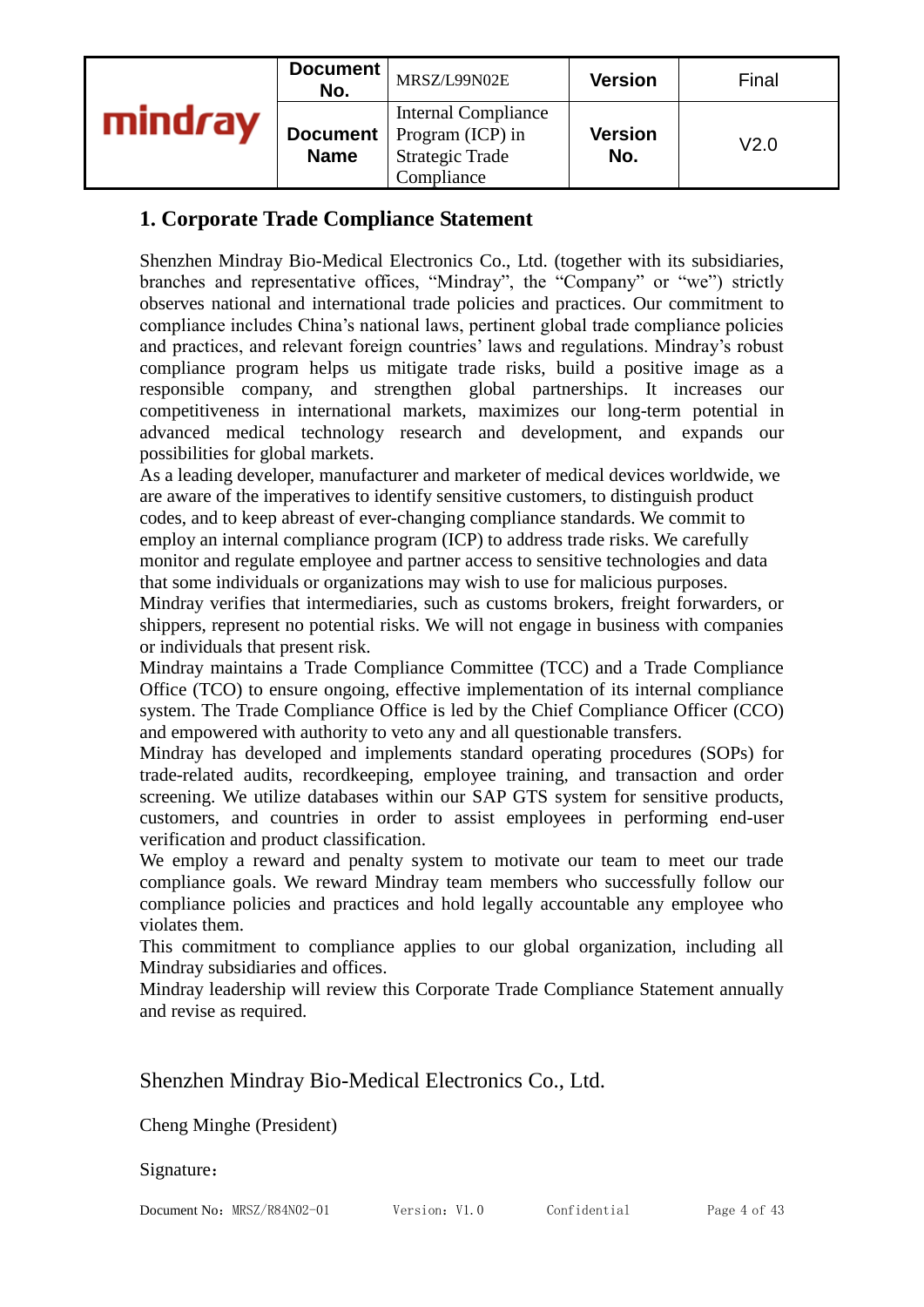|    | Document<br>No.                | MRSZ/L99N02E                                                                           | <b>Version</b>        | Final |
|----|--------------------------------|----------------------------------------------------------------------------------------|-----------------------|-------|
| ъv | <b>Document</b><br><b>Name</b> | <b>Internal Compliance</b><br>Program (ICP) in<br><b>Strategic Trade</b><br>Compliance | <b>Version</b><br>No. | V2.0  |

# **2. Corporate Trade Compliance Policy**

Shenzhen Mindray Bio-Medical Electronics Co., Ltd. (together with its subsidiaries, branches and representative offices, "Mindray", the "Company" or "we") has a firm commitment to comply fully with all laws and regulations governing the export of its products, services, software, and technical data. The Company strongly opposes the unauthorized transfers of conventional arms, military equipment, related software and technologies, and other similar strategic technologies.

Mindray's senior management actively ensures that the Company maintains strict internal compliance mechanisms. All Mindray personnel, including direct and indirect employees, that are engaged in export work are required to comply with the policies and procedures outlined in Mindray's Internal Compliance Program (ICP) and Standard Operating Procedures (SOPs).

To effect adherence to this policy, Mindray has established a structure of export control decision-making bodies. Beyond general assistance from Mindray's Legal Department (LD), the primary responsibility for overseeing and administering the Company's ICP is vested in the Trade Compliance Office (TCO).

The TCO collaborates with members from appropriate departments and business units that make the export control decisions. The members are involved with foreign transactions and possess a comprehensive understanding of compliance obligations in all areas. Furthermore, these members provide input to advancing the role of the TCO. Specifically, they ensure that Mindray's compliance managers follow export control activities, comply with applicable trade controls, and respond to possible trade violations.

Mindray's CCO is responsible for implementing export control compliance operations on a daily basis. The CCO plays a critical function in Mindray's ICP. The TCO and LD ensure that Mindray's ICP fully complies with Chinese, American, and other applicable national and international laws, rules, regulations, requirements, and obligations. Mindray expressly forbids any violations of this Corporate Trade Compliance Policy or its ICP and will enforce a penalty against any employees who commit such violations.

This Corporate Trade Compliance Policy applies to all employees of Mindray. It is continuously reviewed and updated.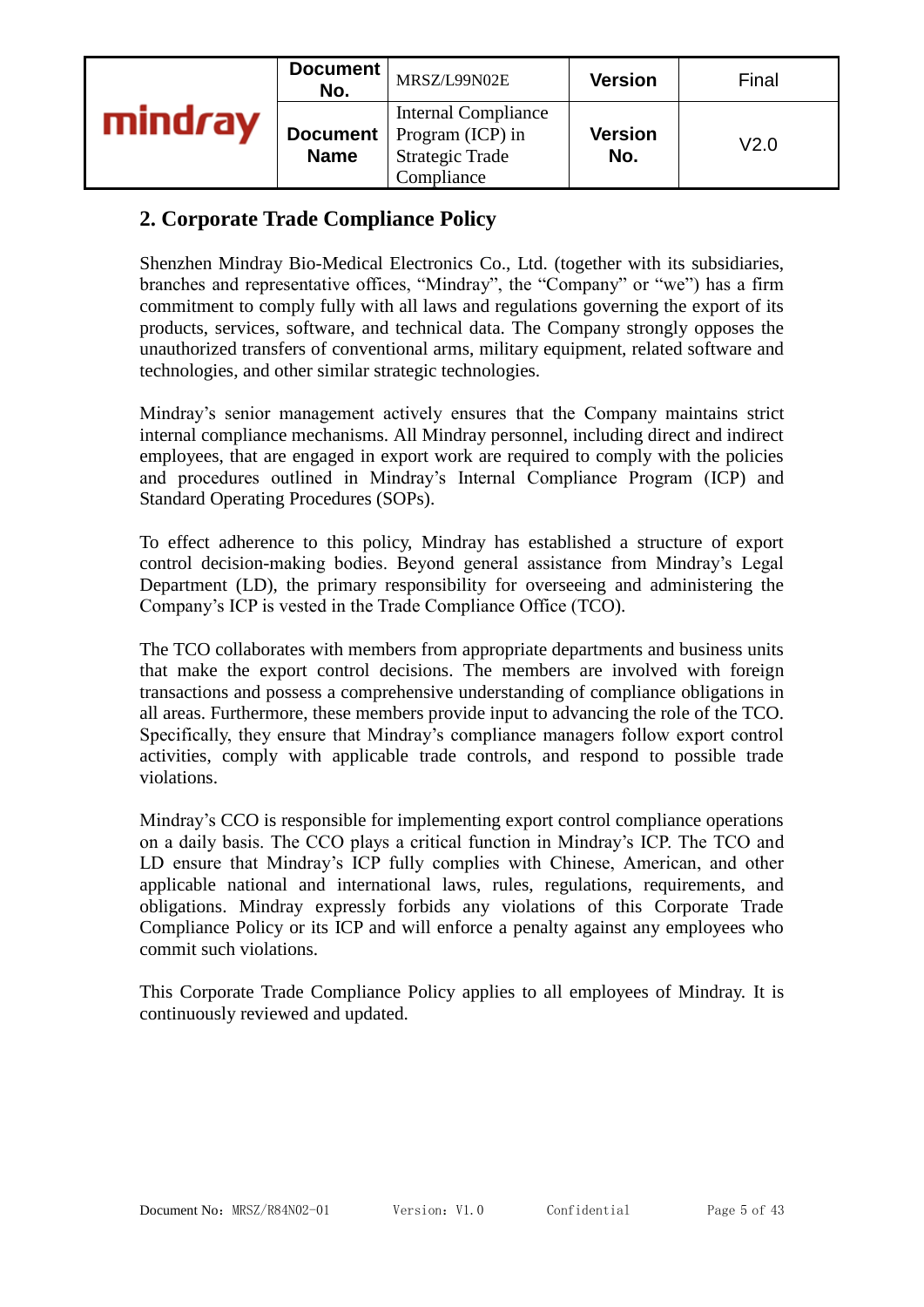|         | Document<br>No.                | MRSZ/L99N02E                                                                                  | <b>Version</b>        | Final |
|---------|--------------------------------|-----------------------------------------------------------------------------------------------|-----------------------|-------|
| mindray | <b>Document</b><br><b>Name</b> | <b>Internal Compliance</b><br>$\mid$ Program (ICP) in<br><b>Strategic Trade</b><br>Compliance | <b>Version</b><br>No. | V2.0  |

# **3. Trade Compliance Structure and Organization**

Mindray is committed to an Internal Compliance Program (ICP) that places responsibilities within certain departments and personnel for developing, implementing, and upholding export control and trade compliance related procedures, practices, and policies. The Mindray TCO directs the development, implementation and management of the ICP.

# **3.1 The Trade Compliance Committee (TCC) and its Responsibilities**

The Trade Compliance Committee (TCC) is a decision-making body on matters related to export control and trade compliance policies and practices. The members of the TCC are leaders in their respective business units, have extensive experience in areas of their responsibilities, and are fully committed to export control compliance. Generally, the TCC provides insight into the ways export controls affect the Company's various business areas and how best to formulate internal compliance policies in order to ensure that these regulations are effective and in line with overall business operations. Specifically, the TCC has the following duties:

- Review and confirm the export control laws, regulations, expectations, and international standards that apply to Mindray transactions;
- Hear reports from the TCO periodically;
- Review Mindray's overall compliance regulations;
- Offer input to the content, development, and periodic revision of the Mindray Corporate Compliance Statement and Corporate Policy;
- Review Mindray's compliance policies, procedures, and guidelines, including:
	- ➢ Identify countries subject to export control, including lists of controlled products and customers therein;
	- ➢ Approve the items subject to export control, as identified by the TCO's product and technology classifications efforts; and,
	- ➢ Determine if controversial potential new customers represent a proliferation concern.
- Consult with subsidiaries in developing internal compliance provisions specific to the subsidiaries' business practices;
- Review findings of internal and external audits and determine which recommendations Mindray should implement; and,
- Review and approve all export control and ICP-related SOPs developed, proposed or coordinated by the TCO.

#### **3.2 The Trade Compliance Office**

The Trade Compliance Office consists of high-ranking members from Mindray's Business Units and Enterprise Business Groups (EBGs) who are appointed by the top Mindray executives. The TCO covers most of Mindray's major Business Units, and includes: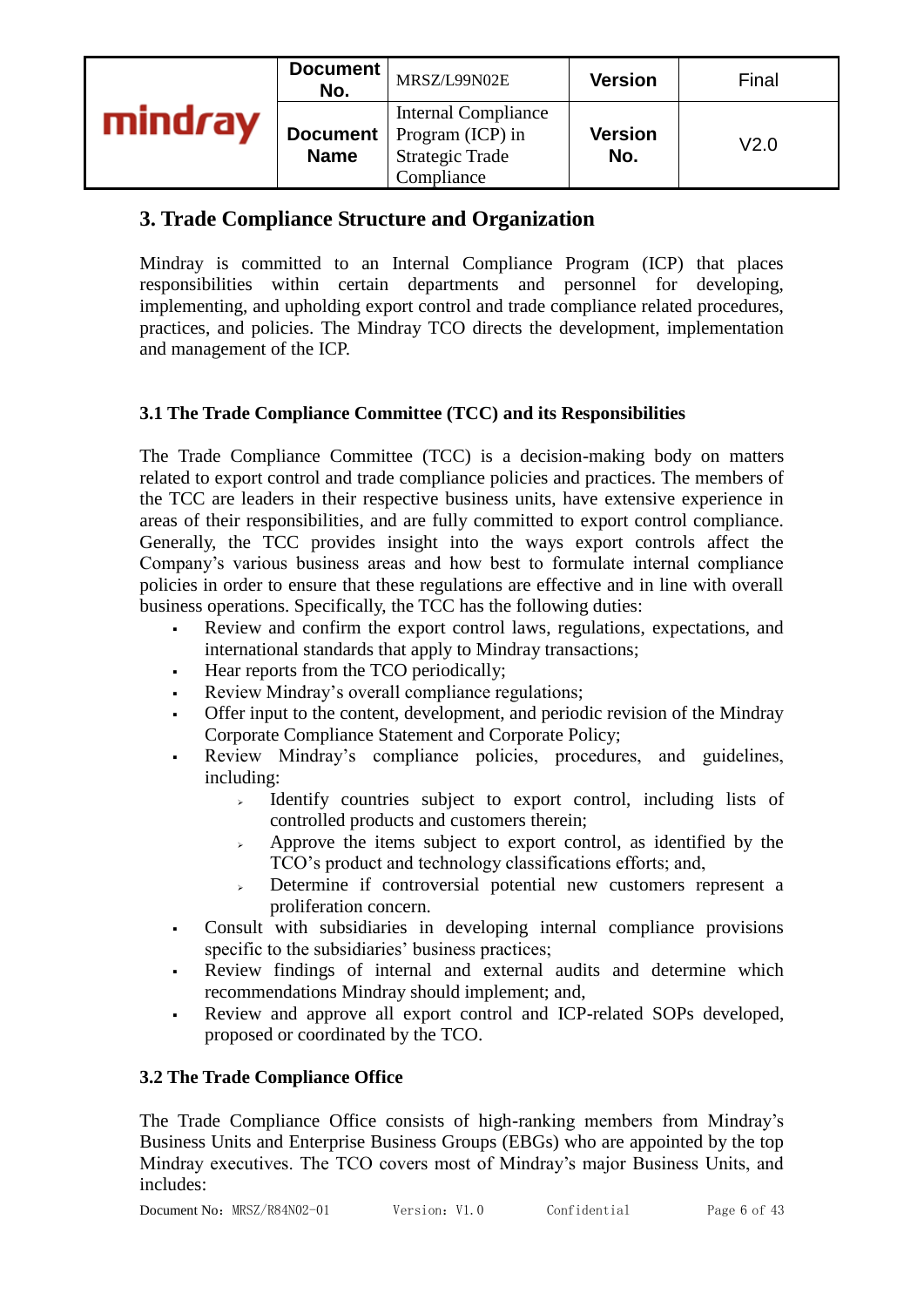|         | Document<br>No.                | MRSZ/L99N02E                                                                           | <b>Version</b> | Final            |
|---------|--------------------------------|----------------------------------------------------------------------------------------|----------------|------------------|
| mindrav | <b>Document</b><br><b>Name</b> | <b>Internal Compliance</b><br>Program (ICP) in<br><b>Strategic Trade</b><br>Compliance | Version<br>No. | V <sub>2.0</sub> |

- $\blacksquare$  Legal Department (LD)
- **•**  $\Box$  Research & Development (R&D)
- $\Box$  Sales and Service
- $\blacksquare$  Supply Chain
- Procurement
- Financing Management
- $\Box$  Production Center

# **3.3. The Responsibilities of Trade Compliance Office**

The TCO is responsible for maintaining Mindray's compliance policies and ICP. The TCO actively engages in risk management of issues, such as potentially unauthorized transfers and transactions while also devising solutions to issues of trade compliance. The TCO's duties and responsibilities include but are not limited to:

- Provide compliance guidance and assistance to other departments;
- Conduct research on applicable export control laws, rules, and regulations;
- Review and interpret all applicable export control rules and regulations;
- Communicate important compliance information throughout the company;
- Promote the implementation and execution of ICP system, as well as relevant policies and practices;
- Evaluation and approval for any questionable sales and delivery orders;
- Review and approve products subject to export controls identified by the product and technology classification process;
- Formulate compliance policies for technologies and products to meet differing and evolving circumstances in specific countries (e.g., sanctioned and embargoed countries);
- Review export policies and guidelines for countries subject to export controls, including controlled products and customers list;
- Review with the Trade Compliance Committee sales projects that are potentially risky and/or controversial;
- Monitor and refine the ICP system, as well as provide input regarding the content, development, and revision of the Corporate Compliance Statement  $\Box$
- Develop, update, and implement ICP systems and provide guidance for compliance-focused personnel across the organization;
- Maintain and update records on ICP system related documents, including the ICP manual, templates, audit reports, end-use/end-user statements, ECCN, and De Minimis calculations;
- Consult with all subsidiaries regarding ICP provisions specific to their operators;
- Track compliance risks and provide risk assessment;
- Initiate periodically an internal review and audit of the Company's ICP system;
- Review findings of internal assessments and external audits, determining which recommendations should be implemented to ensure a robust ICP and proper safeguard;
- Design and update compliance training, delivering training to key export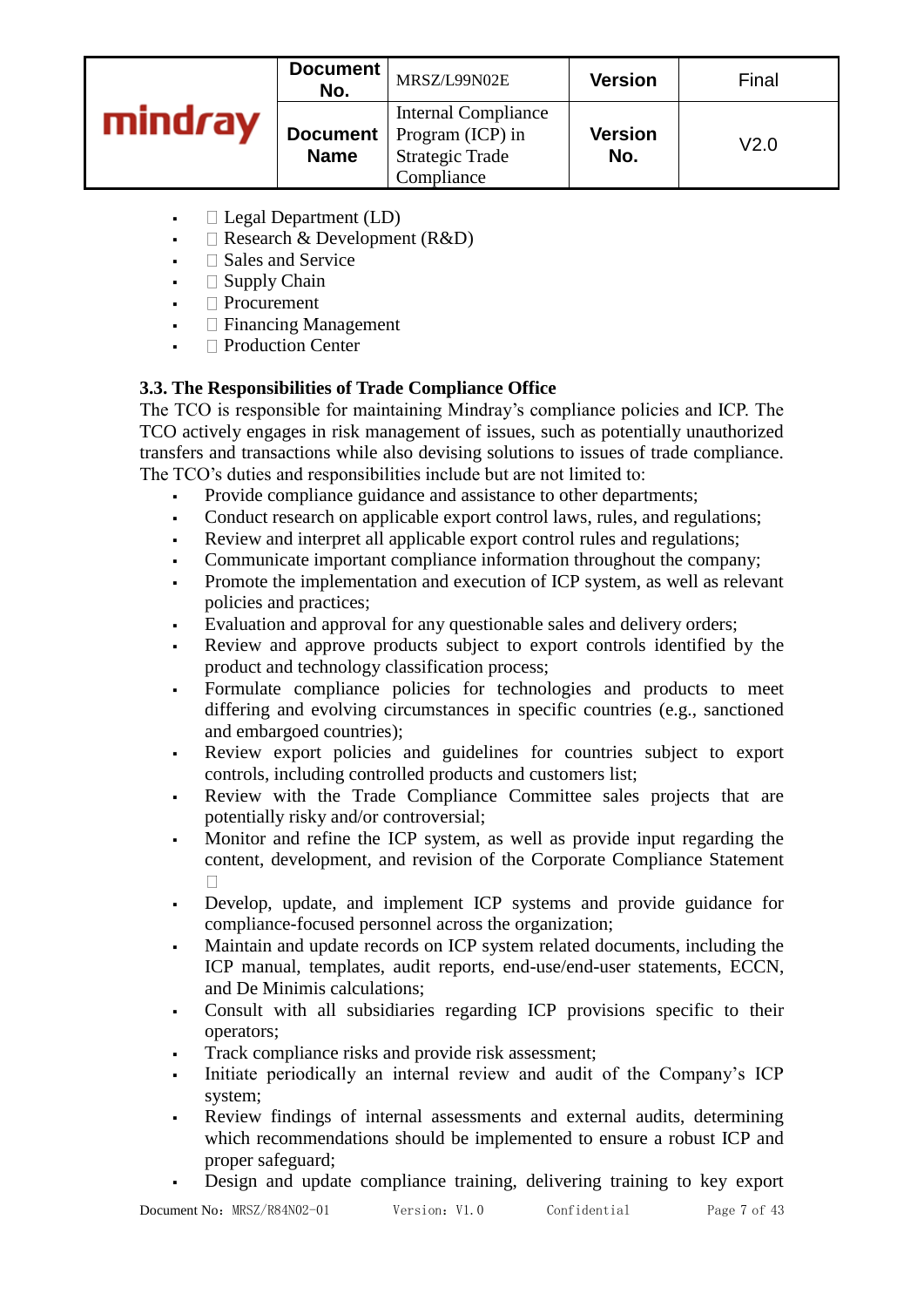|         | Document<br>No.                | MRSZ/L99N02E                                                                                  | <b>Version</b>        | Final            |
|---------|--------------------------------|-----------------------------------------------------------------------------------------------|-----------------------|------------------|
| mindrav | <b>Document</b><br><b>Name</b> | <b>Internal Compliance</b><br>$\mid$ Program (ICP) in<br><b>Strategic Trade</b><br>Compliance | <b>Version</b><br>No. | V <sub>2.0</sub> |

control team members and providing all major compliance training materials.

#### **3.4. Reporting System of the Chief Compliance Officer**

To achieve the highest efficacy in reporting and decision-making and to ensure quick resolution of any trade compliance problems, the CCO utilizes a formal reporting system. This system allows Mindray personnel and management to report directly to the CCO and enables the TCC to provide decisions on trade and export control matters.

- The CCO convenes meetings with the Trade Compliance Committee (TCC), reports to all members, and receives their input and insight.
- Personnel and management must abide by the TCC and TCO recommendations and determinations.

#### **3.5. Routine Reporting**

The CCO updates the TCC members through monthly and quarterly reports that include the following data points:

- Major projects and/or complicated trade matters
- Complicated trade matters are listed in the project reports, and these reports are released in a reasonable amount of time to the relevant staff; and,
- Project reports alert the TCC to potentially complicated trade compliance matters and require them to direct their attention to those respective issues.

#### **3.6. Research and Development Department Responsibilities**

To ensure the uniform application of compliance procedures, personnel in Research and Development have duties and responsibilities including but not limited to:

- Conduct product technical control checks in operations and monitor trade compliance requirements in trade control workflow;
- Advanced identification of sales projects for sanctioned/embargoed countries that might involve export control issues, and prepare an evaluation of these issues for the TCO for review and either approval or rejection;
- Assist with assessments and audits of trade compliance in development and Implementation;
- Provide risk assessments and warnings for potentially controversial trades and/or projects.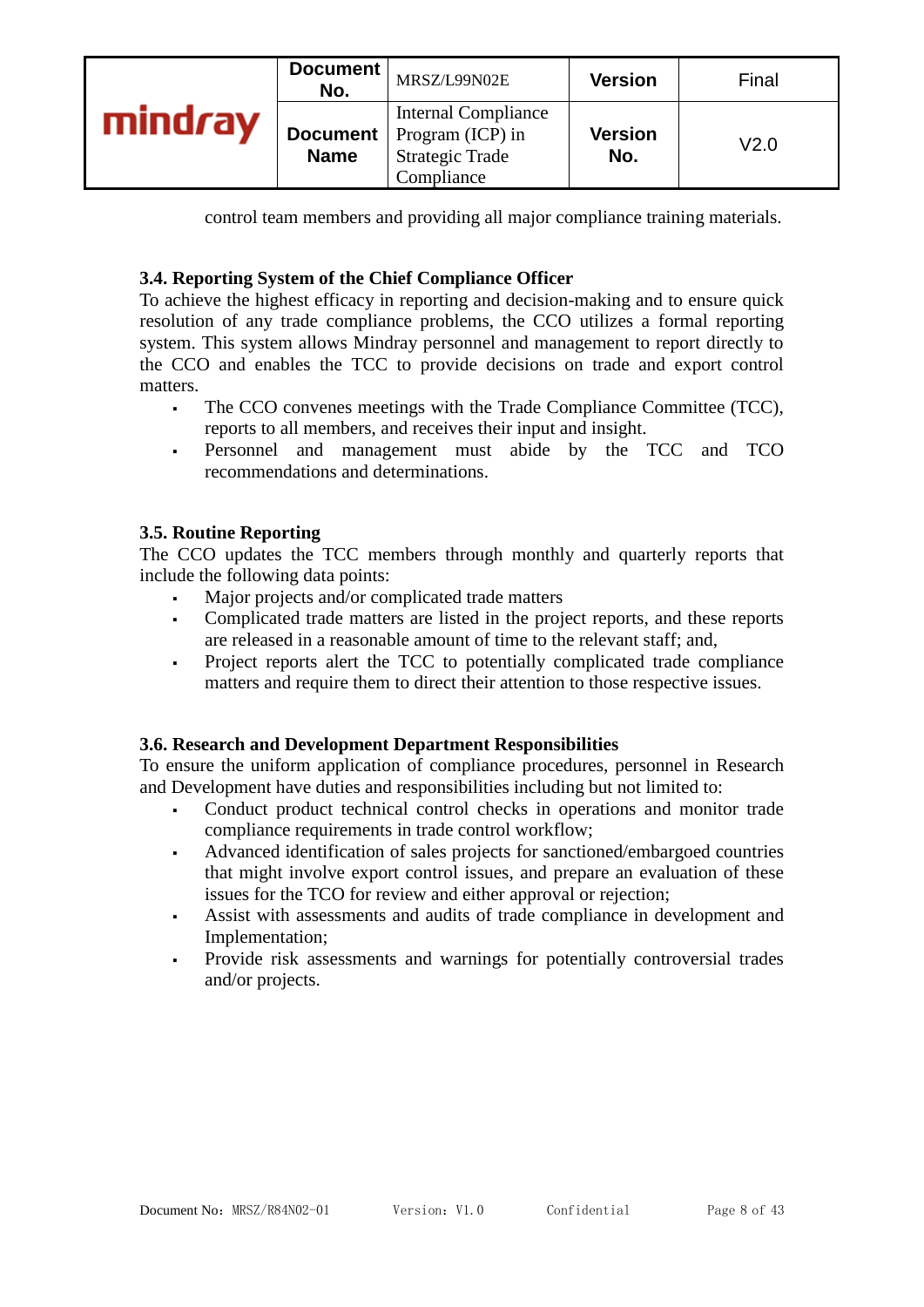|         | Document<br>No.                | MRSZ/L99N02E                                                                           | <b>Version</b>        | Final            |
|---------|--------------------------------|----------------------------------------------------------------------------------------|-----------------------|------------------|
| mindrav | <b>Document</b><br><b>Name</b> | <b>Internal Compliance</b><br>Program (ICP) in<br><b>Strategic Trade</b><br>Compliance | <b>Version</b><br>No. | V <sub>2.0</sub> |

# **4. Principles of Compliance Training**

# **4.1. The Principles of Mindray's Compliance Training Program**

Mindray employs a comprehensive, organization-wide training program for Mindray's ICP systems and SOPs. This training protocol ensures all Mindray employees are knowledgeable of the constantly changing export controls, sanctions, and other critical regulations. Employees are made aware of the importance of trade controls. The training regimen encourages a culture of compliance to avert the risk of penalties and violations.

#### **4.2. Comprehensiveness**

Training materials and related information provide general awareness and understanding of ICP systems, as well as legal and technical requirements. Training is offered to new employees during the standard orientation process.

#### **4.3. Relevance**

Training materials, related information, and the instruction process will emphasize the philosophy and SOPs of the ICP. Broad strategy focuses on the company mission and goals, and the legal and regulatory environment under which it operates (including foreign jurisdictions). Training materials are updated to include recent changes and amendments in all legal and regulatory regimes for strategic trade control, international and national politics, proliferation risks, technology, equipment and materials, and their potential to be used for malicious purposes.

#### **4.4. Consistency and Standardization**

Training sessions are conducted in the classroom as well as using online, videoconferencing and other information technologies available to all employees.

Mindray employees will be required to log onto the Company's "e-learning" system, and finish both mandatory and optional trade compliance training courses. The system will alert and notify the employee when he/she has not finished a required training.

# **4.5. Quality Control**

Mindray's TCO is principally responsible for ensuring that materials and training sessions conform to strict quality criteria, based on international training and development methodologies and best practices. Trainees will evaluate regularly the training materials and course instructors through a survey, on the basis of which necessary adjustments will be made to improve the quality.

#### **4.6. Sustainability**

As a fast-growing high technology medical device manufacturer, Mindray employs thousands of employees, many of whom require regular training to ensure company compliance with trade control regulations. Mindray will ensure that its e-learning system is of the highest quality. Furthermore, Mindray employs a "train-the-trainer" system with a cadre of compliance training officers to ensure regularly scheduled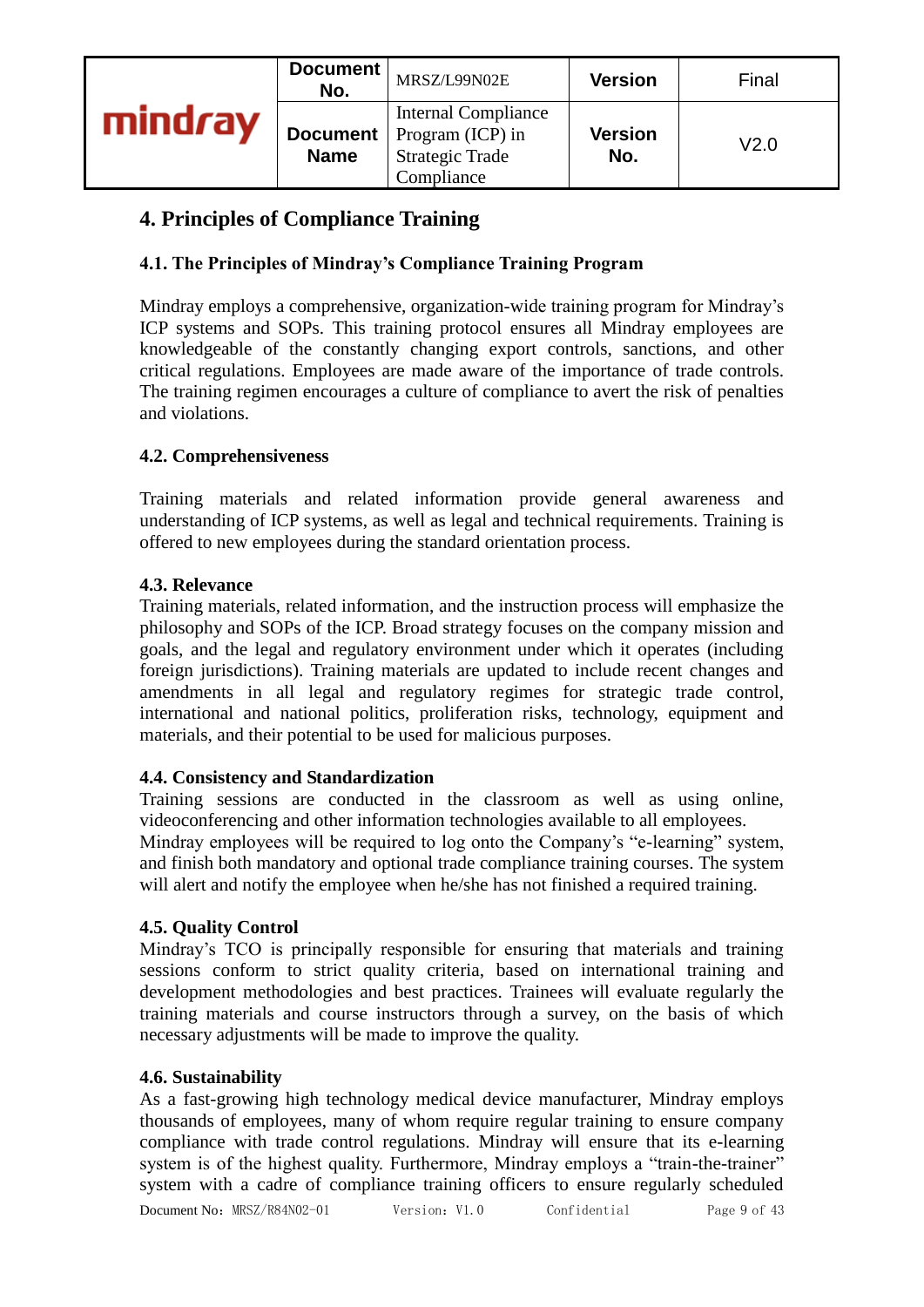|      | Document<br>No.           | MRSZ/L99N02E                                                                           | <b>Version</b> | Final            |
|------|---------------------------|----------------------------------------------------------------------------------------|----------------|------------------|
| Irav | Document  <br><b>Name</b> | <b>Internal Compliance</b><br>Program (ICP) in<br><b>Strategic Trade</b><br>Compliance | Version<br>No. | V <sub>2.0</sub> |

training. This system allows more extreme global reach for training and ensures that the operation more widely communicates the training.

#### **4.7. Modalities of Mindray's Trade Compliance Training Program**

Effective trade control compliance training is critical to ICP best practices and supports successful performance and operation, business continuity, and avoidance of penalties and loss of reputation. Human Resources (HR) , with the help from the Trade Compliance Office, handles many aspects of compliance training, including needs assessment, development of training materials and curriculum, selection and preparation of training staff and instructors, implementation of training courses, evaluations and feedback, and record keeping.

The TCO staff will be responsible for the strategic planning and day-to-day operation of the compliance training program, including:

- Conduct initial and periodic needs and competencies assessment for the compliance training within the company;
- Designate and train professional instructors, and  $\ell$  or retain compliance training services from an outside provider;
- Develop and regularly update training and instructional materials and retain all materials for after-training reference;
- Establish and maintain a reference library of relevant supplementary materials available to trainers, instructors, and all employees for self-education, including national legal, regulatory, and procedural documents, relevant international treaties, conventions and agreements, relevant laws and regulations from countries where Mindray conducts, or plans to conduct, business activities or other operations, and other materials;
- Conduct or oversee the implementation of all compliance training offered throughout the company;
- Develop and implement a competency evaluation methodology to monitor benefits and planning and to ensure that employees acquire and retain the necessary knowledge and skills as a result of the training;
- Ensure all training and testing records are kept in accordance with the company recordkeeping procedures;
- Communicate and coordinate compliance training needs and activities with the relevant offices of government agencies, professional and industry associations, international organizations, and research and academic institutions to stay informed of the most recent developments in the international security and proliferation field, and to ensure that compliance training offered at Mindray meets the company's legal and regulatory obligations; and,
- Stay current on nonproliferation and strategic trade control developments through regular online research and participation in seminars, training programs and conferences offered by outside experts and institutions.

The compliance training curriculum is developed in modular format which meeting needs of Mindray. An introductory module is mandatory for all employees. Intermediate and advanced modules include more details of the relevant legal, policy,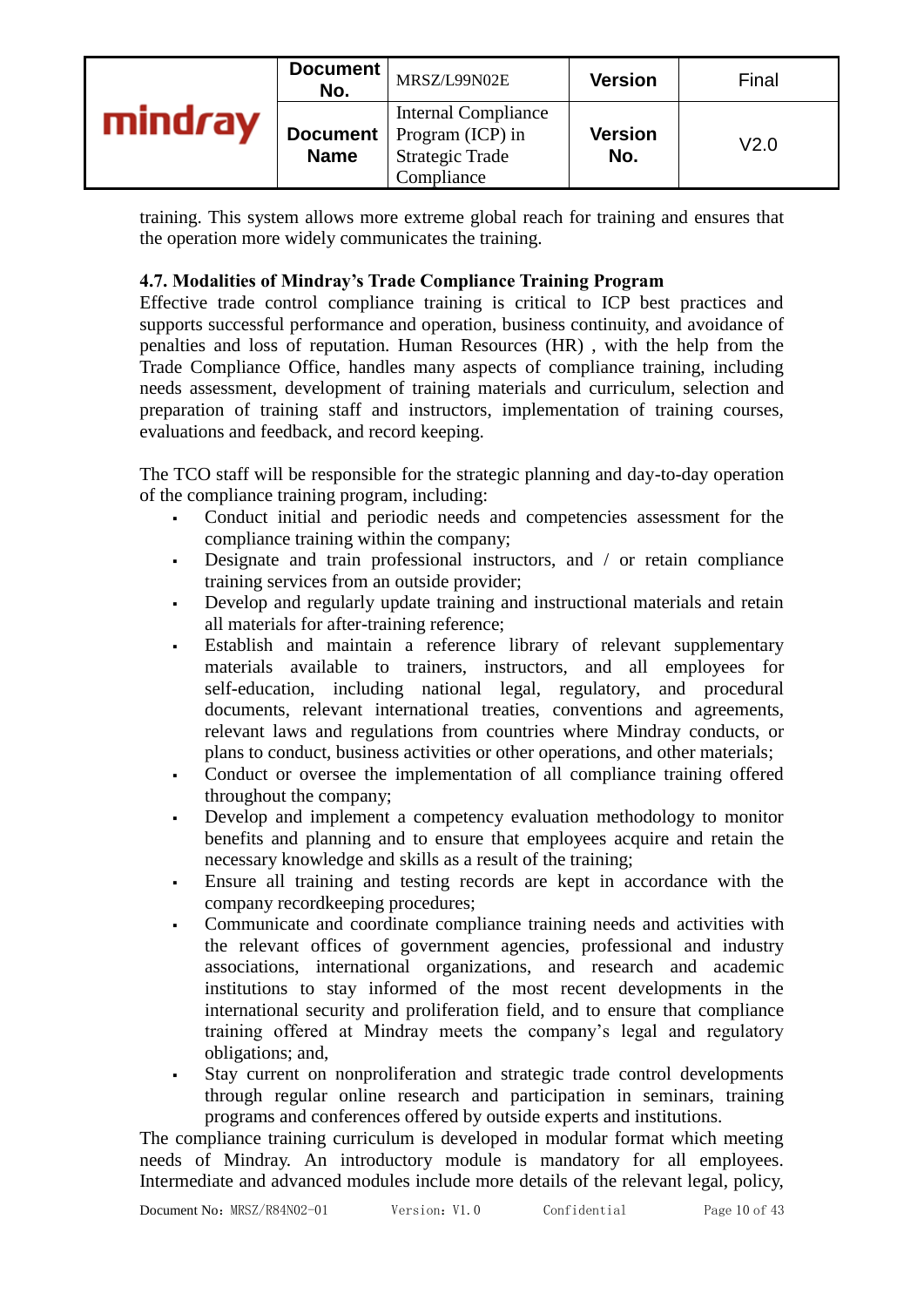|     | Document<br>No.           | MRSZ/L99N02E                                                                           | <b>Version</b>        | Final            |
|-----|---------------------------|----------------------------------------------------------------------------------------|-----------------------|------------------|
| rav | Document  <br><b>Name</b> | <b>Internal Compliance</b><br>Program (ICP) in<br><b>Strategic Trade</b><br>Compliance | <b>Version</b><br>No. | V <sub>2.0</sub> |

security and technical components, and are offered as needed.

#### **4.8. Company Senior Management**

Senior management receive an annual briefing with an overview of the trade and technology portfolio, potential for misuse, legal responsibilities under various jurisdictions for trade compliance, including potential liabilities for non-compliance, costs and benefits of an effective trade control policies and procedures, strategies for ensuring compliance and promoting a sustainable and positive corporate compliance culture, resource allocation, and communication of management commitment.

#### **4.9. New Employee Training**

New employees undergo mandatory trade control awareness-building and compliance training upon hire. The curriculum will be customized to meet individual departments focus. Employees will be introduced to Mindray's history, products, and the Company's trade control policies and compliance system and their legal responsibility and potential liability for violation or noncompliance.

#### **4.10. Training for Employees Engaged in Import and Export**

All employees engaged in import and export activities attend formal and informal training sessions each year. Objectives are to ensure employees understand the impact and significance of trade control laws and regulations on import and export practices; learn how to safeguard Mindray from a violation and related proliferation risk; and learn Mindray's internal trade control procedures, to effectively fulfill the internal import and export requirements. The curriculum for employees engaged in import and export is tailored to their region or market, and includes, but is not limited to: Chinese and relevant foreign export control laws, regulations and implementation practices; intangible technology transfers and deemed exports; Mindray's trade control compliance program, with particular focus on transaction screening tools and procedures, end user / use risk assessment and analysis.

#### **4.11. Training for Compliance Leaders**

Compliance leaders attend at least one export control continuing education program each year of the most comprehensive export control curriculum, including, but not limited to Chinese and relevant foreign trade control laws and regulations; diversion risk and end-use(r) analysis; product and technology classification; intangible technology transfers and deemed exports; global trade control and ICP trends and developments; etc. In addition, they will attend seminars and conferences periodically throughout the year to become aware of global, regional, and industry trade control developments and trends; and to build a network of contacts within government, expert, and industry communities.

# **4.12. Trade Compliance Office**

The TCO team attends two formal training sessions and six informal training sessions each year to ensure that the TCO fully understands Chinese and global export controls and proliferation challenges, as well as Mindray's export control ICP, and to enable them to effectively operate the TCO and address day-to-day questions from all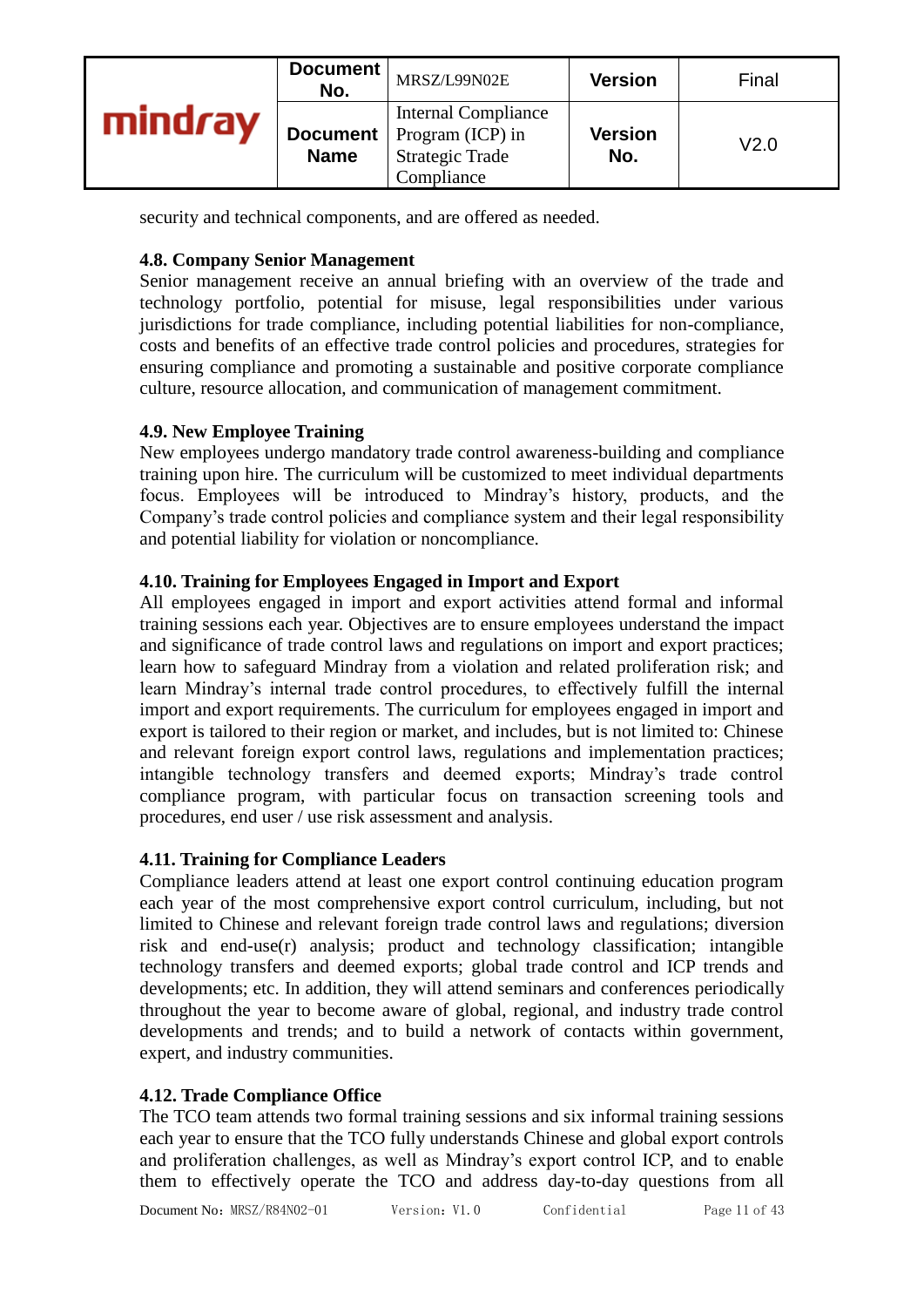|     | Document<br>No.                | MRSZ/L99N02E                                                                                    | <b>Version</b>        | Final |
|-----|--------------------------------|-------------------------------------------------------------------------------------------------|-----------------------|-------|
| rav | <b>Document</b><br><b>Name</b> | <b>Internal Compliance</b><br>$\Gamma$ Program (ICP) in<br><b>Strategic Trade</b><br>Compliance | <b>Version</b><br>No. | V2.0  |

Mindray employees. The curriculum for TCO staff members should include, but not be limited to Chinese and relevant foreign trade control laws and regulations; diversion risk and end-use(r) assessment; product and technology classification; intangible technology transfers and deemed exports; global trade control and ICP trends and developments; and all aspects of Mindray's ICP.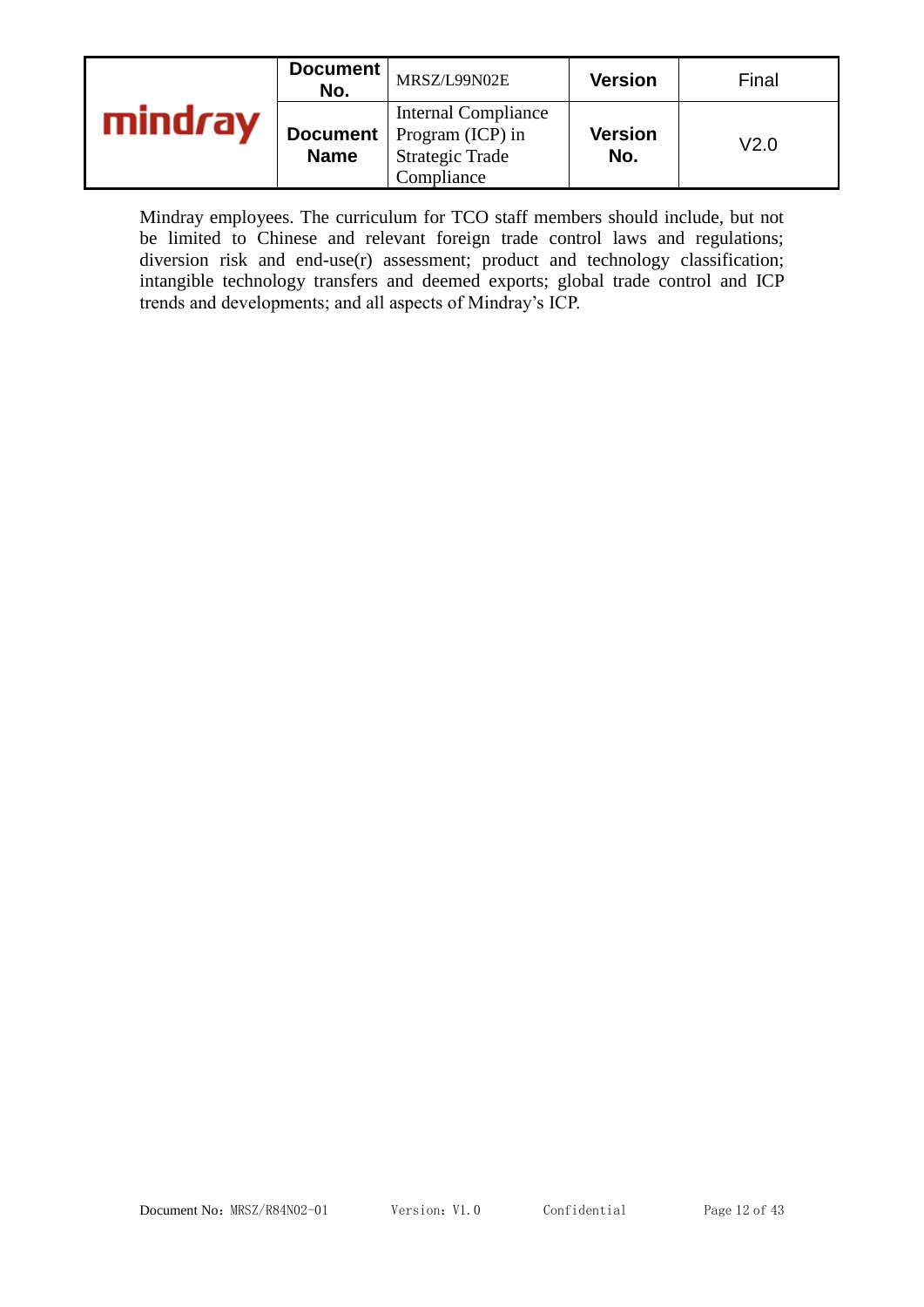|         | Document<br>No.                | MRSZ/L99N02E                                                                           | <b>Version</b>        | Final |
|---------|--------------------------------|----------------------------------------------------------------------------------------|-----------------------|-------|
| mindray | <b>Document</b><br><b>Name</b> | <b>Internal Compliance</b><br>Program (ICP) in<br><b>Strategic Trade</b><br>Compliance | <b>Version</b><br>No. | V2.0  |

# **5. Classification**

Mindray's classification system is designed to determine which items are subject to export controls as well as the classification code for the technology or product, component, or software. The classification system for China contains internationally accepted control lists. Mindray integrates this national classification system with internationally accepted standards and internationally accepted national standards as the basis for product and technology classification.

# **5.1. Classification Framework: Control Lists and National Codes**

In consideration of the following five multilateral export control regimes (MECRS):

- Australia Group (AG), covering chemical and biological weapon related exports;
- Missile Technology Control Regime (MTCR), covering missiIerelated exports;
- Nuclear Supplier Group (NSG), covering nuclear and nuclear related dual-use exports;
- Wassenaar Arrangement (WA), covering conventional weapons and exports; and,
- Zangger Committee (ZC), covering nucIear related exports.

Mindray uses the following classification systems to address the scope of its global businesses:

- China's Harmonized Tariff Codes:
- Hong Kong Special Administrative Region's (HKSAR) Control Lists;
- U.S. Export Control Classification Number (ECCN); and,
- U.S. De Minimis requirements.
- European Union's Control Lists;
- Japan's Control lists;

# **5.2. Product Classification Categories**

Mindray's SOPs consider all imported and exported products and related components which are subject to export control classification. These procedures require a determination of the classification code for all products and technologies. Products requiring export control classification include:

# **5.2.1. Procured Components**

Outsourced components, specifically parts, software, and modular pieces. Classification of procured components is necessary when these products are exported from the country of origin, or when they are transported through intermediary countries.

Mindray provides a survey form to the supplier or the manufacturer to obtain technical characteristics of the part for classification requests. The survey form contains information required in acquiring the ECCN, Commodity Classification Automated Tracking System (CCATS) Numbers, and CCATS file requests. Mindray contacts different resources to make requests to relevant government authorities.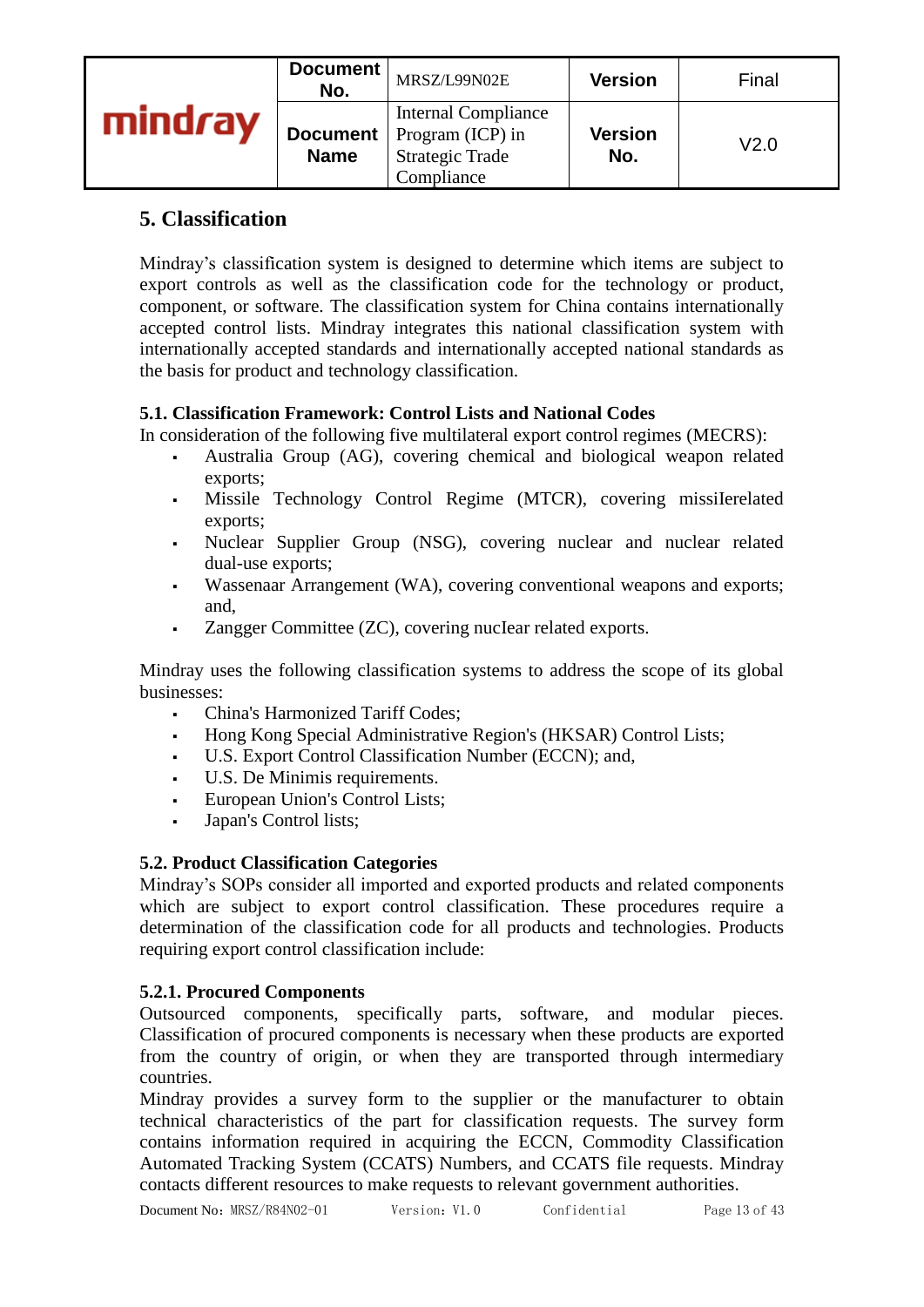|         | Document<br>No.                | MRSZ/L99N02E                                                                           | <b>Version</b>        | Final            |
|---------|--------------------------------|----------------------------------------------------------------------------------------|-----------------------|------------------|
| mindray | <b>Document</b><br><b>Name</b> | <b>Internal Compliance</b><br>Program (ICP) in<br><b>Strategic Trade</b><br>Compliance | <b>Version</b><br>No. | V <sub>2.0</sub> |

#### **5.2.2. Manufactured Components**

Items researched, developed, and manufactured by Mindray. These may include procured components embedded in Mindray's products.

#### **5.2.3. Internal semifinished products**

Require no classification; when these products are subject to import or export activities, the Company requires the products to be classified.

#### **5.3. Classification Teams**

The CCO has overall responsibility for the classification procedures for research, manufacture, and procurement. The CCO is assisted by representatives from the TCO, the Research and Development Department. The Procurement Department are responsible for obtaining product classification information from suppliers.

#### **5.4. Classification Process**

Mindray classifies technologies and products through a pre-transaction review procedure. The classification teams obtain technical specifications from suppliers and design engineers to assist with the classification process; it also includes a self-classification method through which team members make requests to either the original manufacturer or to the relevant government authorities for classification information. The self-classification reports are archived in a project document management system by TCO.

The team reviews documents to ensure that they are correct. The classification process is completed and verified before the products are shipped to market.

The CCO is responsible for the self-classification system. Self-classification involves requests to the original manufacturer and to relevant government authorities. The entities involved with self-classification include:

- Research and Development Department(R&D);
- Trade Compliance Office

Items that do not fall in a self-classification category must be submitted to the proper governmental authorities for classification. Items subject to the U.S. Export Administration Regulations (EAR) require an Export Control Classification Number (ECCN) from the Bureau of Industry and Security (BIS) of the U.S. Department of Commerce. Items conforming to the U.S. Code of Federal Regulations sections 740.17.b (2). 740.17.b (3) and 742.1S.b (3) must be classified through BIS. The CCO is responsible for overseeing this process and ensuring that the items meet the appropriate specification standards.

#### **5.5 Encryption**

Encrypted information is integrated confirm that all of the products meet standards established by Mindray and all associated classification requirements. The following steps guide Mindray's evaluation process for all U.S. encryption classification requirements:

Determine whether the software or technology qualifies as publicly available and, therefore, is outside the scope of the U.S. EAR;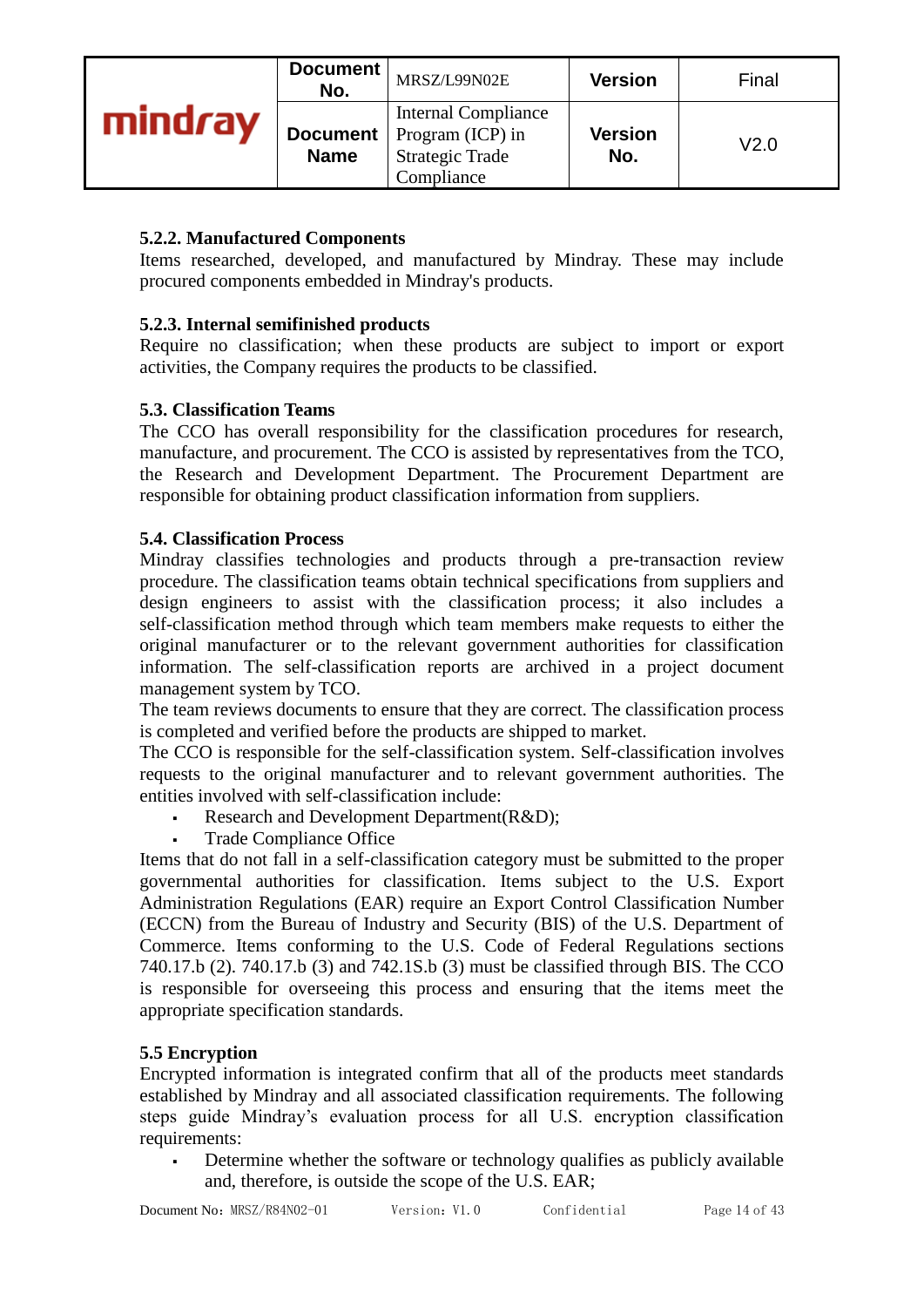| Document<br>No.                | MRSZ/L99N02E                                                                           | <b>Version</b>        | Final |
|--------------------------------|----------------------------------------------------------------------------------------|-----------------------|-------|
| <b>Document</b><br><b>Name</b> | <b>Internal Compliance</b><br>Program (ICP) in<br><b>Strategic Trade</b><br>Compliance | <b>Version</b><br>No. | V2.0  |

- If not, determine whether software or technology is outside the scope of controls for any of the following reasons:
	- $\geq$  The items were automatically transferred from ITAR to EAR jurisdiction under prior rules and are excluded from controls due to their limited encryption functionality;
	- ➢ The items were already under Commerce Control List due to a prior case-by-case jurisdictional transfer; or
	- $\geq$  The items were released from controls because they qualify for the 56/512-bit encryption or 64-bit mass market exceptions.
- If not, determine whether the software or technology qualifies for License Exception TSU or ENC:
	- ➢ License Exception TSU, which covers "unrestricted" encryption source code and publicly available object code complied from such source code.
	- ➢ License Exception ENC, which covers the export of: - Unlimited strength encryption products to any end-users in the US+8 countries or to any non-government end-users elsewhere; or
		- "Retail" encryption items (of any strength) to all end-users (except, of course, to those in embargoed / terrorist countries).
- If not, determine whether an Encryption Licensing Arrangement is available for a specific class of end-users (e.g., sales of "non-retail" encryption items to a group of government entities), or whether an individual license is available on a case-by-case basis.

The TCO maintains the final classification data in the SAP GTS system, and identifies which sensitive items could be subject for sale and which items could not be subject for sale. TCO will periodically updates additional procurement and / or best practices information.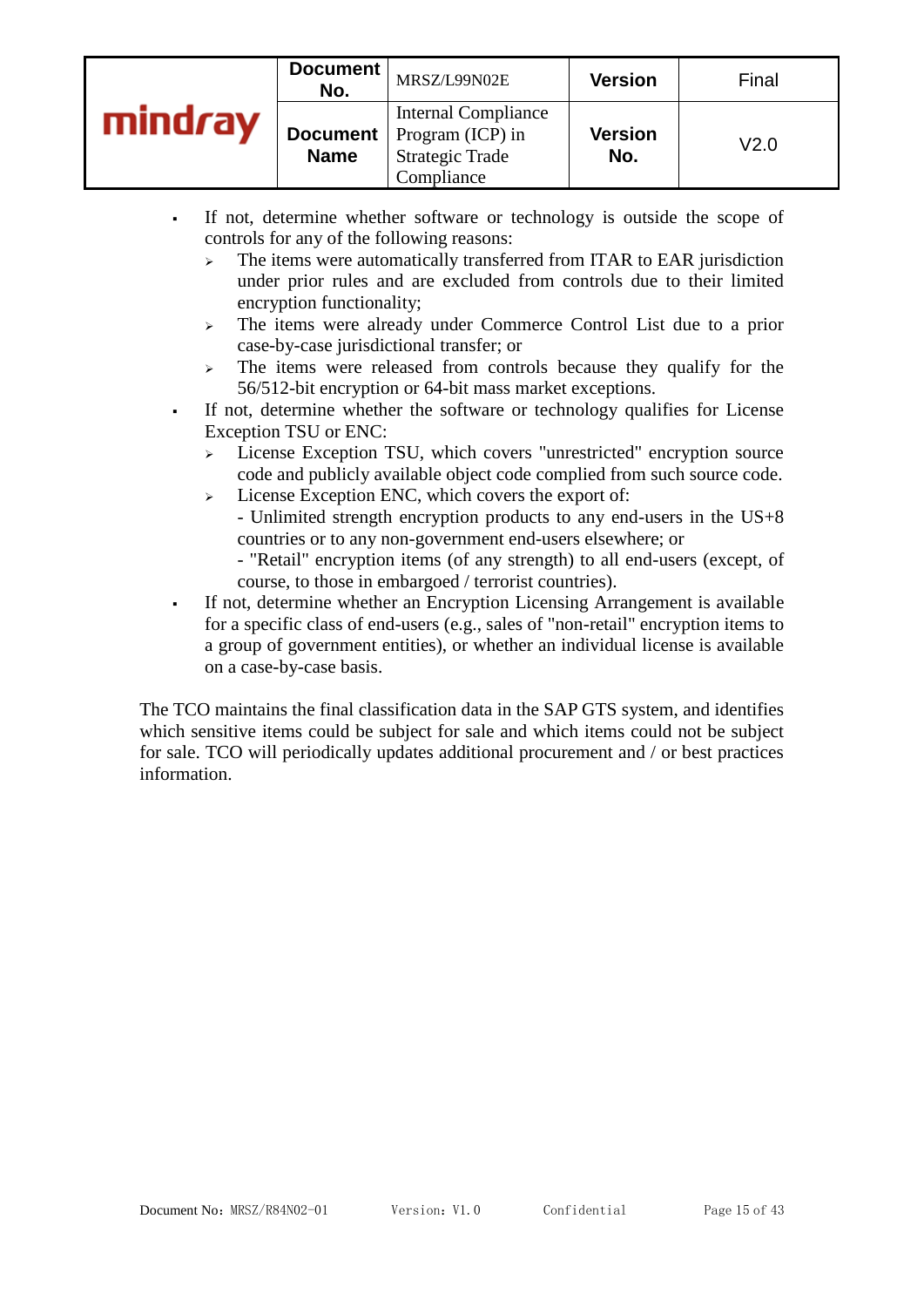| Document<br>No.                | MRSZ/L99N02E                                                                           | <b>Version</b>        | Final |
|--------------------------------|----------------------------------------------------------------------------------------|-----------------------|-------|
| <b>Document</b><br><b>Name</b> | <b>Internal Compliance</b><br>Program (ICP) in<br><b>Strategic Trade</b><br>Compliance | <b>Version</b><br>No. | V2.0  |

# **6 Database Systems**

Mindray's SAP GTS system utilizes a third-party automated screening database provided by OCR, Inc. Export transactions can be monitored automatically, with export boycott and embargo lists. Automated screening of denied parties and entities allows Mindray to check business partners' addresses (such as the consignee) automatically against the sanctioned party lists before goods are exported. This database is a system-independent solution that performs, logs verification checks, and the system is fully integrated into Mindray's ERP system. The system will notify users and block transactions if a denied entity is found during the transaction screening process.

The controlled lists could be found in the Annexure 1 to the ICP.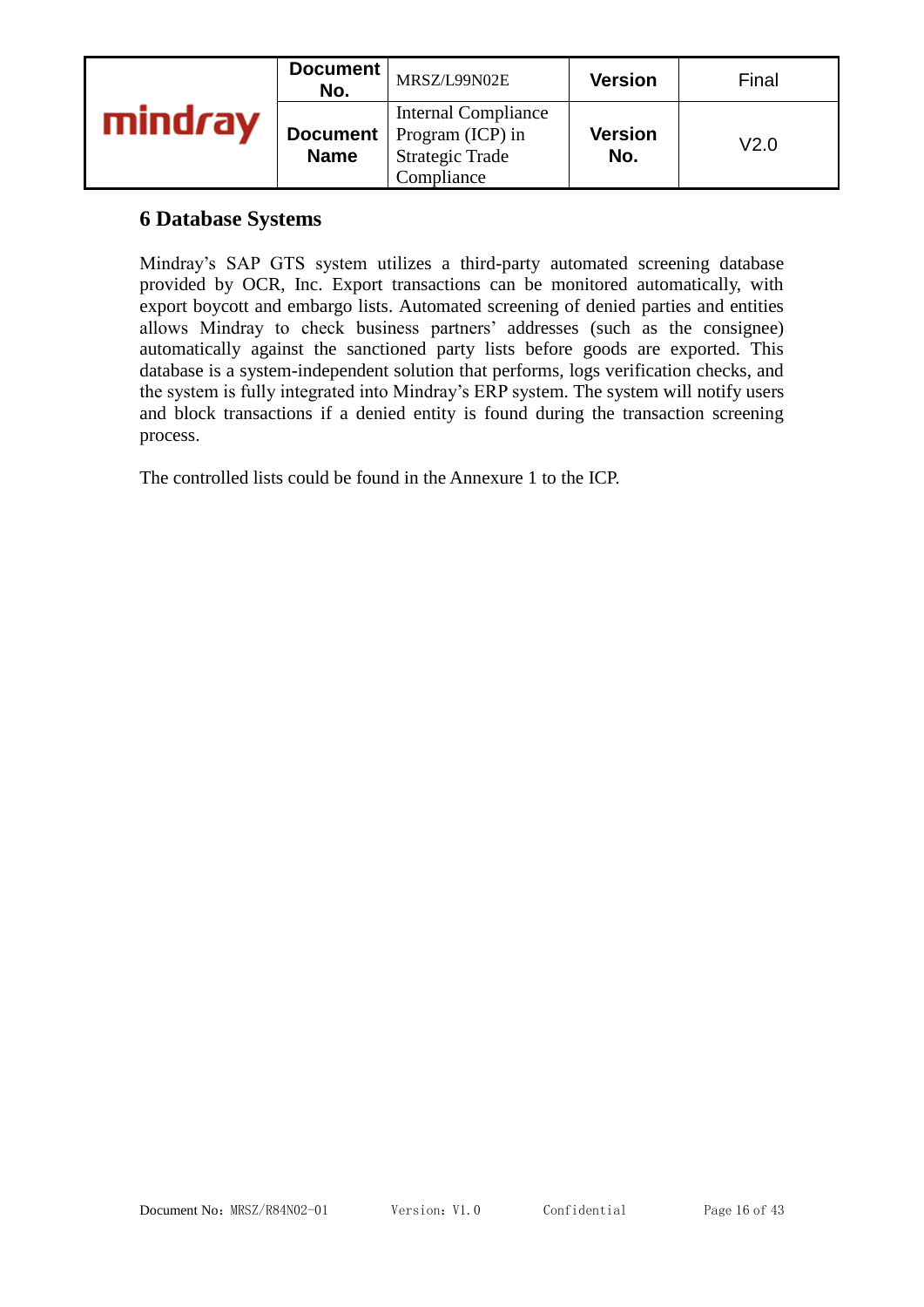|         | Document<br>No.                | MRSZ/L99N02E                                                                           | <b>Version</b>        | Final |
|---------|--------------------------------|----------------------------------------------------------------------------------------|-----------------------|-------|
| mindray | <b>Document</b><br><b>Name</b> | <b>Internal Compliance</b><br>Program (ICP) in<br><b>Strategic Trade</b><br>Compliance | <b>Version</b><br>No. | V2.0  |

# **7. Project and Order Screening**

Mindray's Trade Compliance Office (TCO) conducts a thorough project review before engaging in a business transaction. The Company completes contract reviews to assess the trade and all possible trade risks using compliance standards. Contract reviews for export control standards include evaluating potential customers, end-users, end-uses, products for export, and final destinations. Mindray conducts a systematic review at the outset of any potential trade and continues to perform reviews throughout the transaction.

#### **7.1. Project Review Process**

Generally Mindray divides projects into stages of:

- **Initiation**
- Bidding
- Contracting
- **Performance**

To initiate a project, the TCO conducts methodical reviews of the customers, end-users, and end-use in order to confirm that the business transactions do not include prohibited transaction parties or end-use/end-user, or both.

In bidding stage, a complete review of all potential exports shall be conducted, specifically the technologies and services. If an export or a re-export license is required, a request for a license application is submitted to the TCO. The TCO holds authority to apply for an export or a re-export license.

Relevant government authorities issue or deny a license. If the license is denied, Mindray suspends the project and informs the customer the project is on temporary hold pending further investigation. Mindray explores the reason for the denial. Mindray may ask the customer to supply more information. If the license is denied, Mindray terminates the contract and informs the potential customer of the decision to terminate the contract. Records of these types of transactions are retained in a database for future reference.

At the point of contracting, the project manager, product manager, TCO, or other relevant persons involved in the business review of a specific product ensure the contract, the product and service descriptions on which both parties have to agree match the approved documents for export or re-export. They provide verification and authorize that the project is fully trade compliant with all relevant export control rules and regulations.

At performance, a logistic manager investigate the consignees, carriers, delivery and service teams in order to guarantee that no unauthorized activities take place during the project's final stages.

# **7. 2 Order Screening**

Mindray's SOPs for their Internal Compliance Program (ICP) provide a reliable method to screen routinely all transactions and orders. These SOPs identify inquiries from suspect customers, prevent involvement with sanctioned entities, and make responsible, informed assessments of transactions and orders. They ensure only legitimate and authorized transactions and orders are fulfilled.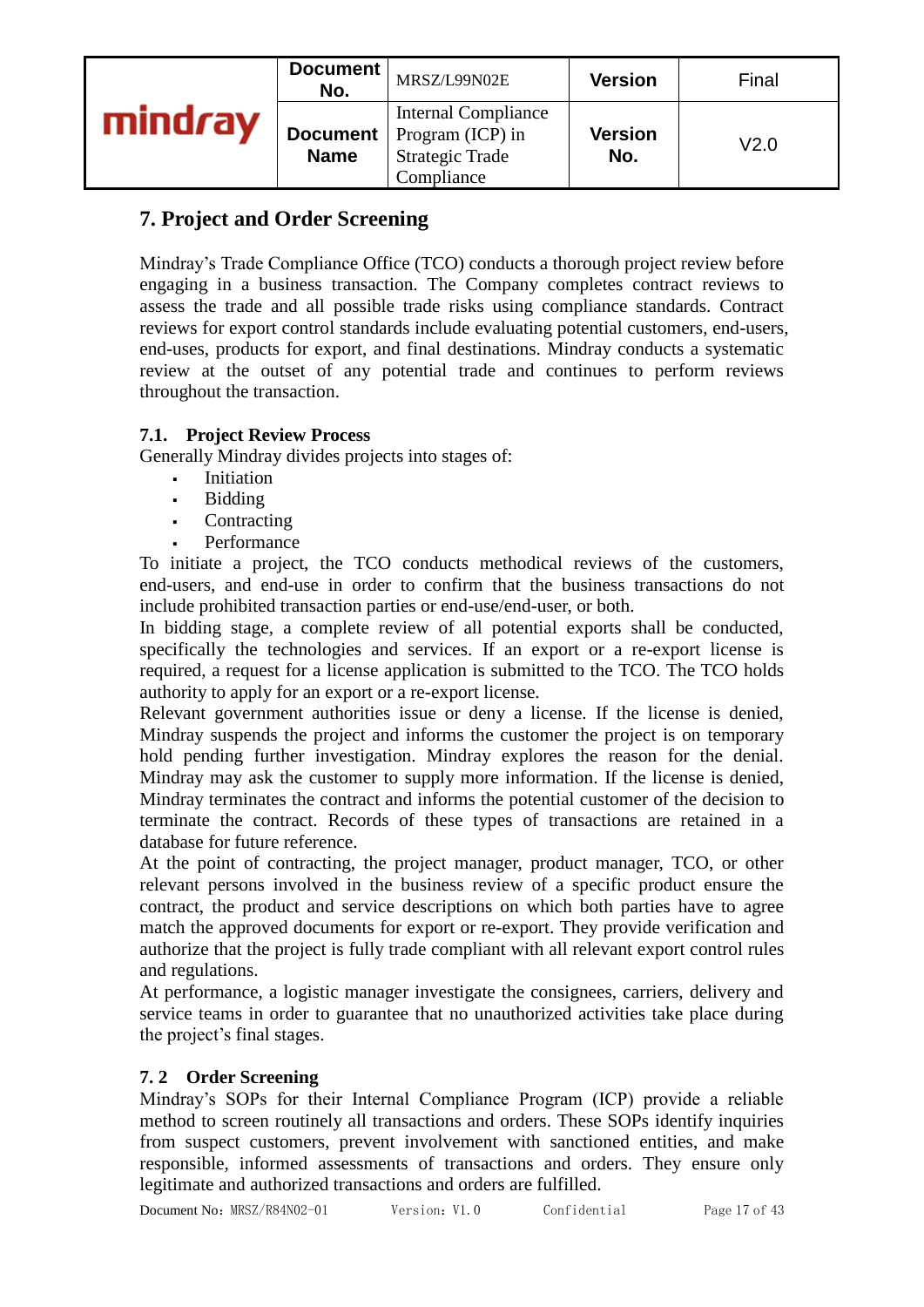|     | Document<br>No.                | MRSZ/L99N02E                                                                           | <b>Version</b>        | Final |
|-----|--------------------------------|----------------------------------------------------------------------------------------|-----------------------|-------|
| rav | <b>Document</b><br><b>Name</b> | <b>Internal Compliance</b><br>Program (ICP) in<br><b>Strategic Trade</b><br>Compliance | <b>Version</b><br>No. | V2.0  |

Mindray avoids potential conflict of interests between trade control compliance and the pursuit of profit in two ways:

- Mindray ensures that the process of vetting customers and enquiries regarding trade control matters is dealt with independently from the sales and market departments;
- Mindray seeks to make continuous improvements in its comprehensive transactions and orders screening system.

#### **7.2.1 General Sequence of Order Screening**

Mindray follows a specific sequence of transaction and order screenings. Transaction and order screenings begin with customer and end-use screening. The screening of transactions/ orders/ enquiries is done before a contract to supply technologies has been finalized. Screening of transactions and orders include:

- Product screening (determining whether or not the item is a controlled item);
- Customer and end-user screening (determining the legitimacy of the customer and the end-user);
- End-use screening (determining the authenticity of the stated end- use of the item and ensuring it will not be used for illicit purposes); and,
- Transaction screening (viewing the transaction as a whole in order to make a judgment regarding its legitimacy).

Mindray has adopted a policy declining any transaction, which the CCO believe involves a risk that the controlled technologies will be used in or diverted to a military or WMD-related end-use. Mindray declines any transaction that may involve goods not controlled by China, US, or other relevant authorities if it may contribute to unauthorized and questionable end-uses.

Mindray employs SOPs to screen all transactions and orders in accordance with the principles described in the following section. Mindray utilizes an automated transaction screening module embedded within their ERP system known as SAP GTS. This automated SAP GTS module:

- Incorporates denied party screening lists;
- Screens against and blocks transactions registered against uploaded denied party lists:
- Allows Mindray to view all blocked business partners during transaction screening; and
- Provides Mindray with information on the legal basis for the screening, the boycott lists used for the screening, the business partners that were screened, the screening date, the validity period of the screening and the persons who performed the check.

#### **7.2.2 Screening Transport Facilitators and Transit / Transshipment States**

Mindray subjects transport facilitators to screening procedures. Transport facilitators are vetted by the Logistics Departments in coordination with the TCO.

#### **7.2.3 The "End-to-End" Process**

Mindray's transaction and order screening involves an "end-to-end" process. If the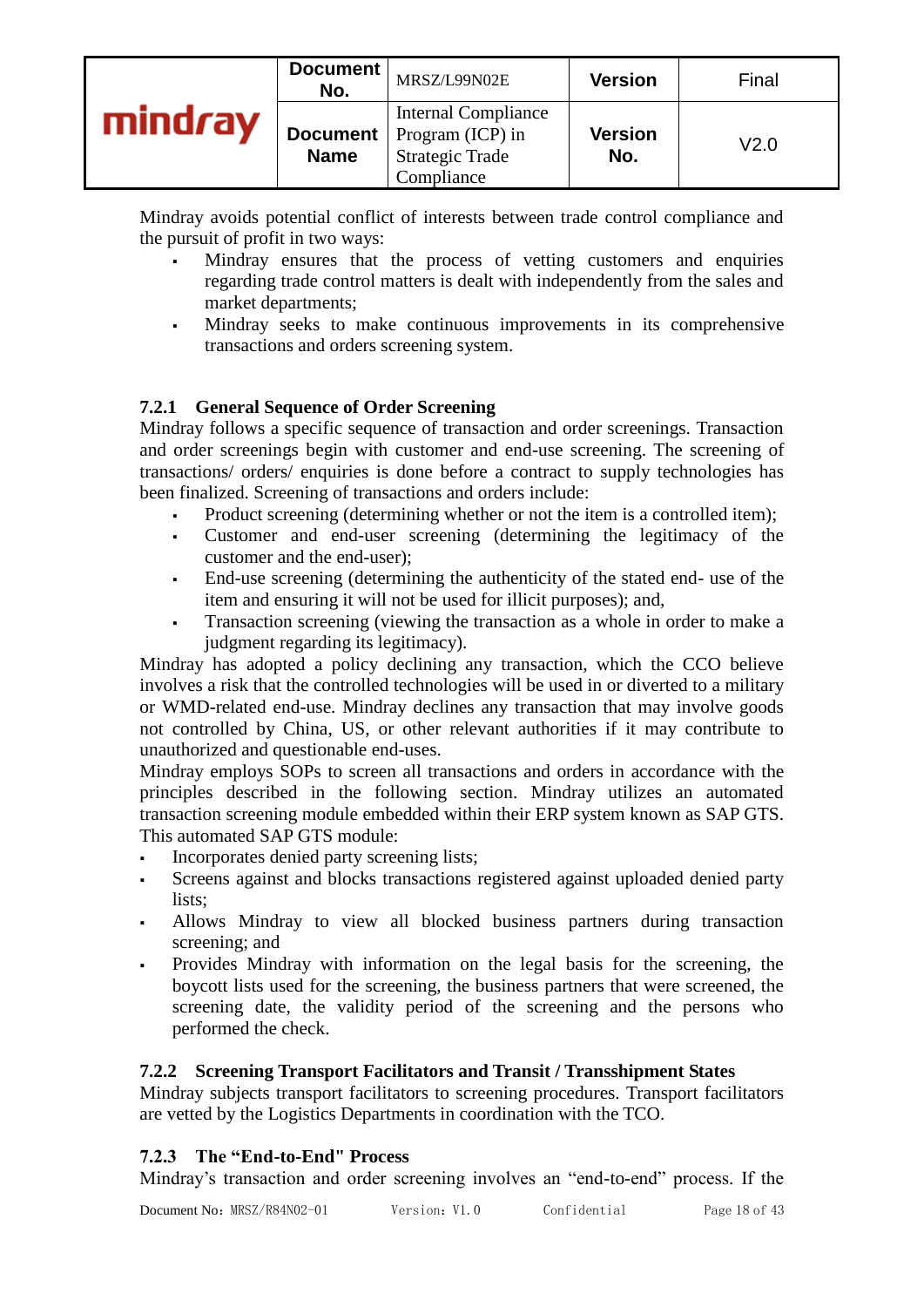|     | Document<br>No. | MRSZ/L99N02E                                                                                             | <b>Version</b>        | Final |
|-----|-----------------|----------------------------------------------------------------------------------------------------------|-----------------------|-------|
| rav | <b>Name</b>     | <b>Internal Compliance</b><br><b>Document</b>   Program (ICP) in<br><b>Strategic Trade</b><br>Compliance | <b>Version</b><br>No. | V2.0  |

screening process reveals anything suspicious, the CCO must temporarily suspend the project.

#### **7.3 Comprehensive Screening**

Mindray screens new customers as well as established clients and end-users regardless of the product types and end-uses associated with those transactions. Mindray takes extra precaution with transactions involving sensitive countries and transactions that may involve potential export control violations.

#### **7.4 Sensitive Countries**

Mindray's transaction and order screening process involves stringent screening of end-uses for transactions concerning sensitive countries. Mindray screens certain orders bound for embargoed/ sanctioned countries as defined by the United Nations (UN) (sanctions and embargo lists), European Union (EU), and U.S. Department of Commerce, including the BIS and the Office of Foreign Assets Control (OFAC).

Per the U.S. Export Administration Regulations Part 746, Mindray classifies the following five countries as embargoed / sanction countries and, as a result, enacts a stringent screening process for export control purposes:

- 1. Cuba
- 2. Iran
- 3. North Korea
- 4. North Sudan
- 5. Syria

Mindray's SOPs call for more diligent precautions when dealing with sensitive countries.

#### **7.5. Centralized and Comprehensive Filing**

Mindray understands that international best practices recommend that upon receipt of an initial query, Mindray should open a specially designated file containing all of the documents relating to that potential order.

#### **7.6. Additional Steps**

Mindray takes additional steps to screen end-uses more comprehensively. These steps include further training nonproliferation, STC, and ICP training for sales and project staff. The CCO institutes SOPs requiring sales staff to enquire about the end-uses of any dual-use products, regardless of the proposed destination country with a focus on military end use. If the proposed transactions appear suspicious or problematic, the CCO requires the sales managers to temporarily suspend the transaction until further review.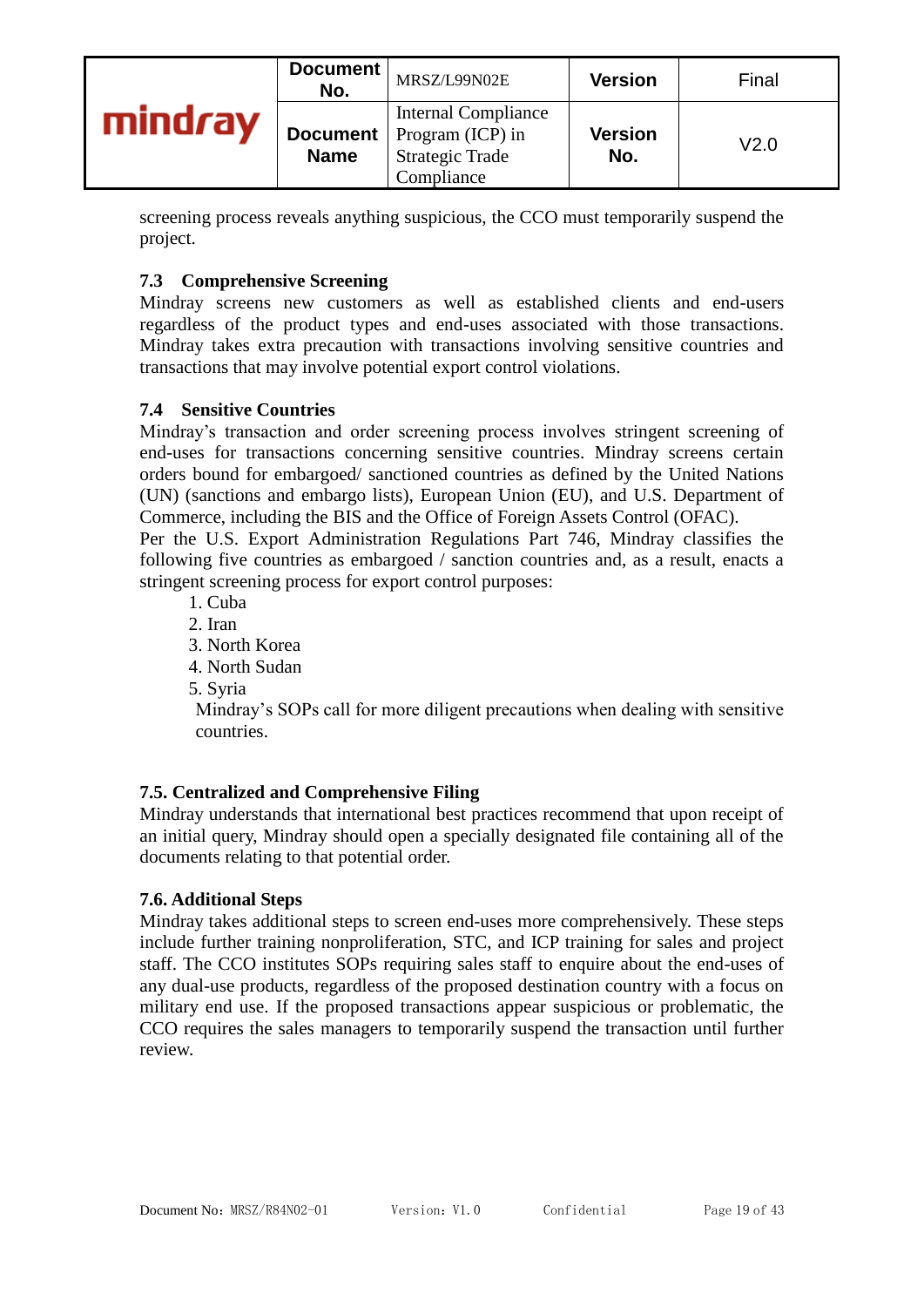|         | Document<br>No.           | MRSZ/L99N02E                                                                           | <b>Version</b>        | Final            |
|---------|---------------------------|----------------------------------------------------------------------------------------|-----------------------|------------------|
| mindray | Document  <br><b>Name</b> | <b>Internal Compliance</b><br>Program (ICP) in<br><b>Strategic Trade</b><br>Compliance | <b>Version</b><br>No. | V <sub>2.0</sub> |

# **8. Contractual Clauses and Regulatory Review**

Review of the sale or distribution agreement includes trade compliance terms such as export control guidance and specific best practice clauses. The TCO and LD perform contract reviews. The TCO is also part of the contract and license review process, providing guidance to the legal counsel on how to conduct the export control review. Customers and distributors are required to comply with all applicable export control conventions, laws, and regulations.

# **8.1 Compliance with All Applicable Export Control Laws**

Mindray's customers will comply with and will ensure that their affiliates also will comply with all applicable national export control laws and regulations, United Nations Security Council resolutions and international regimes to which all products / services supplied under the Agreement are subject. Mindray's TCO is tasked with the responsibility for monitoring the customers' compliance with national, regional, and international strategic trade control requirements. The TCO works closely with these regional export control teams to ensure that the teams are in full compliance. This is done through training, periodic conferences, and periodic reports. If Mindray discovers that a customer violates the contract (e.g., it fails to monitor or enforce compliance in the affiliates), Mindray would enforce its rights delineated in the contract. The customers give the information regarding compliance with all applicable export control laws to the project or business manager.

# **8.2 End Use**

Mindray customers must ensure that technologies and services are for civilian end-use only. Mindray's customers must certify that technologies are not for military or terroristic end-use. Furthermore, customers must certify that technologies will not be sold, transferred, or made available by it or any of its affiliates, directly or indirectly, for military and / or terroristic end-user or end-use. Customers must certify that technologies will not be sold, transferred or made available by it or any of its affiliates, directly or indirectly, for end-use or end-users explicitly prohibited and / or restricted by national and international export control rules, regulations, and laws, especially those pertaining to nuclear, biological, and / or chemical weapons and their respective delivery systems and that these exports and / or transfers are not for terroristic end-use and / or end-users. Customers must provide the information regarding compliance with all applicable export control laws to the project or business manager.

#### **8.3 Exemption Clause**

The definition of either "Exemption Clause" or "Force Majeure" includes "embargo or requisition (acts of government), including non-availability or delay of an export license for the technologies and / or services or any part thereof.

#### **8.4 Regulatory Reviews**

The TCO conducts ongoing regulatory reviews as a part of the Company's strategic trade control system, including:

Document No: MRSZ/R84N02-01 Version: V1.0 Confidential Page 20 of 43 Mindray conducts ongoing analysis of all relevant U.S. strategic trade control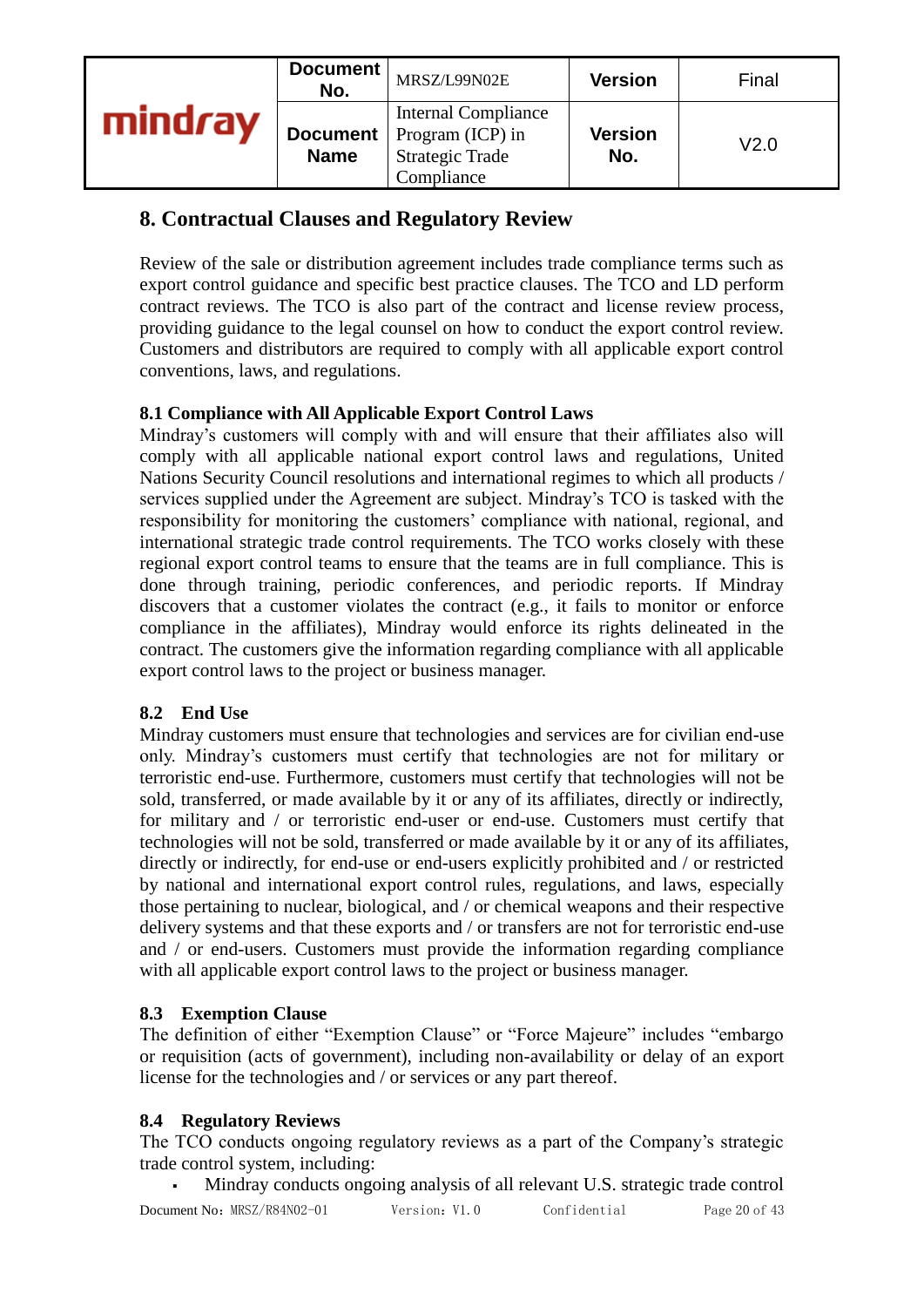|     | Document<br>No. | MRSZ/L99N02E                                                                                             | <b>Version</b>        | Final |
|-----|-----------------|----------------------------------------------------------------------------------------------------------|-----------------------|-------|
| rav | <b>Name</b>     | <b>Internal Compliance</b><br><b>Document</b>   Program (ICP) in<br><b>Strategic Trade</b><br>Compliance | <b>Version</b><br>No. | V2.0  |

laws, regulations, and rules. The analysis includes an ongoing assessment of the laws promulgated by the U.S. Congress, as well as the regulations passed by the U.S. Department of State, the Department of Commerce, the Department of Commerce's Bureau of Industry and Security (BIS), the Department of Treasury's Office of Foreign Assets Control (OFAC), and any relevant Executive Orders (EO). Mindray monitors updates to Export Administration Regulations (EAR);

- Mindray closely monitors the Strategic Commodities Control List of the Hong Kong Special Administrative Region and any relevant updates;
- Mindray analyzes the strategic trade control laws, regulations, and rules of other countries or regions in which Mindray conducts business, such as the European Union, India, Brazil, and Mexico;
- Mindray closely monitors laws, regulations, and rules enacted against embargoed / sanctioned countries. This monitoring includes evolving sanctions enacted against the 14 countries sanctions by the United Nations, the European Union and the United States. Mindray particularly monitors the UN Security Council resolutions and the Executive Orders issued by the U.S. president;
- Mindray conducts ongoing analysis on sanction law, regulations, and rules with a particular focus on Iran, Syria, North Korea, North Sudan, and Cuba. The regulations that Mindray closely monitors include:
	- ➢ The Comprehensive Iran Sanctions, Accountability and Divestment Act (CISADA).
	- Iran, North Korea, and Syria Nonproliferation Act Sanctions (INKSNA), which provides for penalties on entities and individuals for the transfer to or acquisition from Iran since January 1, 1999, the transfer to or acquisition from Syria since January 1, 2006, or the transfer to or acquisition from North Korea since January 1, 2006, of equipment and technology controlled under multilateral control lists specifically the Missile Technology Control Regime, Australia Group, Chemical Weapons Convention, Nuclear Suppliers Group, and the Wassenaar Arrangement.
	- ➢ International Emergency Economic Powers Act (IEEPA), which authorizes the U.S. President to regulate commerce after declaring a national emergency in response to foreign threats to the United States.
	- ➢ The Cuban Liberty and Democratic Solidarity (LIBERTAD) Act of 1996, which strengthens and continues the US embargo against Cuba.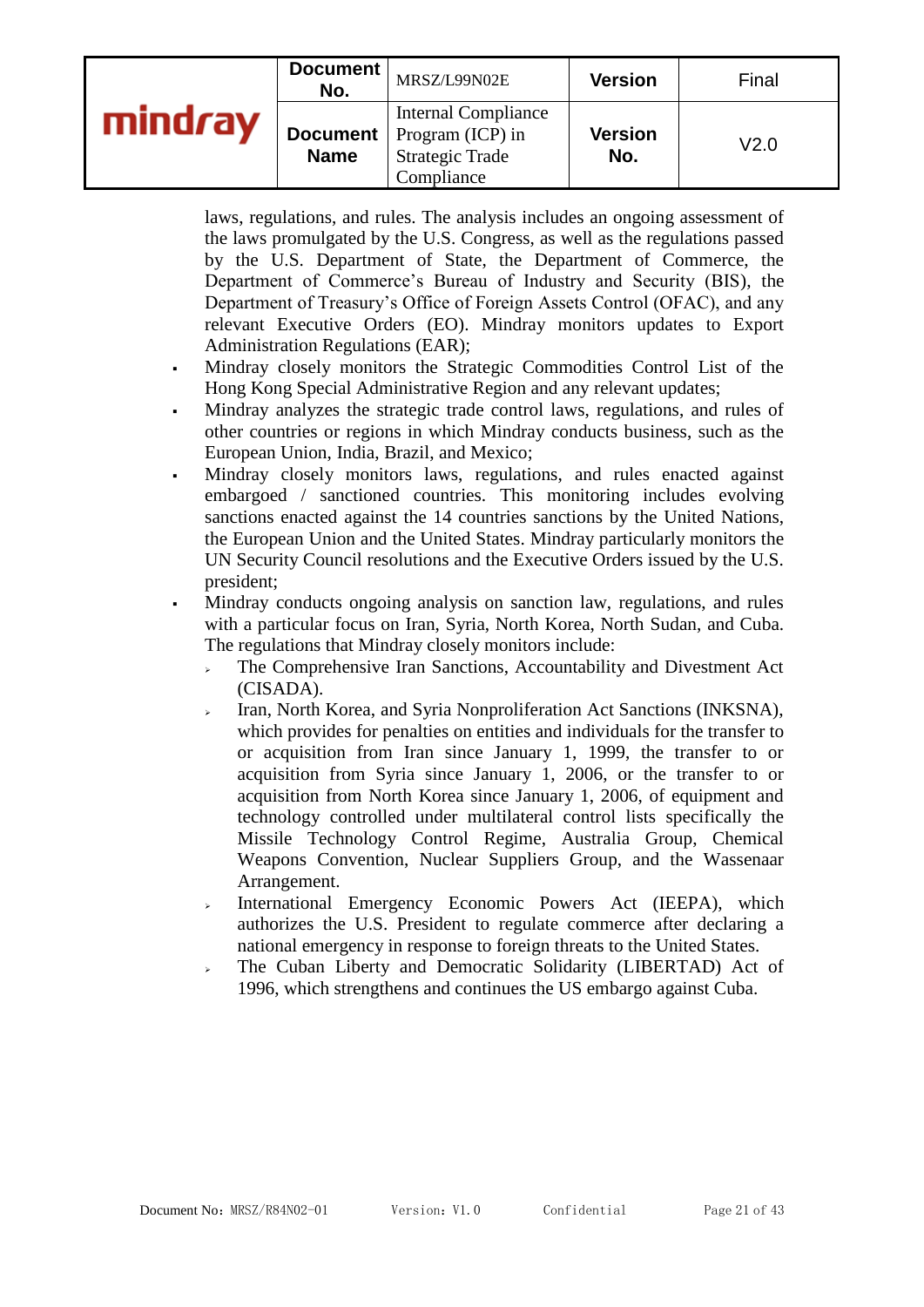|         | Document<br>No.           | MRSZ/L99N02E                                                                           | <b>Version</b>        | Final            |
|---------|---------------------------|----------------------------------------------------------------------------------------|-----------------------|------------------|
| mindray | Document  <br><b>Name</b> | <b>Internal Compliance</b><br>Program (ICP) in<br><b>Strategic Trade</b><br>Compliance | <b>Version</b><br>No. | V <sub>2.0</sub> |

# **9. Supplier and Distributor Management**

Mindray takes responsibility for ensuring that controlled items are not transferred to unauthorized end-users, or for unauthorized end-uses, through its supply and distribution chain. Mindray forms relationships with their partners on the following principles:

- All Mindray suppliers and distributors must develop and implement an export control ICP system similar to that employed at Mindray; and
- All current and future suppliers and distributors must undergo thorough screening by Mindray's TCO.

Mindray will only work with reputable and responsible partners. Mindray conducts initial and periodic due diligence screenings of all current and future suppliers and distributors to validate their credentials and ensure they are not, and have never been, directly or indirectly involved in proliferation-related activities. The screenings are conducted using the following methods:

- Open source research conducted by TCO personnel prior to engaging a new company in a partnership agreement or contract as well as throughout the duration of that relationship;
- Screening the company against all existing restricted party lists uploaded within their GTS system and available from the PRC government, other governments, and international organizations; and
- Requesting company compliance records as part of the screening procedure, and official clarifications in the event of documented incidences of non-compliance.

Mindray encourages suppliers and distributors to establish and maintain an internal compliance system that is equal in its effectiveness and comprehensiveness to Mindray.

Mindray expects suppliers and distributors to conduct item, country screenings, and transaction screenings that use the tools, approaches and procedures identical to or very similar to Mindray's methods. These may include item and country decision tables, transaction screening matrices, red flag indicators, restricted party lists, and other risk management tools.

Mindray, or its designated agent, will evaluate and audit periodically its supplier and distributor ICP policies, tools, and practices, and will require revisions and changes when necessary. Mindray will demand investigatory and corrective actions in cases of noncompliance or other violations, and take punitive measures against the violating company ranging from warning, to severance of partnership/contractual relationship, and etc.

The CCO will be responsible for managing and monitoring the policies and practices of Mindray's suppliers and distributors related to trade control.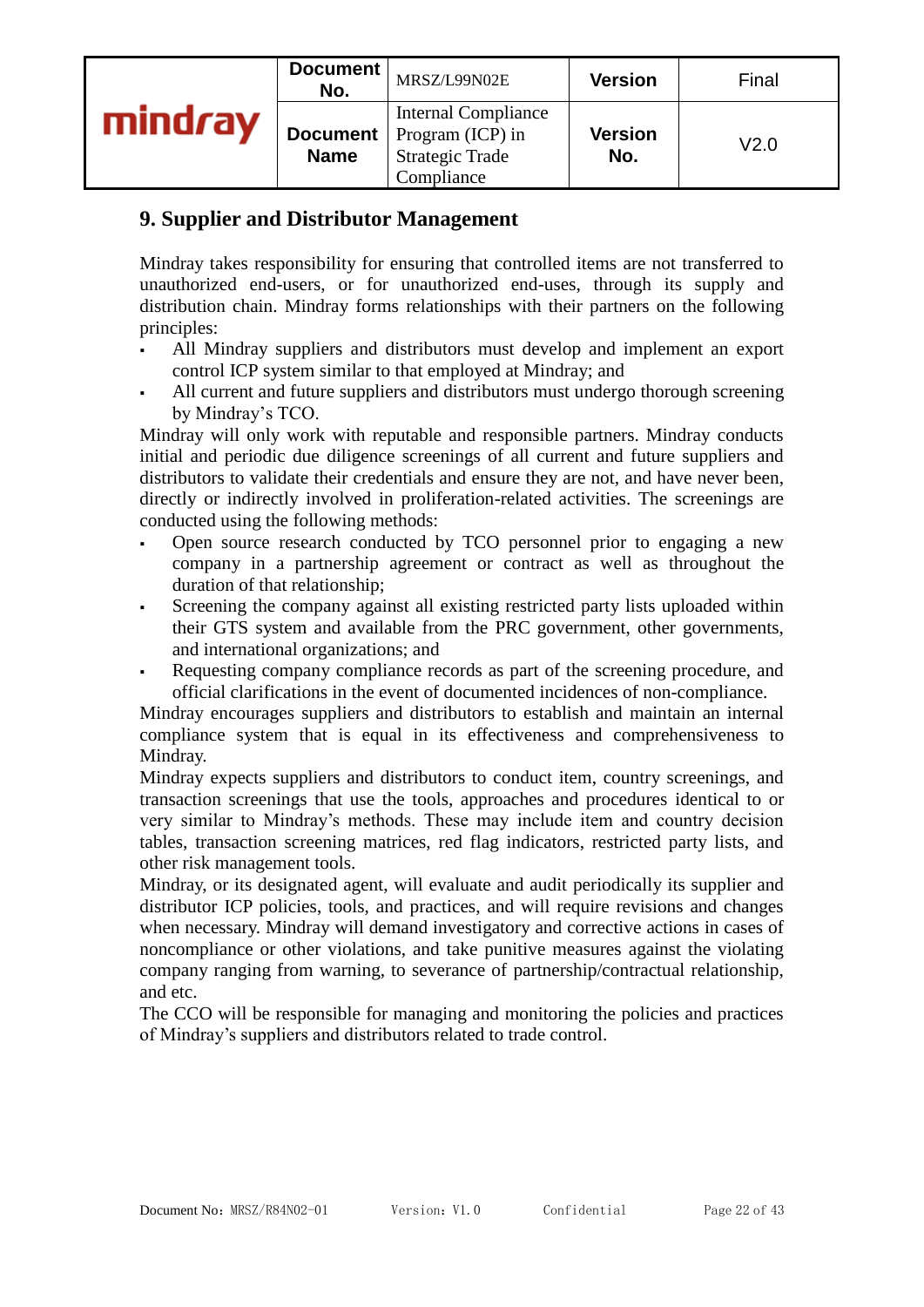| Document<br>No. | MRSZ/L99N02E                                                                                             | <b>Version</b>        | Final |
|-----------------|----------------------------------------------------------------------------------------------------------|-----------------------|-------|
| <b>Name</b>     | <b>Internal Compliance</b><br><b>Document</b>   Program (ICP) in<br><b>Strategic Trade</b><br>Compliance | <b>Version</b><br>No. | V2.0  |

# **10. Information Technology and Management Safeguards**

Mindray realizes that Internal Compliance Programs (ICP) include restrictions on transfers of dual-use technologies, software, know-how, and information. Mindray is establishing SOPs governing how employees should handle sensitive technologies throughout the course of their work. It also is employing SOPs to guard against transfer of sensitive technologies at trade shows and conferences. Mindray is also regulating technology transfers and deemed exports in overseas subsidiaries and foreign branches. Finally, Mindray is enacting special policies and procedures for foreign employees who work with controlled technologies.

#### **10.1. Intangible Technology Transfers (ITT) and Deemed Exports**

Mindray's SOPs restrict the export or transfer of intangible technologies (ITT) and deemed exports. Mindray defines ITT, deemed exports, and controlled technologies and technology transfers to be transparent about the correct procedures for the transfer of sensitive technologies.

- Intangible Technology Transfers (ITT): An intangible export occurs when dual-use software, technology, knowledge, and information are transmitted via telephone, fax, e-mail, Internet website, or some other intangible mechanism to a recipient or end-user, or both in another country.
- Deemed Exports: A deemed export occurs when a national of one country shares controlled software, technology, information, or knowledge with a national of another country, even if the recipient is in the origin party's country at the time of the export. Mindray employs SOPs to guard against such occurrences.
- Controlled Technologies: These include but are not limited to instructions (written or recorded), working knowledge, design drawings, models, operational manuals, skills training, and parts catalogues.
- Technology Transfers: The transfer of the controlled technologies cover all forms of transfer, including telephone, fax, email, internet website or other intangible mechanism to a recipient or end-user located in another country.

#### **10.2. Technology Control Plan (TCP)**

Mindray exercises caution regarding the transfer of sensitive technologies and information, and implements relevant safeguards to prevent any unauthorized transfers. Safeguards are articulated in Mindray's SOPs. The SOPs consists of how employees handle sensitive technologies and how they should guard against the transfer of sensitive technologies. Mindray is integrating a more comprehensive "Technology Control Plan" (TCP) into the Company's ICP system. The TCP outlines company-wide SOPs guarding against the unauthorized transfer of sensitive technologies. This combined program includes a physical security plan, an information security plan, and a personnel-screening procedures plan.

#### **10.2.1. Physical Security Plan**

Limiting Access: Mindray has instituted SOPs aimed at limiting physical access to sensitive technologies and information. Only authorized personnel have access to Security Area (where confidential information is stored). Mindray limits access of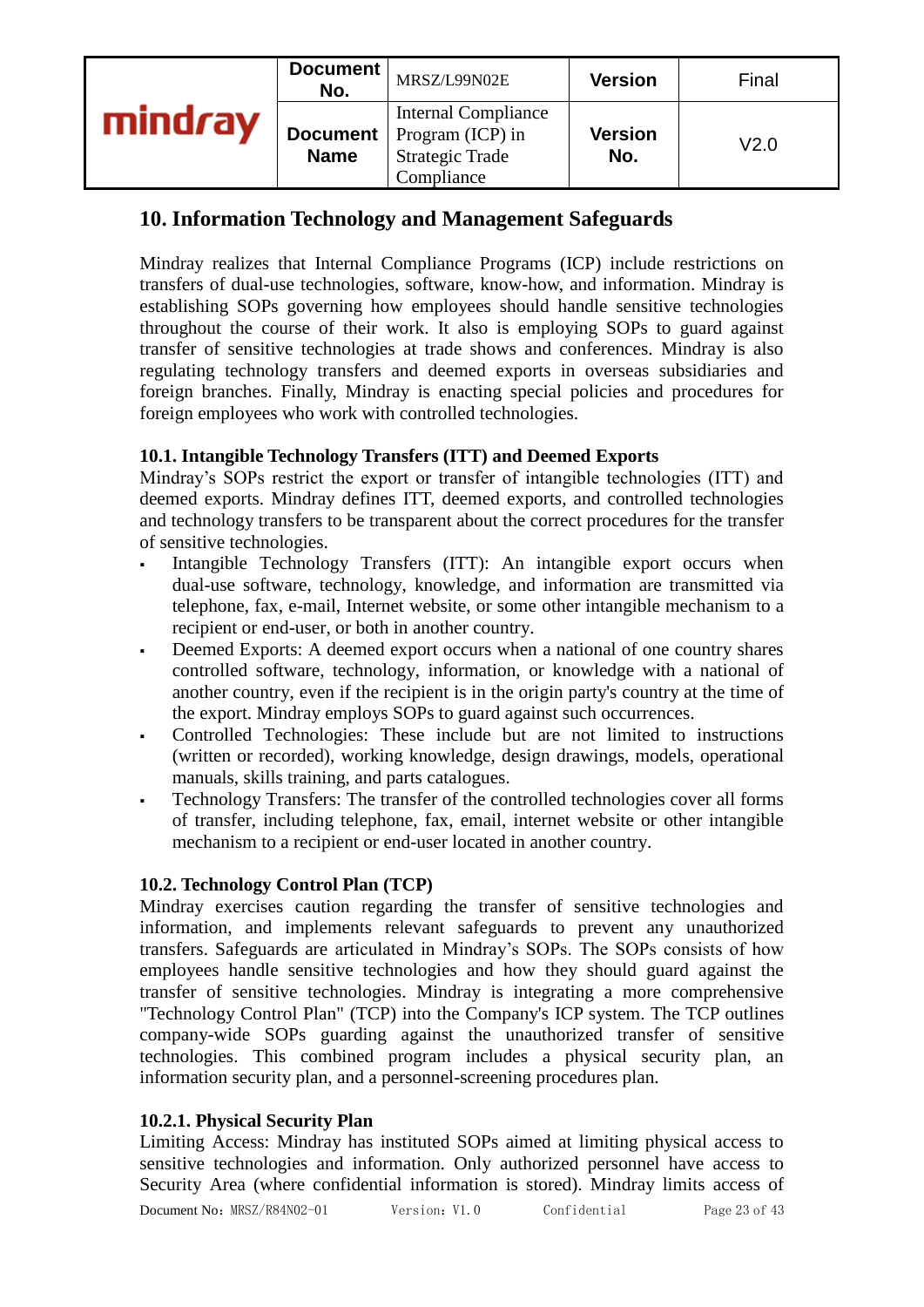|     | Document<br>No.           | MRSZ/L99N02E                                                                           | <b>Version</b>        | Final |
|-----|---------------------------|----------------------------------------------------------------------------------------|-----------------------|-------|
| 'av | Document  <br><b>Name</b> | <b>Internal Compliance</b><br>Program (ICP) in<br><b>Strategic Trade</b><br>Compliance | <b>Version</b><br>No. | V2.0  |

foreign national company employees, customers, and visitors to certain facilities as well as controlled technologies and information.

Mindray has access controls in place to validate the positive identification of all employees, visitors, service providers and vendors at all points of entry. Access gates have security personnel on duty at all times. Mindray has perimeter fencing surrounding cargo handling and storage facilities. Mindray's facility entrance and exit gates are monitored by security personnel. All Mindray's windows, gates, and fences are secured with locking devices and adequately lit for the interior and exterior of the facility, especially for entrances, exits, cargo handling/storage areas, fence lines, and parking lots. Mindray has video surveillance cameras set-up to monitor the premises.

#### **10.2.2. Information Security Plan**

- **Firewall System:** Mindray has established a company-wide Firewall System that limits employees' access to the controlled technologies.
- **Classification System:** Mindray is engaged in an ongoing effort to classify all its technologies according to China's classification system, EU standards, and U.S. Export Control Classification Numbers (ECCN).
- Notification System: To mitigate and prevent unauthorized transfers, Mindray's SOPs include notifying relevant personnel of all products and associated technologies subject to ITT and deemed controls.
- **Determination System:** Mindray's SOP for uncertainty of the classification of technologies and goods calls for employees to raise any concerns about a particular sensitive technology. The TCO will then review the technology to make a determination whether it would be subject to controls. If so, the TCO would obtain the classification determination from the appropriate domestic or foreign government authority.
- **Subsidiaries and Branch Offices:** The TCO will assist subsidiaries in developing internal compliance programs tailored to the subsidiaries' particular business practices. Mindray has established broad procedures regarding subsidiaries and branch offices. Mindray will provide instructions and guidance for ICP to all other affiliates.
- **Foreign Nationals:** Mindray has established SOPs to prevent the unauthorized transfer of sensitive technologies and information to foreign nationals.
- **Recordkeeping:** Mindray SOPs require employees to document all the interactions with foreign nationals, employees, customers, and visitors. Mindray requires all employees retain records of export-related documents involving foreign national employees, customers, and visitors.
- Personnel and Information Access: Mindray vets foreign nationals who seek employment with the company through the Human Resources Department(HR). HR is responsible for screening the foreign nationals.

#### **10.3. Information Technology System**

Mindray has installed a SAP GTS system across their ERP system to automate trade compliance requirements across a centralized IT platform. Mindray's standard operating procedures are incorporated into the ERP through their SAP GTS system; including embargoed countries, SPL and screening. All Mindray facilities operate on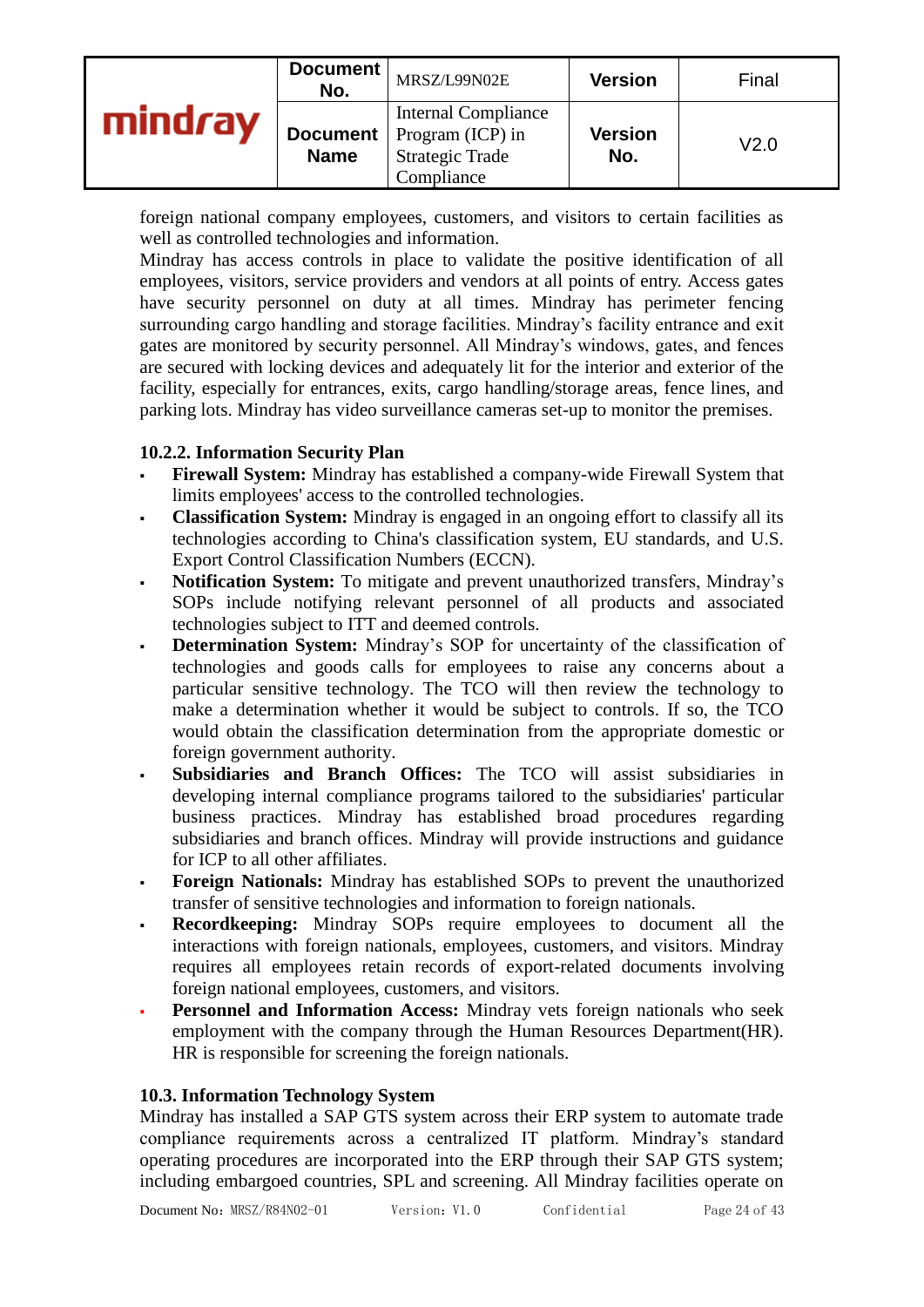| Document<br>No.           | MRSZ/L99N02E                                                                           | <b>Version</b> | Final |
|---------------------------|----------------------------------------------------------------------------------------|----------------|-------|
| Document  <br><b>Name</b> | <b>Internal Compliance</b><br>Program (ICP) in<br><b>Strategic Trade</b><br>Compliance | Version<br>No. | V2.0  |

the SAP ERP system. Mindray has an automated order processing system that incorporates aspects of the trade compliance process to include an ERP system to process the orders and delivery notes. New customers and distributors are screened through denied and sanctioned parties lists utilizing the SPL screening through an OCR database. Mindray's SAP GTS systems store records of refused orders, licenses, or track suspicious orders, customers, or distributors.

Mindray has policies and procedures to provide IT security training to all employees and the IT and Information Security Department make the policies, send instructions to the employees, and check for violations.

Mindray has a system in place to monitor and identify abuse, improper access, tampering or altering of business data to include incorporating SOD (segregation of duties) and access control.

Related IT records, to include classification designations, are stored for a minimum of 5 years through a GTS module. Multi-factor authentication procedures are incorporated into Mindray's systems to include Role Based Access Controls (RBACs) and Application Access Controls (AACs) to prevent unauthorized access and traffic. Mindray's systems incorporate data back and disaster recovery plans. Mindray's IT policies incorporate procedures for monitoring regulated data hosted on servers residing across multiple foreign sites through an integrated ERP system.

#### **10.3.1 Intranet**

It is important that both the wider business and key personnel responsible for driving trade compliance including those in Mindray's distributor and agent network know where to go for trade compliance information. Mindray is implementing a process to first document all procedures and information and then to load the related materials onto the company's existing intranet site. Building on what Mindray has already created, will ensure maximum accessibility and awareness by all staff and distributors. The intranet page will provide a platform to display documented policies and procedures, training materials (including on-line training modules) and knowledge management regarding end-users and product classifications. Different user profiles can be created to control the data maintained on this site and access to more sensitive data.

#### **10.3.2. Personnel**

The intranet provides a list of its personnel, their respective ICP responsibilities, and their contact information.

#### **10.3.3. Classification Information**

The intranet makes readily available information on classification. The information includes export control and trade-related classification of Mindray's technologies and products.

#### **10.4. External Web Site**

Mindray's external website provides comprehensive information about corporate governance, and trade compliance policies and practices. This information includes trade compliance policy statements, contact information for the TCO, and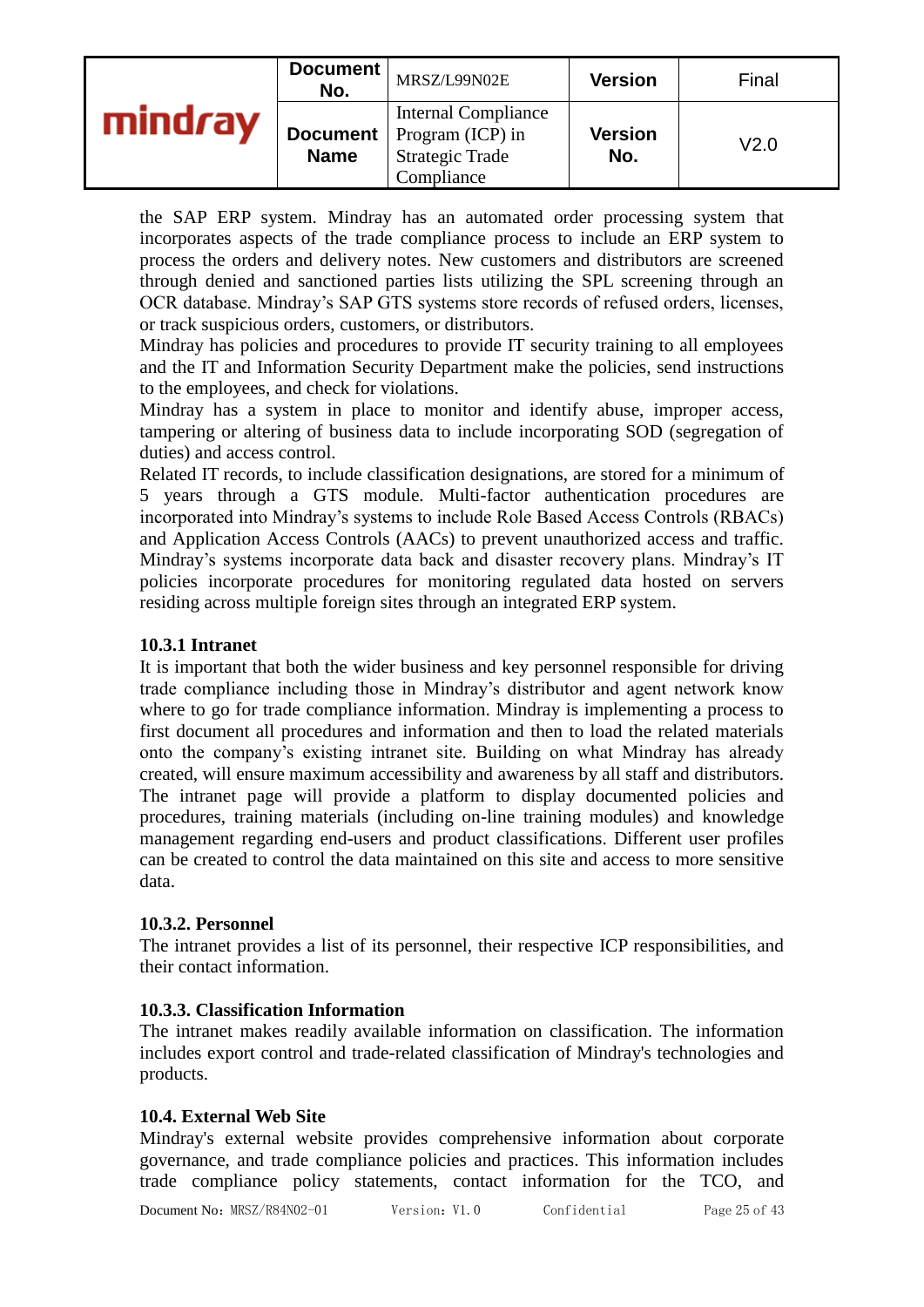|               | Document<br>No. | MRSZ/L99N02E                                                                                             | <b>Version</b>        | Final |
|---------------|-----------------|----------------------------------------------------------------------------------------------------------|-----------------------|-------|
| ı <i>r</i> av | <b>Name</b>     | <b>Internal Compliance</b><br><b>Document</b>   Program (ICP) in<br><b>Strategic Trade</b><br>Compliance | <b>Version</b><br>No. | V2.0  |

classification information of technologies and products.

The website offers information on reporting violations through an internal hotline. Mindray has established communication channels for employees, vendors, agents, and other stakeholders to report behaviors that can be harmful. Mindray employees can report a possible violation by contacting international offices via telephone, mailing address, or email. This information is located at the following website: http://www.mindray.com/en/HotLine.html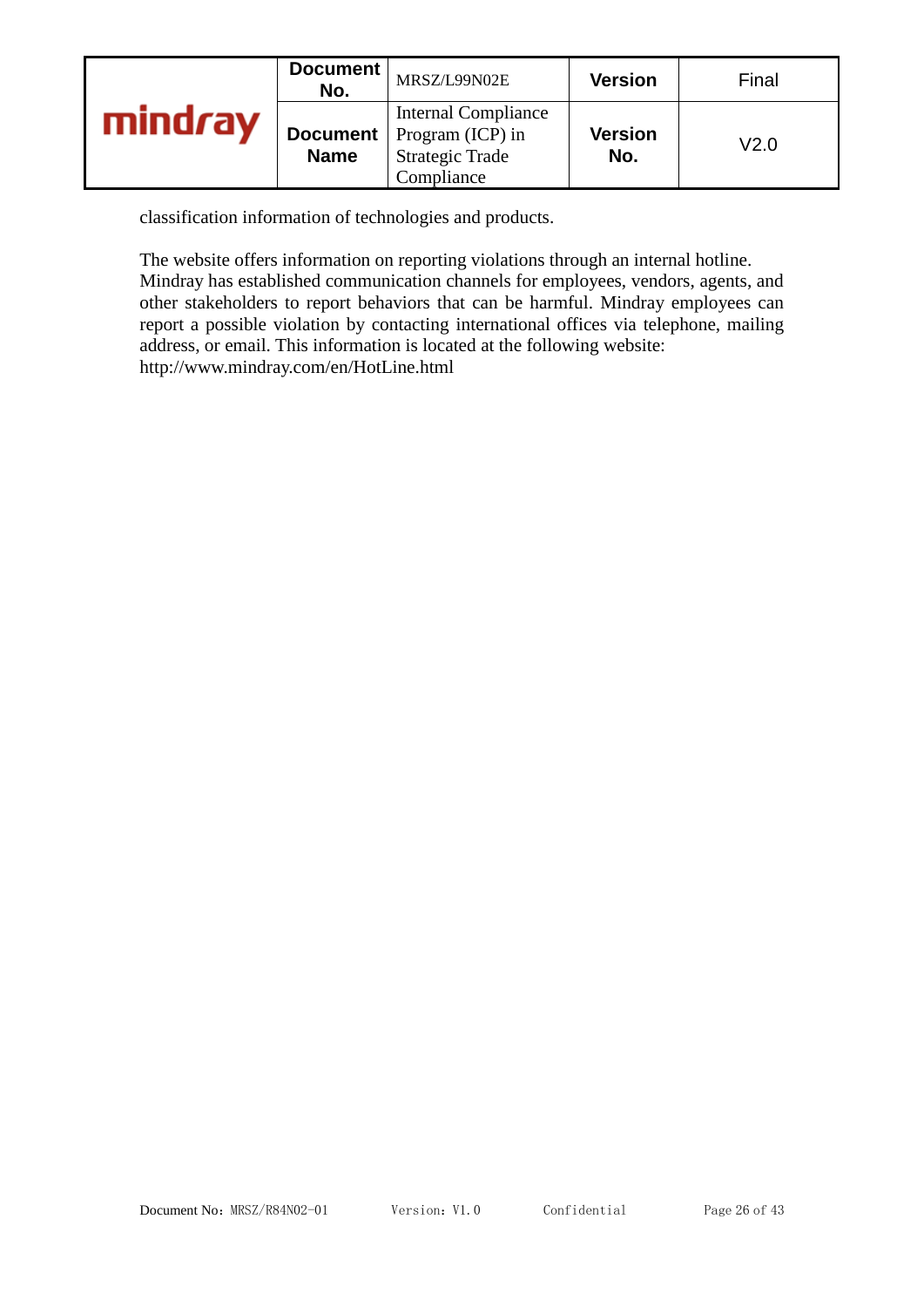|         | Document<br>No.                | MRSZ/L99N02E                                                                           | <b>Version</b> | Final |
|---------|--------------------------------|----------------------------------------------------------------------------------------|----------------|-------|
| mindray | <b>Document</b><br><b>Name</b> | <b>Internal Compliance</b><br>Program (ICP) in<br><b>Strategic Trade</b><br>Compliance | Version<br>No. | V2.0  |

# **11. Documents and Recordkeeping**

Mindray employs a comprehensive document and recordkeeping system. This system integrates record management into the business processes, ensuring critical support for the Company's mission and a sound, accurate method for storing and accessing necessary records. Mindray considers it essential to not only establish responsibilities and standards for recordkeeping, but also to emphasize that records are a company asset that are an integral component of Mindray's business.

Presently, Mindray's TCO oversees maintenance of Mindray's export control-related documents in conjunction with the IT Department's recordkeeping storage through the Company's SAP GTS systems. All records are kept for at least a five-year period.

Mindray conforms with EAR part 762 recordkeeping requirements. The TCO is also developing policies to govern maintenance of records of certain communications with foreign nationals and of certain communications with foreign governments, especially that of the U.S.

#### **11.1. Documents and Recordkeeping Rules and Regulations**

The TCO institutes recordkeeping policies and regulations for maintaining and preserving Mindray's export control-related documentations. The TCO oversight for recordkeeping includes but is not limited to:

- Designate the department responsible for maintaining and preserving eventually all export control-related documentation in accordance with the policies discussed hereinafter, and identify the designated department or office on the Company's intranet;
- Ensure records for all transactions carried out under government strategic trade and technology authorization are readily available and that sufficient storage capacity exists to support records management;
- Determine the physical location where all export control-related documents and records are to be stored;
- Ensure records are in a logical and traceable sequence and can be accessed from a variety of field searches;
- Mandate all export control related documents be retained for five (5) years from the date received in the department responsible for export control recordkeeping;
- Create ongoing training and awareness programs to ensure and promote the effective capture, retrieval, and management of records;
- Establish filing procedures for export control-related documentations, including but not limited to:
	- $\rightarrow$  Determine appropriate file organization system (e.g., alphabetical by customer or sequentially by transaction number);
	- ➢ Mandate all documents be file stamped upon receipt by the recordkeeping department or office;
	- ➢ Determine appropriate method of preserving all export control-related documentation (e.g., electronic, hard copy, audio, etc.);
	- ➢ Manage the risk of losing records by ensuring the integrity of physical storage; and,
	- $\geq$  Establish off-site filing and destruction procedures for documentation and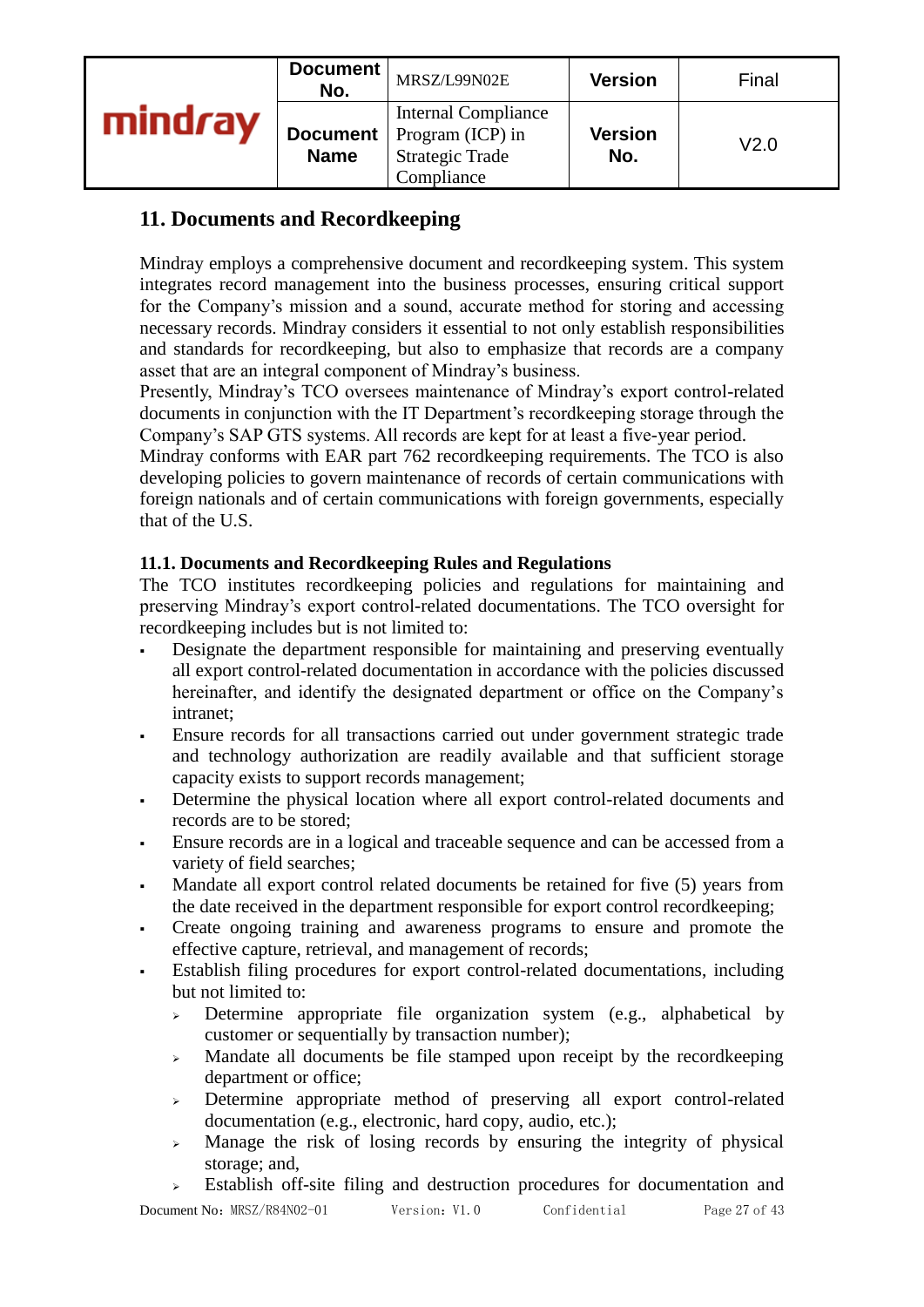|         | Document<br>No. | MRSZ/L99N02E                                                                                             | <b>Version</b>        | Final |
|---------|-----------------|----------------------------------------------------------------------------------------------------------|-----------------------|-------|
| mindrav | <b>Name</b>     | <b>Internal Compliance</b><br><b>Document</b>   Program (ICP) in<br><b>Strategic Trade</b><br>Compliance | <b>Version</b><br>No. | V2.0  |

records that has been maintained for five (5) years or more.

### **11.2. Transaction Records Information**

The TCO is tasked with the responsibility of mandating that the transaction records include the following information:

- Name and address of customer;
- Name and address of freight forwarding agents / transporters;
- Name and address of the broker or agent, if used;
- Name and address of distributor:
- Method of payment for the goods or activities; and bank transaction details;
- Controlled goods and / or activities and services transferred;
- Dates of the various approvals of the relevant government control authorities and related activities;
- Date of transfer:
- Route and mode of transport of controlled goods from premises to the distributor / broker / end-user;
- Route and mode of transport of controlled goods from borders of country of export to the foreign transporters / distributor / broker / end-user including all ports of transshipment;
- Relevant control authorities registration number(s) and permits issued;
- All relevant documentation, including the contract, between the business and national and / or foreign clients regarding the transfer of controlled goods and activities;
- Authorizations from foreign customers such as import permits and End-Use and End-User Certificates;
- Re-export requirements (local and foreign) of foreign products, system, subsystem or component, contained or integrated into a local product; and,
- Any additional information required by the relevant transaction authorization, law, or regulation.

#### **11.3. Recordkeeping Departments and Record Maintenance**

Trade compliance documents and records are maintained by different Recordkeeping Departments correspondingly for a period of at least five (5) years. The records will consist of the following information:

- Commodity Jurisdiction Letters (if exporting to the United States);
- Advisory Opinion letters (if exporting to the United States);
- The export license including any and all documents submitted in support of, or in relation to, an export license application. This includes:
	- ⚫ All support documentation for license applications;
	- Memoranda, notes, correspondence;
	- Contracts:
	- ⚫ Invitations to bid;
	- ⚫ Pro forma invoices;
	- ⚫ Books of account;
	- Financial records;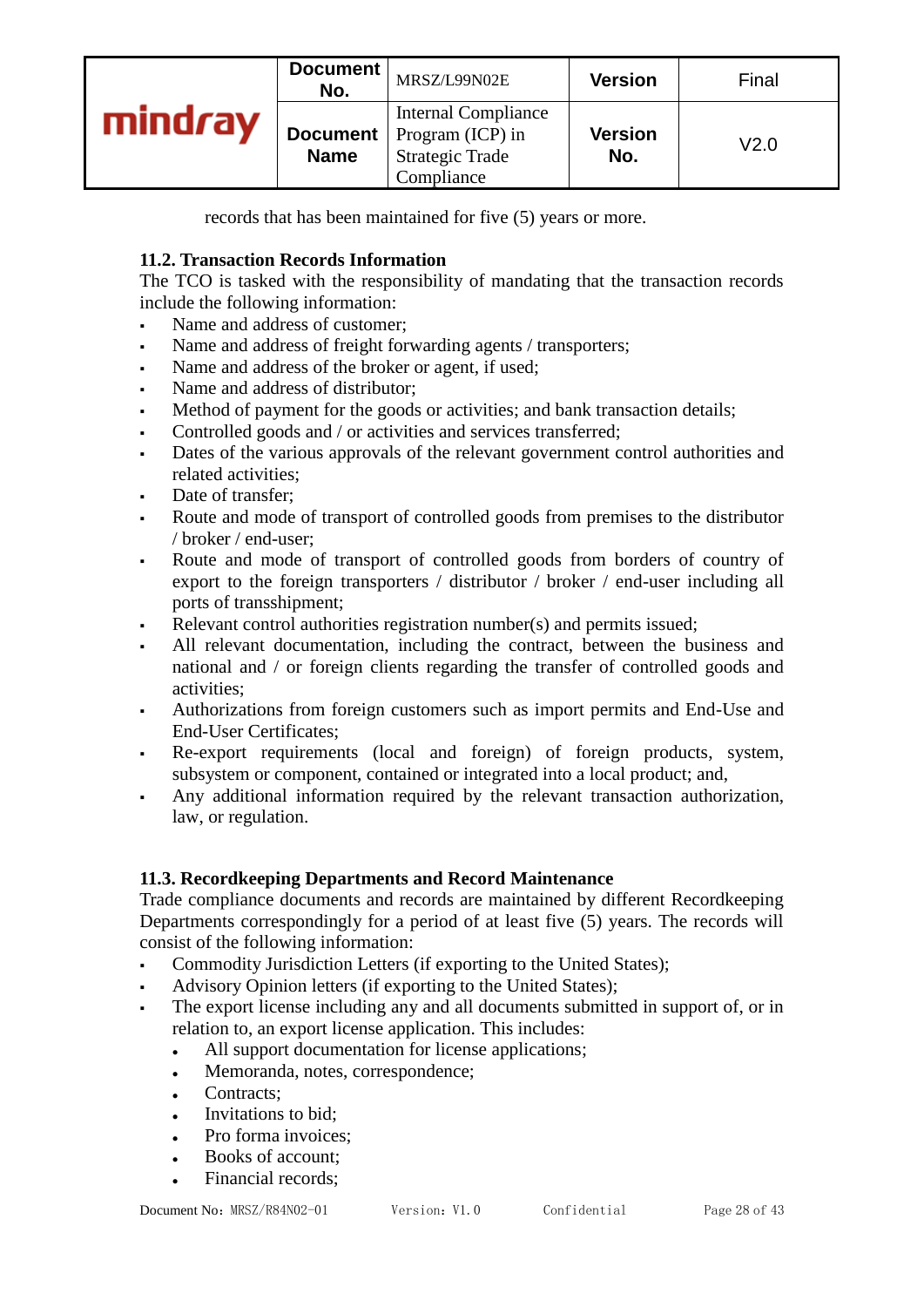|     | Document<br>No.                | MRSZ/L99N02E                                                                           | <b>Version</b>        | Final |
|-----|--------------------------------|----------------------------------------------------------------------------------------|-----------------------|-------|
| rav | <b>Document</b><br><b>Name</b> | <b>Internal Compliance</b><br>Program (ICP) in<br><b>Strategic Trade</b><br>Compliance | <b>Version</b><br>No. | V2.0  |

- ⚫ Restrictive trade practice or boycott documents and reports;
- Application for International Import Certificate;
- ⚫ Import or end-user certificate;
- Statement by ultimate consignee and purchaser;
- ⚫ Delivery verification certificate or similar evidence of delivery;
- ⚫ Shipper's Export Declaration and/or Automated Export System documentation;
- ⚫ Air waybill, bill of lading, dock receipt or a short form bill of lading issued by any carrier and any other export clearance documents;
- ⚫ Customer's purchase order;
- Packing list;
- Commercial invoice (with the destination control statement):
- Credit letters;
- Certificates of origin;
- ⚫ Written acceptance of conditions by end-user, if a license is required.
- ⚫ Key management infrastructure (KMI) classification requests and reports.
- ⚫ Encryption commodities and software (ENC) review and classification requests and reports;
- Wassenaar reports of certain commodities, software, and technology controlled under the Wassenaar Arrangement as outlined in Part 743 of the Export Administration Regulations;
	- ➢ Deemed Export Technology Control Plans;
	- ➢ Special Comprehensive License Internal Control Programs;
	- Advance notifications and annual reports of all exports of Schedule 1 Chemicals;
	- ➢ Records pertaining to transactions involving restrictive trade practices or boycotts described in Part 760 of the Export Administration Regulations.
	- Power of attorney or other written authorization for an agent to perform certain specified acts on behalf of the exporter, principal party, or foreign principal party;
	- ➢ Voluntary self-disclosure statements;
	- Records of transactions involving exports under any of the License Exceptions outlined in Part 740 of the Export Administration Regulations;
	- ➢ Additional records for any items exported or reexported pursuant to License Exception RPL (Section 740.10) to repair or service previously legally exported or reexported items controlled under ECCNs 2A983 and 2D983. For such export or reexport, the following information must be maintained:
		- A description of the equipment replaced, repaired, or serviced;
		- The type of repair or service;
		- Certification of the destruction or return of equipment replaced;
		- Location of the equipment replaced, repaired, or serviced;
		- The name and address of who received the items for replacement, repair, or service;
		- Quantity of items shipped; and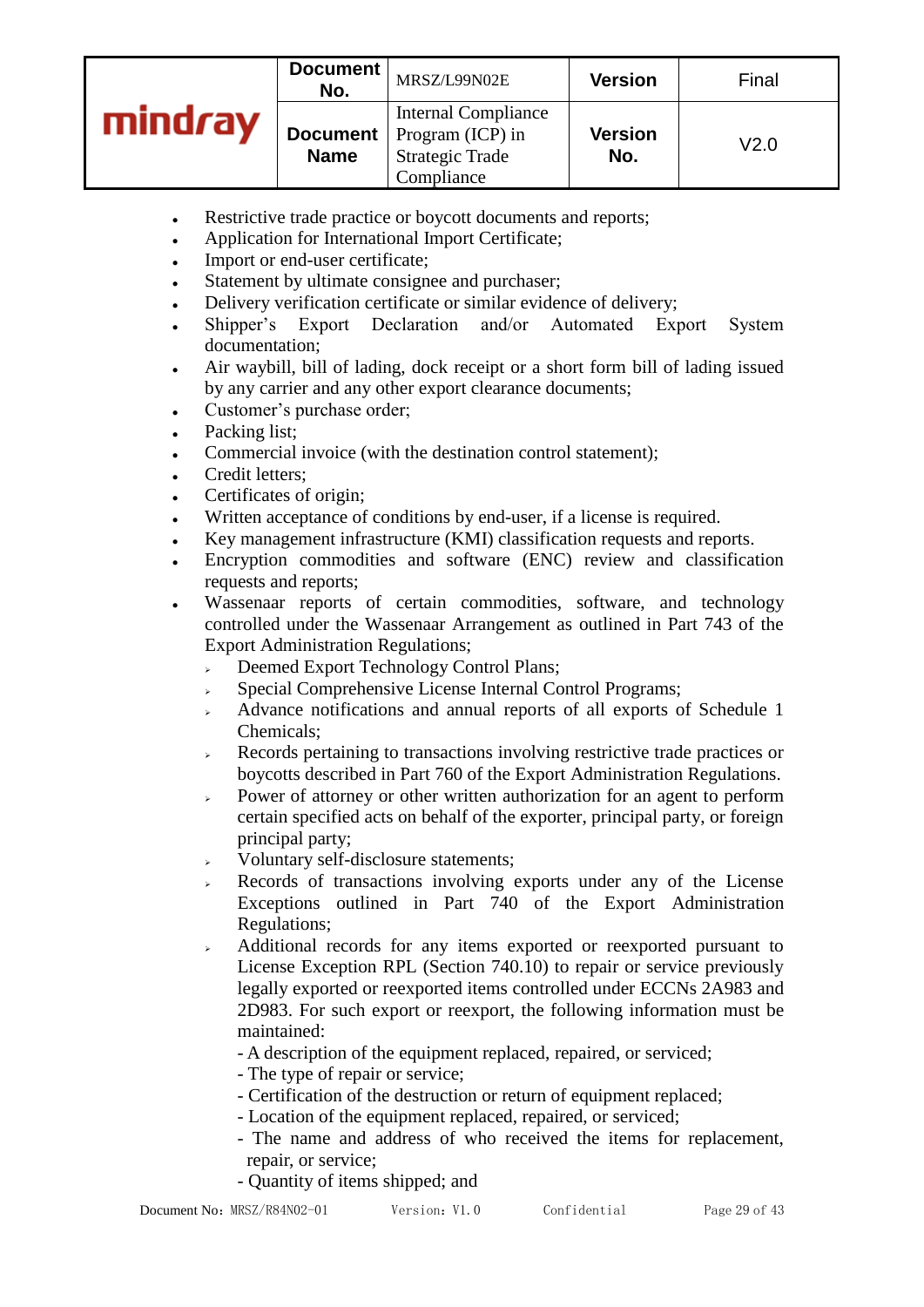|         | Document<br>No. | MRSZ/L99N02E                                                                                             | <b>Version</b>        | Final |
|---------|-----------------|----------------------------------------------------------------------------------------------------------|-----------------------|-------|
| mindray | <b>Name</b>     | <b>Internal Compliance</b><br><b>Document</b>   Program (ICP) in<br><b>Strategic Trade</b><br>Compliance | <b>Version</b><br>No. | V2.0  |

- Country of ultimate destination.

#### **11.4. Trade Compliance Office and Recordkeeping**

The TCO will maintain and keep the following documents:

- Complete set of documents regarding ICP export control process and appointment;
- Export audit form;
- Statements of end user and ultimate purpose of products made by customers;
- Quantity and number of rejected orders;
- Correspondences with customers regarding export control (e.g., email and meeting minutes);
- All internal assessment and audit reports of import and export control maturity;
- Proposals made by the Compliance Office and records of decisions made by the Trade Compliance Committee; and,
- Prepare and maintain all records associated with projects that may carry some potential risk and track these projects' entire cycle.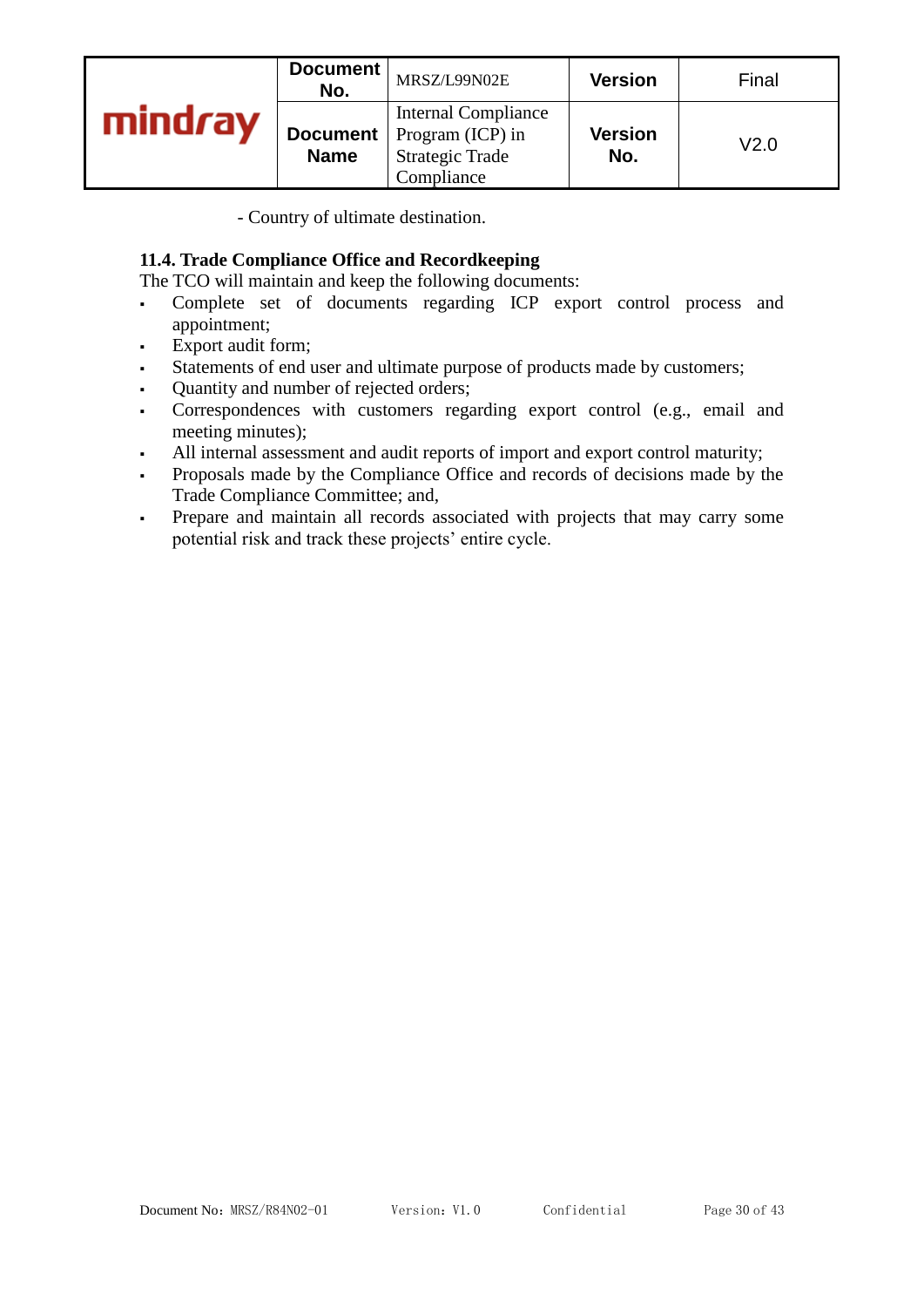|     | Document<br>No.                | MRSZ/L99N02E                                                                           | <b>Version</b>        | Final |
|-----|--------------------------------|----------------------------------------------------------------------------------------|-----------------------|-------|
| rav | <b>Document</b><br><b>Name</b> | <b>Internal Compliance</b><br>Program (ICP) in<br><b>Strategic Trade</b><br>Compliance | <b>Version</b><br>No. | V2.0  |

# **12. Internal Assessment and Audit**

To protect the integrity of the ICP, Mindray ensures that operational compliance procedures reflect the Company's SOPs and that these procedures are consistent with government export regulations. To assess the effectiveness of the ICP, Mindray audits all elements of the program, including the audit process itself. Internal and external audits and assessments enable the TCO to measure the effectiveness of the ICP, identify aspects of the system that require improvement or revisions, and detect and respond to accidental violations of applicable export controls.

Mindray's Internal Audit Department (IAD) carries out a routine risk assessment annually according to the internal working plan of IAD. The results of these annual assessments are reported in an Annual Performance Evaluation and through press releases as needed. An external audit will be conducted upon the IAD's investigation of a potential serious breach. Outside consultants may also attend quarterly meetings of the Board of Directors and IAD to request explanation from the IAD concerning potential risks and internal controls.

# **12.1. Internal Audit Guidelines**

There are three core purposes of conducting regular audits / assessments of the Mindray ICP:

- Evaluate the degree to which compliance procedures and policy are being implemented;
- Identify and assess ICP deficiencies and propose correction action; and,
- Determine if any inadvertent violations have occurred.

The internal auditing shall be conducted according to the following guidelines:

- Audit teams should include individuals with a working knowledge of export controls;
- Audit reviews should be conducted by individuals not involved in the daily operations of the company's business and trade;
- Audits should be conducted annually on a regular basis, and also on an irregular basis as needed;
- Regularly scheduled audits should take place at all Company locations;
- Traders should develop and use checklists as part of internal reviews and audits that includes inquiries such as:
	- ‣ Are personnel records up-to-date?
	- ‣ Does staff have access to relevant laws and guidance?
	- ‣ Are product classifications up-to-date?
	- ‣ Is customer and end-use information getting passed along in a timely fashion?
	- ‣ Is the procedure for license applications working well?
	- ‣ Are logistics and other trade departments properly following ICP procedures on shipment verifications?
	- ‣ Are all necessary documents well-organized and easily accessible?
	- ‣ Are improvement plans developed in response to audit recommendations?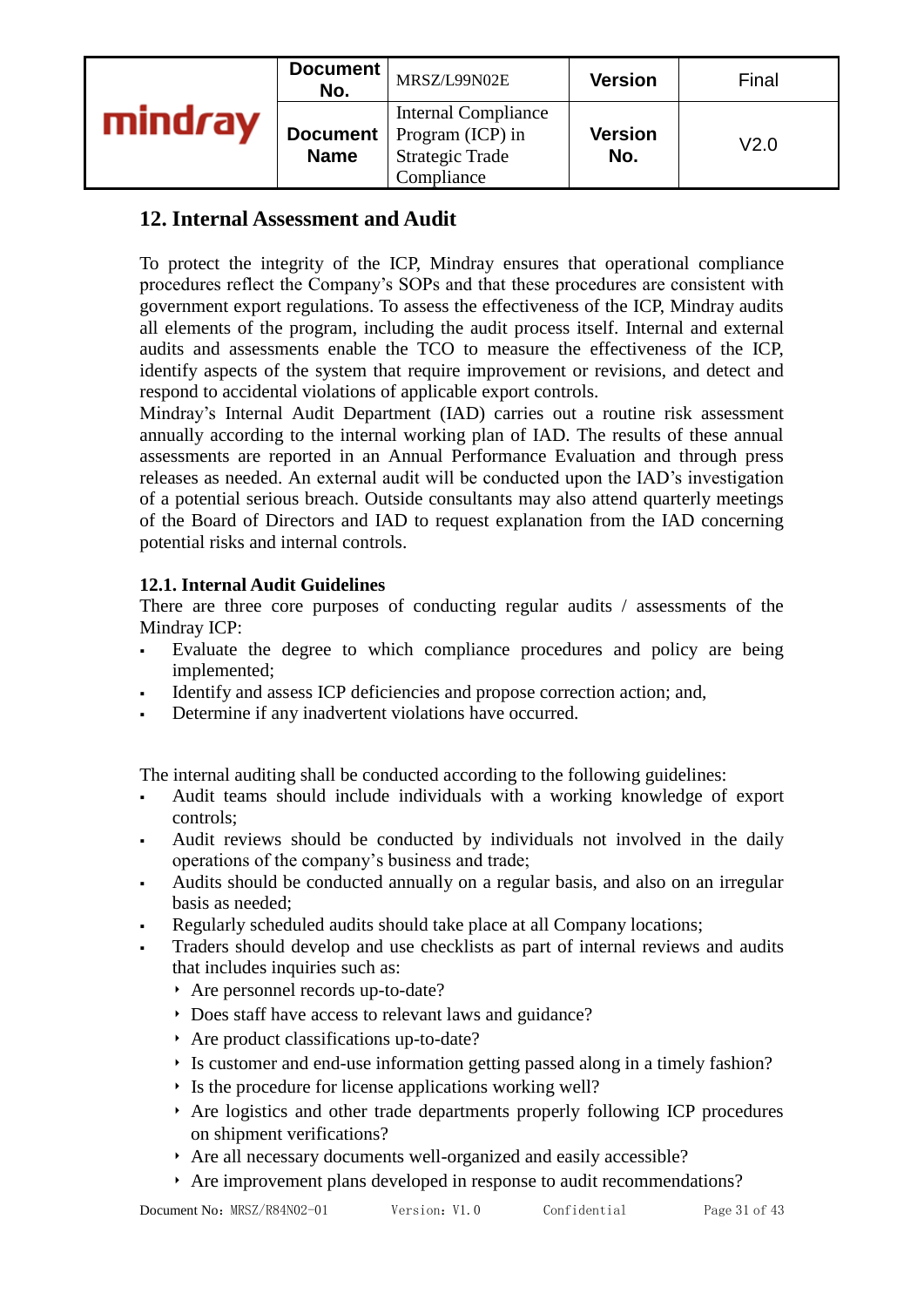|     | Document<br>No.                | MRSZ/L99N02E                                                                           | <b>Version</b>        | Final            |
|-----|--------------------------------|----------------------------------------------------------------------------------------|-----------------------|------------------|
| rav | <b>Document</b><br><b>Name</b> | <b>Internal Compliance</b><br>Program (ICP) in<br><b>Strategic Trade</b><br>Compliance | <b>Version</b><br>No. | V <sub>2.0</sub> |

- ‣ Copies of findings should be distributed to appropriate personnel and corrective actions for any deficiencies found should occur in a timely fashion;
- The CCO and the auditor should maintain all records relating to an audit or internal review.

# **12.2. Internal Audits / Assessments Reports**

Both internal and external audit reports are composed of the following sections and actions:

- **Contents** 
	- ‣ Executive Summary: Purpose, Methodology, Key Findings;
	- ‣ Findings and Recommendations: Organized in Priority Order; and,
	- $\rightarrow$  Appendices: Interview List, Document List, Process Charts.
- **Actions** 
	- ‣ Conduct post-audit briefing for affected business units to discuss audit findings and recommendations and in order to register inaccuracies and/or clarifications;

‣ Obtain commitment from business units for corrective action included in audit report;

- ‣ Brief executive management on audit findings and recommendations; and,
- ‣ Track and ensure corrective actions within the specified period of time.

#### **12.3. Trade Compliance Office Audit / Assessment**

Mindray's Internal Audit Department (IAD) conducts a full risk assessment once a year. If management discovers any breach of procedure, management may request the IAD to conduct a specific risk test.

Risk levels are evaluated by the IAD in terms of risk assessments and risk tests. If the IAD determines that a risk level is high, an internal audit will be triggered and a corresponding report created for senior management, the audited business units, and the Audit Committee. This report will offer conclusions and suggestions for taking corrective action to minimize the risk.

The TCO also conducts focused assessments frequently. These assessments are conducted when necessary, specifically if a problem is detected in the course of business transactions. Similarly, if major changes are made to the ICP processes or policies, an assessment is conducted after implementation in order to ensure the new processes work properly and the new policies are implemented accordingly. Internal audits and assessments are conducted in accordance with, but not limited to, the following guidelines:

- Review the Corporate Trade Compliance Statement with Export Control Regulations and determine if it continues to reflect Mindray's current business and legal circumstances and export-control obligations;
- Evaluate Mindray's current ICP organization and structure and determine if lines of accountability and responsibility are transparent, logical, and fit seamlessly into Mindray's overall business operations;
- Examine the personnel of each department engaged in product, service, and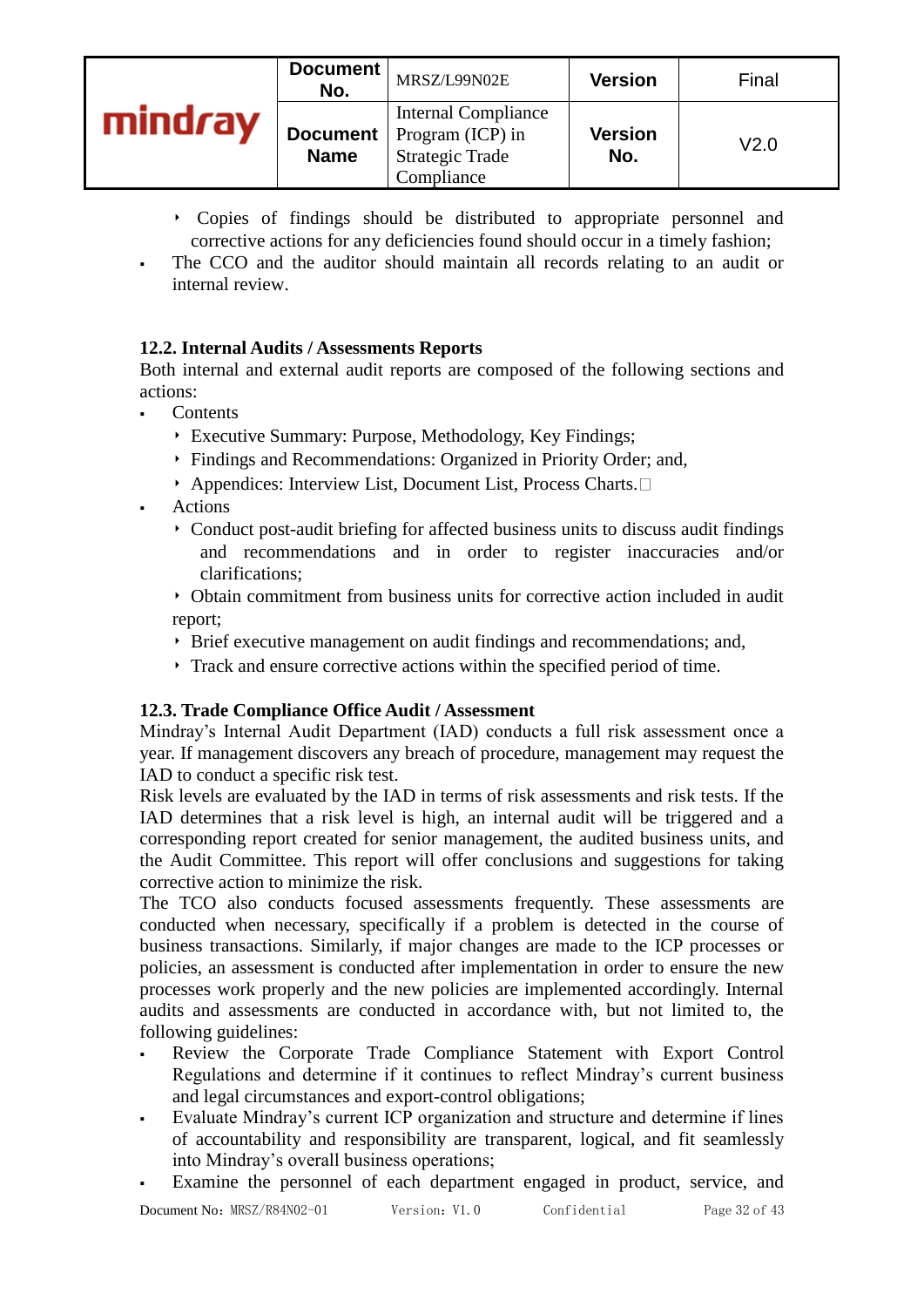| Document<br>No. | MRSZ/L99N02E                                                                                             | <b>Version</b>        | Final |
|-----------------|----------------------------------------------------------------------------------------------------------|-----------------------|-------|
| <b>Name</b>     | <b>Internal Compliance</b><br><b>Document</b>   Program (ICP) in<br><b>Strategic Trade</b><br>Compliance | <b>Version</b><br>No. | V2.0  |

technical sales for compliance with the export control regulations and guidelines;

- Assess the transaction records and determine that relevant personnel properly identified destinations, customer identities, product classifications, end-uses, end-users, and countries or political entities through which the shipment would transit or transship en route to its final destination;
- Observe procurement, sales, and order processing personnel during a designated period to ensure that they perform their responsibilities in accordance with export control rules and guidelines;
- Check product classification procedures and records and ensure that Mindray products are properly classified in accordance with applicable commodity classification systems, including those of the People's Republic of China, the United States, and other countries that are applicable to Mindray's business;
- Conduct spot checks of a given quantity of orders and documents over a past period of time to ensure that the documents are properly kept as required;
- Determine if Mindray information platforms, including the intranet and any company publications, convey all necessary export control information to Mindray employees. If not, determine how to modify the information platforms to make them more informative for employees;
- Evaluate training and instructional curricula and ensure that it is up to date, reflects Mindray's current business practices and circumstances, and incorporates all applicable export control requirements and standards;
- Assess employee evaluations and opinions of export control training and instructional activities and determine if Mindray should revise the curricula to better achieve its objectives and increase employee learning potential;  $\square$
- Interview employees in order to evaluate whether or not they have developed full awareness of export control rules and regulations and the acquired requisite knowledge;
- Review past transactions and evaluate suspicious order patterns for strategic products, destinations, end-uses, and / or end-users that Mindray should address or be wary of in future dealings with identified, relevant customers and / or end-users;
- Review the transaction records and other stored documents to determine if any accidental export control violations have occurred. Identify cause of any violation and determine the necessary course of action to correct the deficiency and / or failure within the ICP system to ensure that type of violation never occurs again. Consult with ICP officials and senior management and determine the appropriate course of action with respect to disclosing the violation to the proper authorities; and,
- At the conclusion of the audit / assessment, determine if elements of the Mindray ICP require improvement and / or modification. Formulate a list of actionable recommendations that senior management should use to revise the ICP to improve its effectiveness and / or efficiency.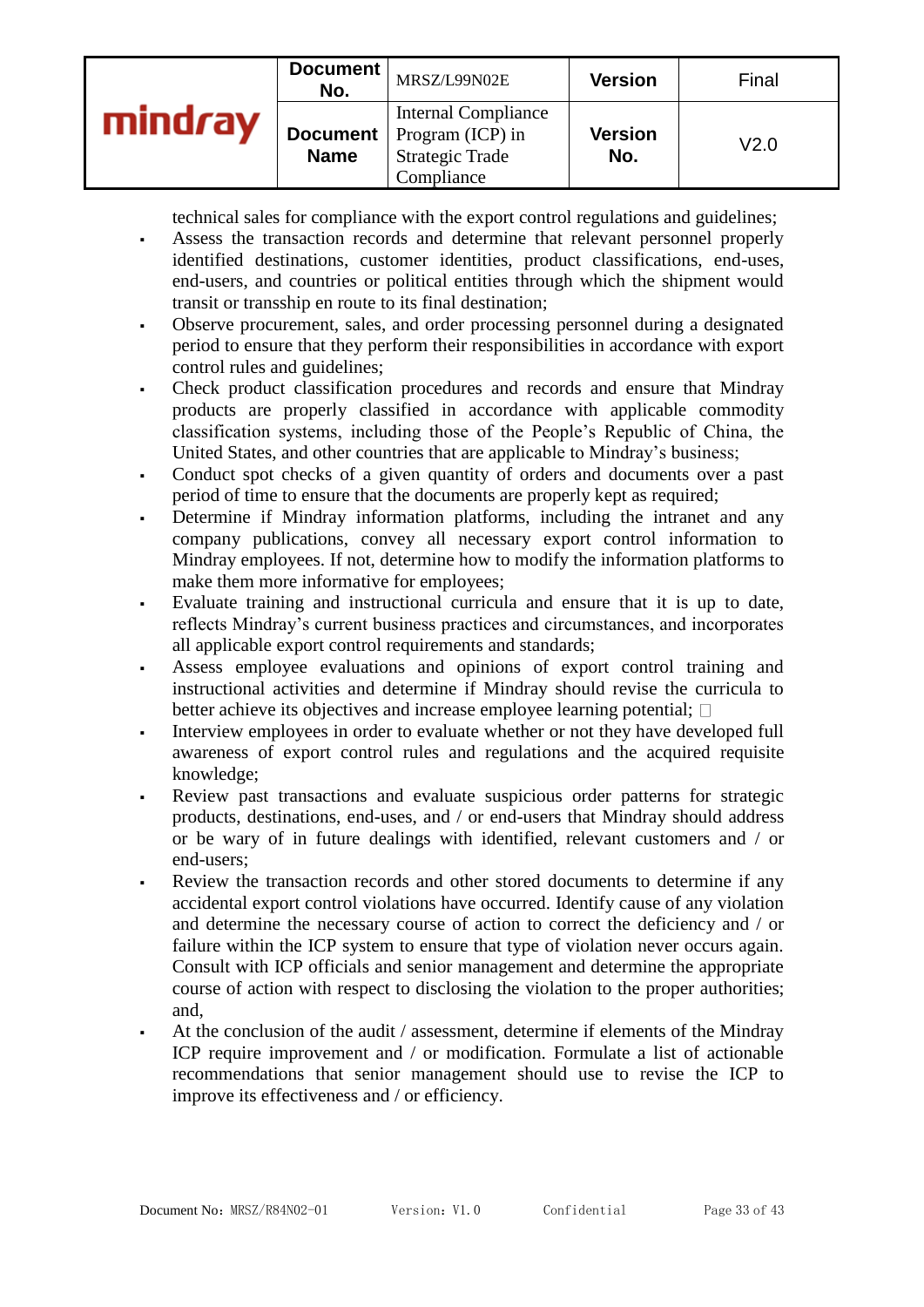|         | Document<br>No.                | MRSZ/L99N02E                                                                           | <b>Version</b>        | Final |
|---------|--------------------------------|----------------------------------------------------------------------------------------|-----------------------|-------|
| mindray | <b>Document</b><br><b>Name</b> | <b>Internal Compliance</b><br>Program (ICP) in<br><b>Strategic Trade</b><br>Compliance | <b>Version</b><br>No. | V2.0  |

# **13. Supplementary Provisions**

#### **13.1 Conflict and Avoidance**

In case of any discrepancy between this ICP and any other Mindray policy, rule or regulation, this ICP shall prevail.

#### **13.2 Interpretation**

Trade Compliance Office shall be responsible for interpretation in case of any and all disputes, controversies and differences that may arise out of or in connection with the performance of this ICP.

#### **13.3 Effective Date**

This ICP shall take effect from the date of issuance.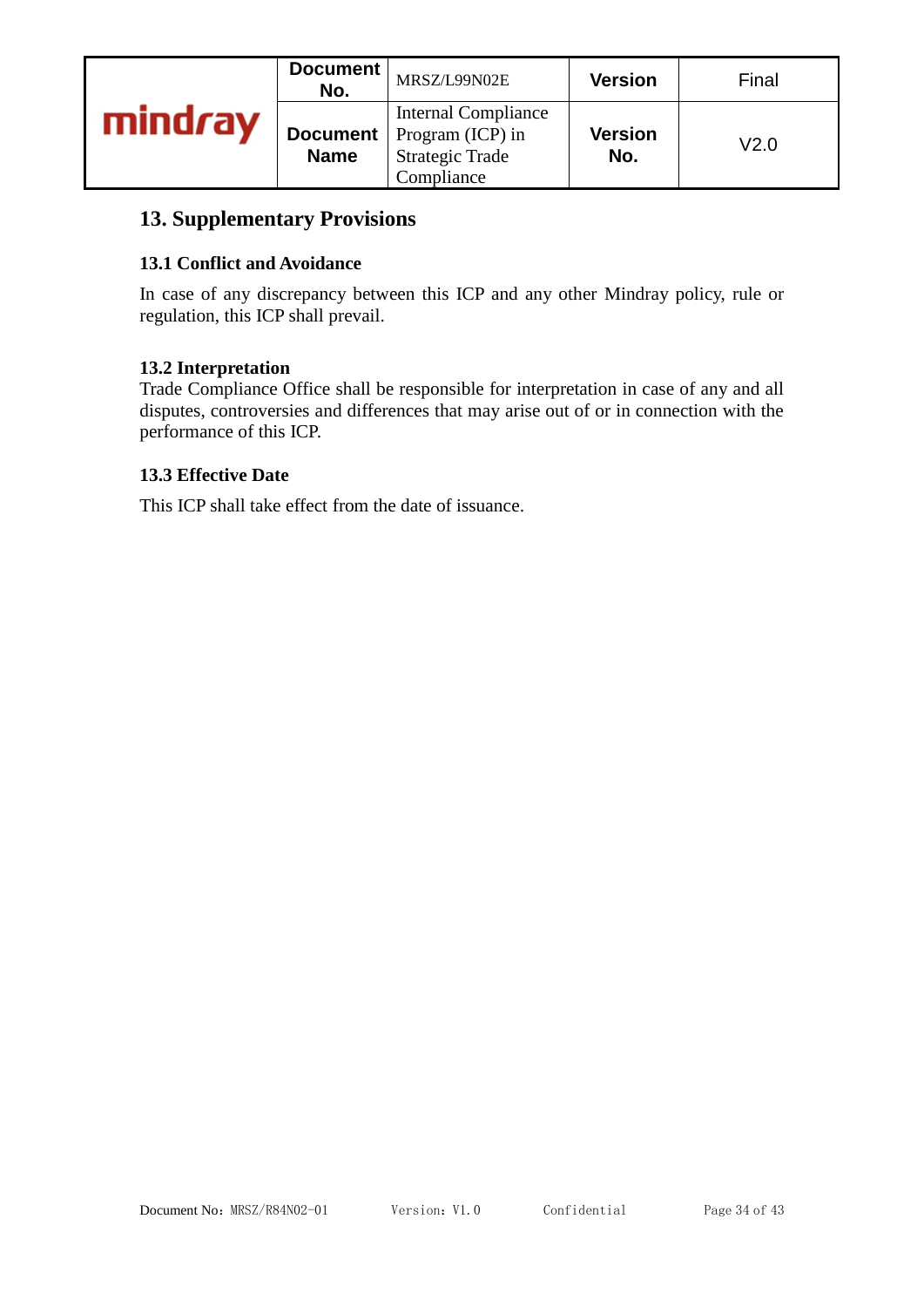|                  | Document<br>No.                | MRSZ/L99N02E                                                                           | <b>Version</b>        | Final |
|------------------|--------------------------------|----------------------------------------------------------------------------------------|-----------------------|-------|
| mind <i>ra</i> v | <b>Document</b><br><b>Name</b> | <b>Internal Compliance</b><br>Program (ICP) in<br><b>Strategic Trade</b><br>Compliance | <b>Version</b><br>No. | V2.0  |

# **ANNEXTURES**

#### **ANNEXURE 1: DENIED PARTY DATA LIST**

| <b>Country</b> | <b>Type</b>                                  | <b>Agenc</b><br>ies        | Categ<br>ory                         | <b>Description</b>                                 |                                                       |  |            |                      |                                                                              |  |  |  |  |                           |                                 |                                       |
|----------------|----------------------------------------------|----------------------------|--------------------------------------|----------------------------------------------------|-------------------------------------------------------|--|------------|----------------------|------------------------------------------------------------------------------|--|--|--|--|---------------------------|---------------------------------|---------------------------------------|
|                |                                              |                            |                                      | <b>US Lists - Trade Embargo/Sanctions Lists</b>    |                                                       |  |            |                      |                                                                              |  |  |  |  |                           |                                 |                                       |
| <b>US</b>      | <b>DOS</b>                                   | <b>DOS</b>                 | <b>DBL</b>                           | <b>Debarred List</b>                               |                                                       |  |            |                      |                                                                              |  |  |  |  |                           |                                 |                                       |
|                | <b>DBL</b>                                   | <b>DOS</b>                 | <b>FTO</b>                           | Foreign Terrorist Organization                     |                                                       |  |            |                      |                                                                              |  |  |  |  |                           |                                 |                                       |
|                | (DOS<br>Debarred                             | <b>DOS</b>                 | <b>SDT</b>                           | <b>Specially Designated Terrorist</b>              |                                                       |  |            |                      |                                                                              |  |  |  |  |                           |                                 |                                       |
|                | List)                                        | <b>DOS</b>                 | <b>TEL</b>                           | <b>Terrorist Exclusion List</b>                    |                                                       |  |            |                      |                                                                              |  |  |  |  |                           |                                 |                                       |
|                |                                              | <b>DOS</b>                 | <b>INP</b><br>$\mathbf{A}$           | Iran and Syria Nuclear Proliferation Act           |                                                       |  |            |                      |                                                                              |  |  |  |  |                           |                                 |                                       |
|                |                                              | <b>DOS</b>                 | CB<br><b>WS</b>                      | Chemical and Biological Weapons List               |                                                       |  |            |                      |                                                                              |  |  |  |  |                           |                                 |                                       |
|                |                                              | <b>DOS</b>                 | <b>INK</b><br><b>SNA</b>             | Iran, Syria, North Korea Nuclear Proliferation Act |                                                       |  |            |                      |                                                                              |  |  |  |  |                           |                                 |                                       |
|                |                                              | <b>DOS</b>                 | <b>ISN</b><br><b>NPA</b>             | Iran, North Korea, and Syria Nonproliferation Act  |                                                       |  |            |                      |                                                                              |  |  |  |  |                           |                                 |                                       |
|                |                                              | <b>DOS</b>                 | <b>ISA</b>                           | <b>Iran Sanction Act</b>                           |                                                       |  |            |                      |                                                                              |  |  |  |  |                           |                                 |                                       |
|                |                                              | <b>DOS</b>                 | <b>SDG</b><br>T                      | <b>Specially Designated Global Terrorist</b>       |                                                       |  |            |                      |                                                                              |  |  |  |  |                           |                                 |                                       |
|                |                                              |                            |                                      |                                                    |                                                       |  | <b>DOS</b> | NP<br><b>WM</b><br>D | Nuclear<br>Proliferation<br>Weapons<br>Mass<br>of<br>$\equiv$<br>Destruction |  |  |  |  |                           |                                 |                                       |
| <b>US</b>      | <b>DOC</b><br><b>DEN</b>                     | <b>DOC</b>                 | DE<br>N                              | Denial Order (Cannot do business)                  |                                                       |  |            |                      |                                                                              |  |  |  |  |                           |                                 |                                       |
|                | (BIS<br>Denied                               | <b>DOC</b>                 | <b>ENT</b>                           | Entity List (Need export license)                  |                                                       |  |            |                      |                                                                              |  |  |  |  |                           |                                 |                                       |
|                | Parties<br>List)                             |                            | <b>DOC</b>                           | UE<br>U                                            | Unverified End Use List (Need to be more<br>diligent) |  |            |                      |                                                                              |  |  |  |  |                           |                                 |                                       |
| <b>US</b>      | Dept.<br>of<br><b>Treasury</b><br>(Office of | <b>OFA</b><br>$\mathbf C$  | <b>BAL</b><br>KA<br><b>NS</b>        | <b>Balkans</b>                                     |                                                       |  |            |                      |                                                                              |  |  |  |  |                           |                                 |                                       |
|                | Foreign<br>Assets<br>Control)                | <b>OFA</b><br>$\mathsf{C}$ | <b>BEL</b><br><b>AR</b><br><b>US</b> | <b>Belarus</b>                                     |                                                       |  |            |                      |                                                                              |  |  |  |  |                           |                                 |                                       |
|                |                                              | <b>OFA</b><br>$\mathbf C$  | BU<br>RM<br>$\mathbf A$              | <b>Burma</b>                                       |                                                       |  |            |                      |                                                                              |  |  |  |  |                           |                                 |                                       |
|                |                                              |                            |                                      |                                                    |                                                       |  |            |                      |                                                                              |  |  |  |  | <b>OFA</b><br>$\mathbf C$ | <b>BPI-</b><br><b>LIB</b><br>YA | Blocked Pending Investigation - Libya |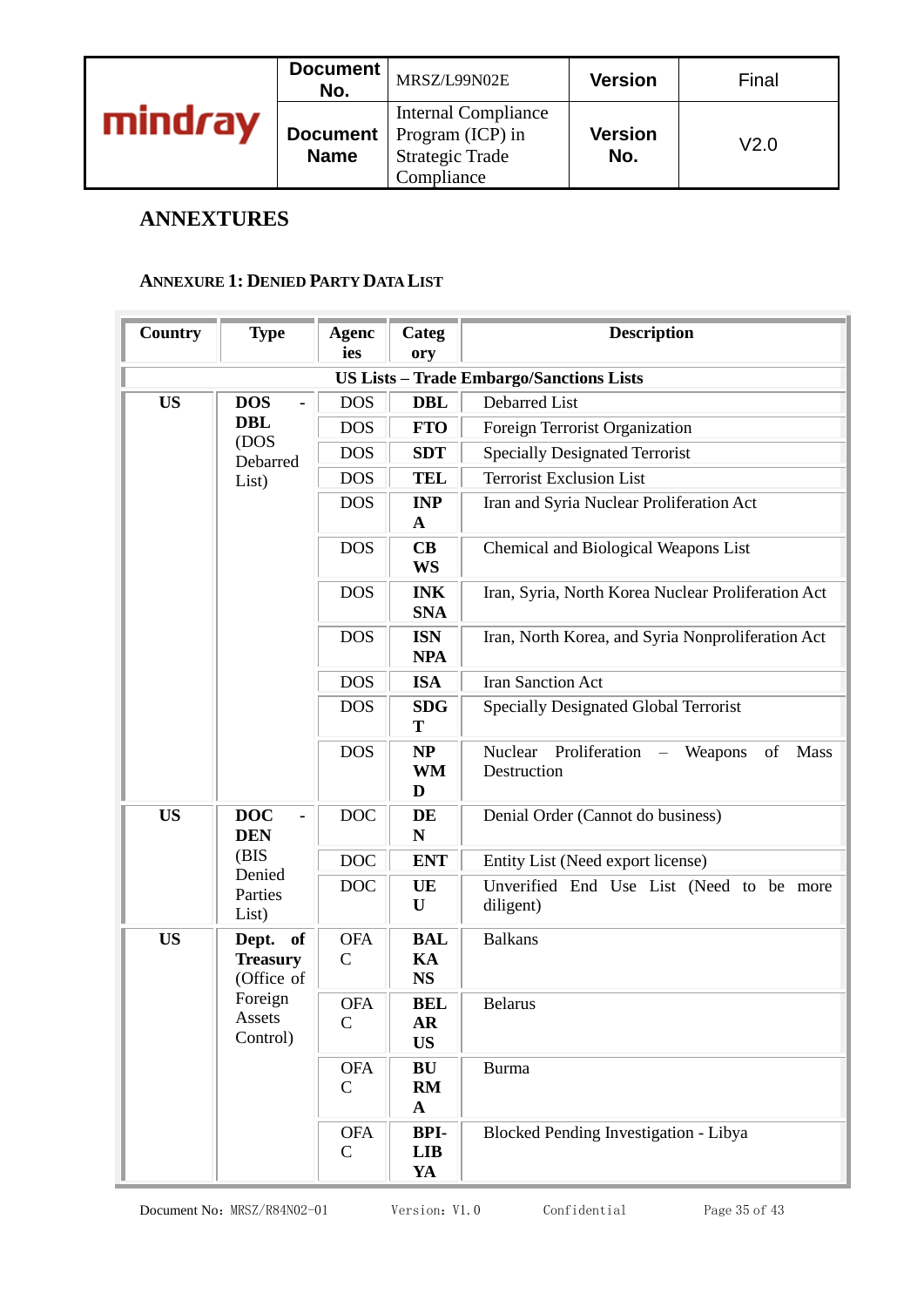|         | Document<br>No.           | MRSZ/L99N02E                                                                           | <b>Version</b>        | Final            |
|---------|---------------------------|----------------------------------------------------------------------------------------|-----------------------|------------------|
| mindray | Document  <br><b>Name</b> | <b>Internal Compliance</b><br>Program (ICP) in<br><b>Strategic Trade</b><br>Compliance | <b>Version</b><br>No. | V <sub>2.0</sub> |

| <b>OFA</b><br>$\mathsf{C}$  | BPI-<br>PA                                  | Blocked Pending Investigation - US Patriotic Act.                                |
|-----------------------------|---------------------------------------------|----------------------------------------------------------------------------------|
| <b>OFA</b><br>$\mathcal{C}$ | <b>BPI-</b><br><b>SDN</b><br>T              | Blocked Pending Investigation - SDNT                                             |
| <b>OFA</b><br>$\mathbf C$   | <b>BPI-</b><br><b>SDN</b><br>TK             | <b>Blocked Pending Investigation - SDNTK</b>                                     |
| <b>OFA</b><br>$\mathsf{C}$  | $\bf CO$<br><b>TED</b>                      | Ivory Coast (Cote D Ivoire)                                                      |
| <b>OFA</b><br>$\mathsf{C}$  | CU<br><b>BA</b>                             | Cuba                                                                             |
| <b>OFA</b><br>$\mathcal{C}$ | DA<br><b>RFU</b><br>$\mathbf R$             | <b>Darfur Sanctions Regulations</b>                                              |
| <b>OFA</b><br>$\mathsf{C}$  | <b>DR</b><br>CO<br><b>NG</b><br>$\mathbf 0$ | Democratic Republic of the Congo Sanctions<br>Regulations                        |
| <b>OFA</b><br>$\mathbf C$   | <b>FRY</b><br>$\mathbf K$                   | Federal Republic of Yugoslavia - Kosovo                                          |
| <b>OFA</b><br>$\mathsf{C}$  | <b>FRY</b><br>S&<br>$\bf M$                 | Federal Republic of Yugoslavia - Serbia &<br>Montenegro                          |
| <b>OFA</b><br>$\mathbf C$   | <b>FTO</b>                                  | Foreign Terrorist Organization                                                   |
| <b>OFA</b><br>$\mathsf{C}$  | <b>IRA</b><br>$N-H$<br>$\mathbf R$          | Iran Human Rights sanctions                                                      |
| <b>OFA</b><br>$\mathsf{C}$  | <b>IRA</b><br>Q                             | Iraq                                                                             |
| <b>OFA</b><br>$\mathsf{C}$  | <b>IRA</b><br>Q <sub>3</sub>                | Iraq3                                                                            |
| <b>OFA</b><br>$\mathbf C$   | <b>IRG</b><br>$\mathbf C$                   | <b>Islamic Revolutionary Guard Corps Sanctions</b>                               |
| <b>OFA</b><br>$\mathsf{C}$  | <b>JAD</b><br>E                             | Tom Lantos Block Burmese JADE<br>(Junta's<br>Anti-Democratic Efforts) (JADE Act) |
| <b>OFA</b><br>$\mathsf{C}$  | <b>LEB</b><br>AN<br>ON                      | Lebanon                                                                          |
| <b>OFA</b><br>$\mathsf{C}$  | <b>LIB</b><br><b>ERI</b><br>${\bf A}$       | Liberia                                                                          |
| <b>OFA</b>                  | <b>LIB</b>                                  | Libya2                                                                           |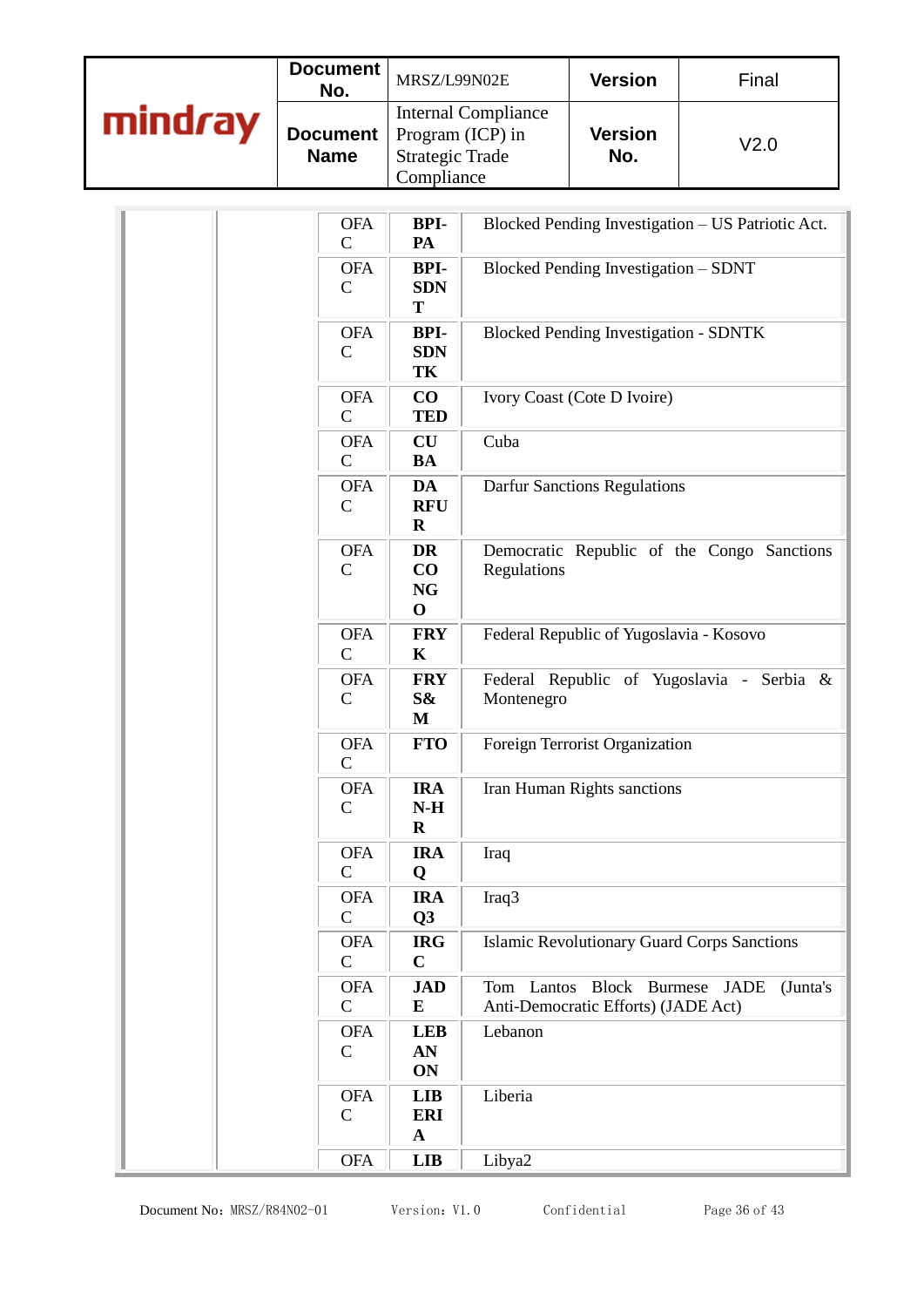|      | Document<br>No.           | MRSZ/L99N02E                                                                           | <b>Version</b>        | Final |
|------|---------------------------|----------------------------------------------------------------------------------------|-----------------------|-------|
| Irav | Document  <br><b>Name</b> | <b>Internal Compliance</b><br>Program (ICP) in<br><b>Strategic Trade</b><br>Compliance | <b>Version</b><br>No. | V2.0  |

|                          |                        | $\mathsf{C}$                | YA <sub>2</sub>                            |                                                                                            |
|--------------------------|------------------------|-----------------------------|--------------------------------------------|--------------------------------------------------------------------------------------------|
|                          |                        | <b>OFA</b><br>$\mathbf C$   | NP<br><b>WM</b><br>D                       | Proliferation<br>Nuclear<br>Weapons<br>of<br>Mass<br>Destruction                           |
|                          |                        | <b>OFA</b><br>$\mathsf{C}$  | NS-<br><b>PLC</b>                          | Non-SDN - Palestinian Legislative Council List                                             |
|                          |                        | <b>OFA</b><br>$\mathsf{C}$  | <b>SRB</b><br>$\mathbf H$                  | Serbia - Bosnia & Herzegovina                                                              |
|                          |                        | <b>OFA</b><br>$\mathcal{C}$ | <b>SDG</b><br>T                            | Specially Designated Global Terrorist                                                      |
|                          |                        | <b>OFA</b><br>$\mathcal{C}$ | <b>SDT</b>                                 | <b>Specially Designated Terrorist</b>                                                      |
|                          |                        | <b>OFA</b><br>$\mathsf{C}$  | <b>SDN</b>                                 | <b>Specially Designated Nationals</b>                                                      |
|                          |                        | <b>OFA</b><br>$\mathsf{C}$  | <b>SDN</b><br>T                            | <b>Specially Designated Narcotic Traders</b>                                               |
|                          |                        | <b>OFA</b><br>$\mathsf{C}$  | <b>SDN</b><br>TK                           | Specially Designated Narcotic Traders - Kingpins                                           |
|                          |                        | <b>OFA</b><br>$\mathsf{C}$  | SO <sub>1</sub><br><b>MA</b><br><b>LIA</b> | <b>Somalia Sanctions</b>                                                                   |
|                          |                        | <b>OFA</b><br>$\mathbf C$   | <b>SUD</b><br>AN                           | Sudan                                                                                      |
|                          |                        | <b>OFA</b><br>$\mathbf C$   | <b>SYR</b><br>IA                           | Syria                                                                                      |
|                          |                        | <b>OFA</b><br>$\mathsf{C}$  | <b>TC</b><br>$\mathbf 0$                   | <b>Transnational Criminal Organizations</b>                                                |
|                          |                        | <b>OFA</b><br>$\mathsf{C}$  | <b>UNI</b><br><b>TA</b>                    | Unita                                                                                      |
|                          |                        | <b>OFA</b><br>$\mathcal{C}$ | <b>VES</b><br><b>SEL</b>                   | All Ships and Vessels.                                                                     |
|                          |                        | <b>OFA</b><br>$\mathsf{C}$  | WM<br><b>DT</b><br>$\mathbf C$             | Weapons of Mass Destruction Trade Control<br>Regulations.                                  |
|                          |                        | <b>OFA</b><br>$\mathsf{C}$  | HE<br>$\mathbf U$                          | Highly Enriched Uranium.                                                                   |
|                          |                        | <b>OFA</b><br>$\mathsf{C}$  | <b>ZIM</b><br><b>BAB</b><br>WE             | Zimbabwe                                                                                   |
|                          |                        | OCC                         | <b>PM</b><br>LC                            | Primary Money Laundering Concerns Under<br>Office of the Comptroller of the Currency (OCC) |
|                          |                        |                             |                                            | <b>Country Embargoes &amp; Restrictions Lists</b>                                          |
| <b>Interna</b><br>tional | <b>ABL</b><br>(Anti-Bo | US-<br>Dept                 | <b>ABL</b>                                 | Bureau of Industry and Security Anti-Boycott<br>Lists                                      |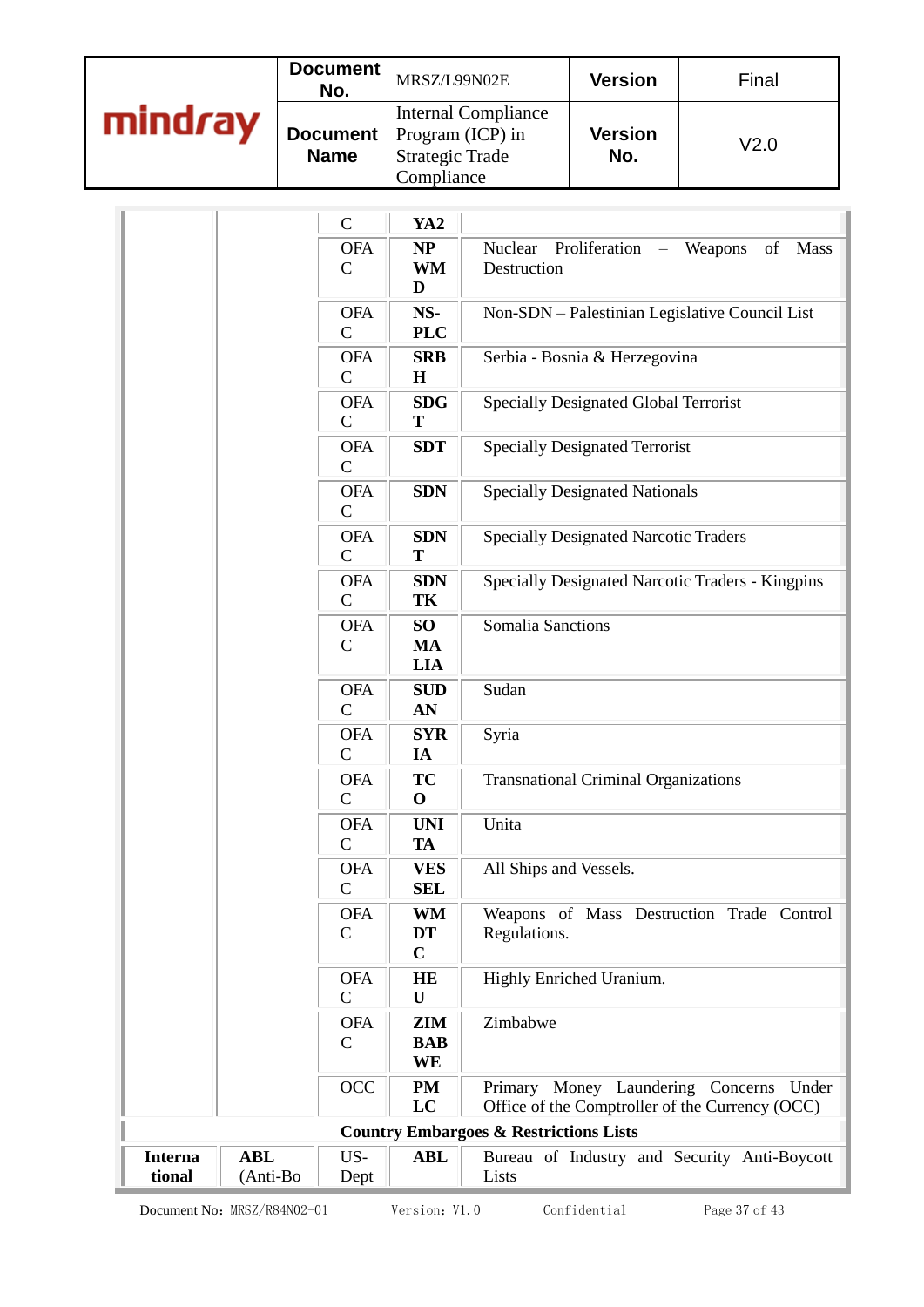|         | Document<br>No.                | MRSZ/L99N02E                                                                           | <b>Version</b>        | Final |
|---------|--------------------------------|----------------------------------------------------------------------------------------|-----------------------|-------|
| mindray | <b>Document</b><br><b>Name</b> | <b>Internal Compliance</b><br>Program (ICP) in<br><b>Strategic Trade</b><br>Compliance | <b>Version</b><br>No. | V2.0  |

|                          | ycott<br>Countrie<br>s)                                                                    | of<br><b>TRE</b><br><b>AS</b>      |                                  |                                                                                                                           |  |  |  |  |
|--------------------------|--------------------------------------------------------------------------------------------|------------------------------------|----------------------------------|---------------------------------------------------------------------------------------------------------------------------|--|--|--|--|
| <b>Interna</b><br>tional | <b>EPCI</b><br>(Enhance<br>d<br>Proliferat<br>ion<br>Control<br>Initiative<br>from<br>BIS) | <b>BIS</b>                         | <b>EPC</b><br>I                  | <b>Enhanced Proliferation Control Initiative from BIS</b>                                                                 |  |  |  |  |
| <b>Interna</b><br>tional | <b>NCC</b><br>(Non-Co<br>-operativ<br>e<br>Countrie<br>s)                                  | <b>FAT</b><br>F                    | NC<br>CT                         | Countries<br>Non-co-operative<br>Territories<br>and<br>(NCCT's) under Financial Action Task Force on<br>Money Laundering. |  |  |  |  |
|                          | <b>GSA Procurement List</b>                                                                |                                    |                                  |                                                                                                                           |  |  |  |  |
| <b>US</b>                | <b>GSA</b><br>(General<br>Services<br>Administ<br>ration)                                  | All<br>Fede<br>ral<br>Age<br>ncies |                                  | Procurement, Non-Procurement and Reciprocal<br>Lists of parties excluded from Federal and State<br>contracts.             |  |  |  |  |
|                          |                                                                                            |                                    |                                  | US & International Law Enforcement Agency                                                                                 |  |  |  |  |
| <b>US</b>                | <b>DOD</b><br>(US<br>Departm                                                               | US-<br>DO<br>$\mathbf D$           | <b>NCI</b><br>$S-M$<br>W         | Naval Criminal Investigative Service Most Wanted<br>List                                                                  |  |  |  |  |
|                          | of<br>ent<br>Defense)                                                                      | US-<br>DO<br>D                     | <b>NCI</b><br>$S-M$<br>${\bf P}$ | Naval Criminal Investigative Service Missing<br>Persons List                                                              |  |  |  |  |
| <b>US</b>                | <b>DOJ</b><br>(US-Dep                                                                      | US-<br><b>DOJ</b>                  | <b>FBI</b><br>CA                 | <b>FBI</b> Most Wanted                                                                                                    |  |  |  |  |
|                          | artment<br>of<br>Justice)                                                                  | US-<br><b>DOJ</b>                  | <b>FBI</b><br><b>MW</b>          | FBI Crime Alert                                                                                                           |  |  |  |  |
|                          |                                                                                            | US-<br><b>DOJ</b>                  | <b>FBI</b><br><b>MW</b><br>T     | FBI Most Wanted Terrorist                                                                                                 |  |  |  |  |
|                          |                                                                                            | US-<br><b>DOJ</b>                  | <b>FBI</b><br><b>SI</b>          | FBI Seeking Information of individuals for War on<br>Terrorism.                                                           |  |  |  |  |
|                          |                                                                                            | US-<br><b>DOJ</b>                  | <b>IRA</b><br>QM<br>W            | Iraqi Most Wanted                                                                                                         |  |  |  |  |
|                          |                                                                                            | US-<br><b>DOJ</b>                  | <b>US</b><br>MS-<br><b>MW</b>    | United States Marshals Service Most Wanted List                                                                           |  |  |  |  |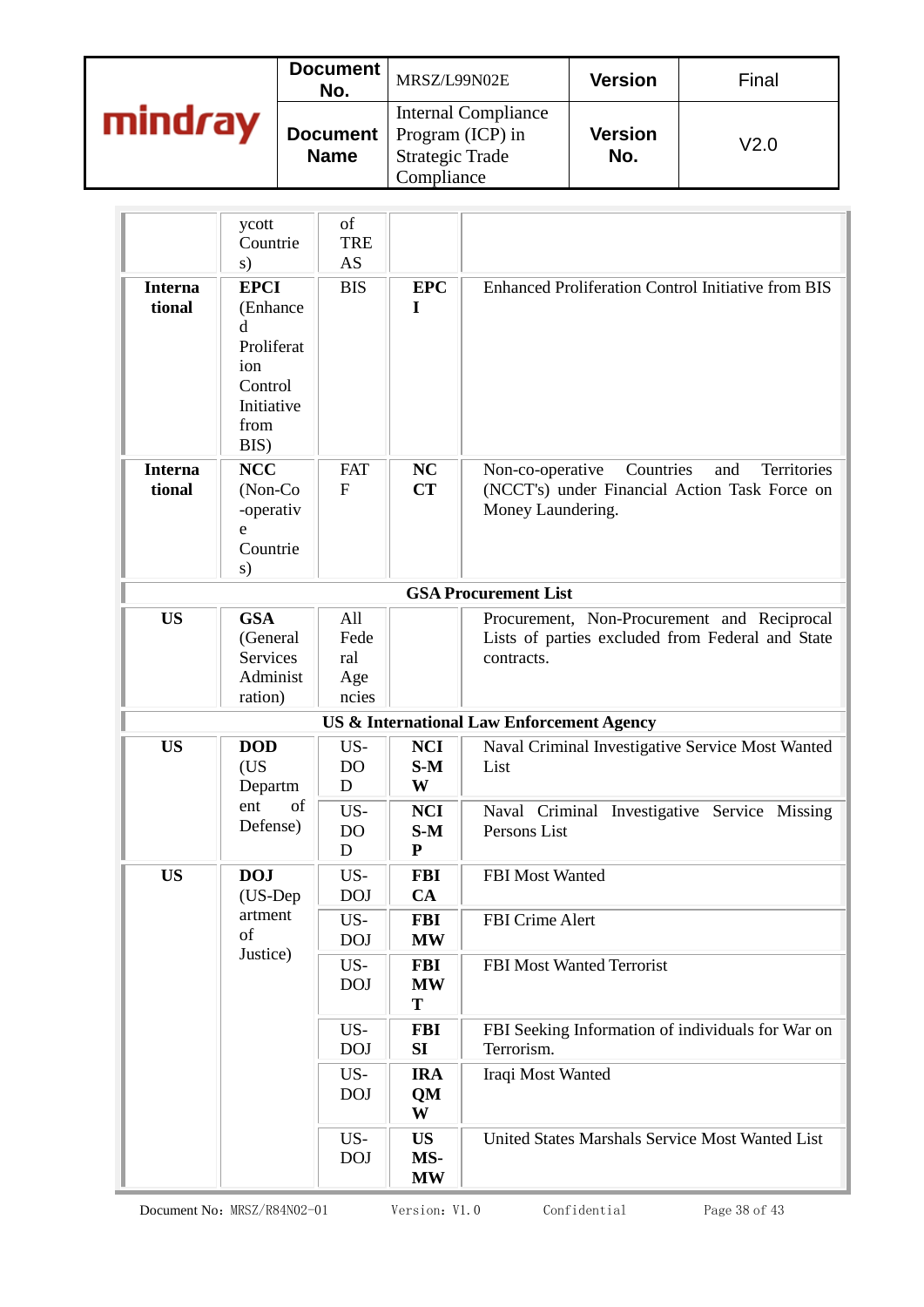|  | mindray                                                             |                                                                              | <b>Document</b><br>No.<br><b>Document</b><br><b>Name</b> |                                                              | MRSZ/L99N02E                                                                           |                                                                                                                                                                                                        | <b>Version</b>                                                                          | Final                                                    |
|--|---------------------------------------------------------------------|------------------------------------------------------------------------------|----------------------------------------------------------|--------------------------------------------------------------|----------------------------------------------------------------------------------------|--------------------------------------------------------------------------------------------------------------------------------------------------------------------------------------------------------|-----------------------------------------------------------------------------------------|----------------------------------------------------------|
|  |                                                                     |                                                                              |                                                          |                                                              | <b>Internal Compliance</b><br>Program (ICP) in<br><b>Strategic Trade</b><br>Compliance |                                                                                                                                                                                                        | <b>Version</b><br>No.                                                                   | V <sub>2.0</sub>                                         |
|  |                                                                     |                                                                              |                                                          | US-<br><b>DOJ</b>                                            | <b>US</b><br>MS-<br><b>MF</b><br>$\mathbf C$                                           | <b>Cases List</b>                                                                                                                                                                                      |                                                                                         | United States Marshals Service Major Fugitive            |
|  |                                                                     |                                                                              |                                                          |                                                              |                                                                                        | <b>Financial &amp; Anti-Money Laundering Lists</b>                                                                                                                                                     |                                                                                         |                                                          |
|  | <b>US</b>                                                           | <b>CPL</b><br>(Political<br>Parties<br>and their<br>Leaders)                 |                                                          | US-<br><b>CIA</b>                                            | <b>PEP</b>                                                                             | Practices                                                                                                                                                                                              |                                                                                         | US Politically Exposed Persons List for Corrupt          |
|  | <b>US</b>                                                           | Dept. of<br><b>Treasur</b><br>y<br>(US)<br>Unauthor<br>ized<br>Bank<br>File) |                                                          | US-<br>Dept<br>of<br>$\mathbf{r}$<br><b>TRE</b><br><b>AS</b> | <b>UBF</b>                                                                             | Dept. of Treasury - U.S. Regulatory Unauthorized<br><b>Bank File</b>                                                                                                                                   |                                                                                         |                                                          |
|  | <b>US</b>                                                           | <b>FRB</b><br>(Federal<br>Reserve<br>Bank)                                   |                                                          | <b>FRB</b>                                                   | <b>FRB</b>                                                                             | <b>Federal Reserve Bank List</b>                                                                                                                                                                       |                                                                                         |                                                          |
|  | <b>US</b>                                                           | <b>COS</b><br>(Chief of<br><b>State</b><br>of<br>Foreign<br>Governm<br>ents) |                                                          | US-<br><b>CIA</b>                                            | <b>COS</b>                                                                             |                                                                                                                                                                                                        |                                                                                         | Central Intelligence Agency - Chief of State List.       |
|  | <b>US</b>                                                           | <b>OECD</b><br>(List of<br>Unco-op<br>erative<br><b>Tax</b><br>Havens)       |                                                          | <b>OEC</b><br>D                                              | <b>TH</b><br>L                                                                         |                                                                                                                                                                                                        | Development Tax Haven List                                                              | Organization for Economic Co-operation and               |
|  |                                                                     |                                                                              |                                                          |                                                              |                                                                                        |                                                                                                                                                                                                        | <b>Health &amp; Human Services Debarments and Exclusions</b>                            |                                                          |
|  | <b>US</b><br><b>FDA</b><br>(Food<br>and Drug<br>Administ<br>ration) |                                                                              |                                                          | <b>FDA</b><br><b>FDA</b>                                     | <b>ICE</b><br>CI<br>CI-<br><b>NID</b><br><b>POE</b>                                    | FDA Debarment List<br>(Inspections, Compliance,<br>Criminal Investigations)<br>All clinical investigators who have received a<br>of<br>Notice<br>of<br>Initiation<br>Proceedings<br>and<br>Opportunity |                                                                                         | Enforcement,<br>and<br>Disqualification<br>Explain<br>to |
|  |                                                                     |                                                                              |                                                          | <b>FDA</b>                                                   | CI-<br><b>DIS</b>                                                                      | clinical<br>All                                                                                                                                                                                        | (NIDPOE) since 1998 are listed.<br>investigators<br>disqualified or totally restricted. | who<br>have<br>been                                      |
|  |                                                                     |                                                                              |                                                          | <b>FDA</b>                                                   | $CI-P$<br><b>OR</b>                                                                    | Presiding Officer Report.                                                                                                                                                                              |                                                                                         | All clinical investigators who have received a           |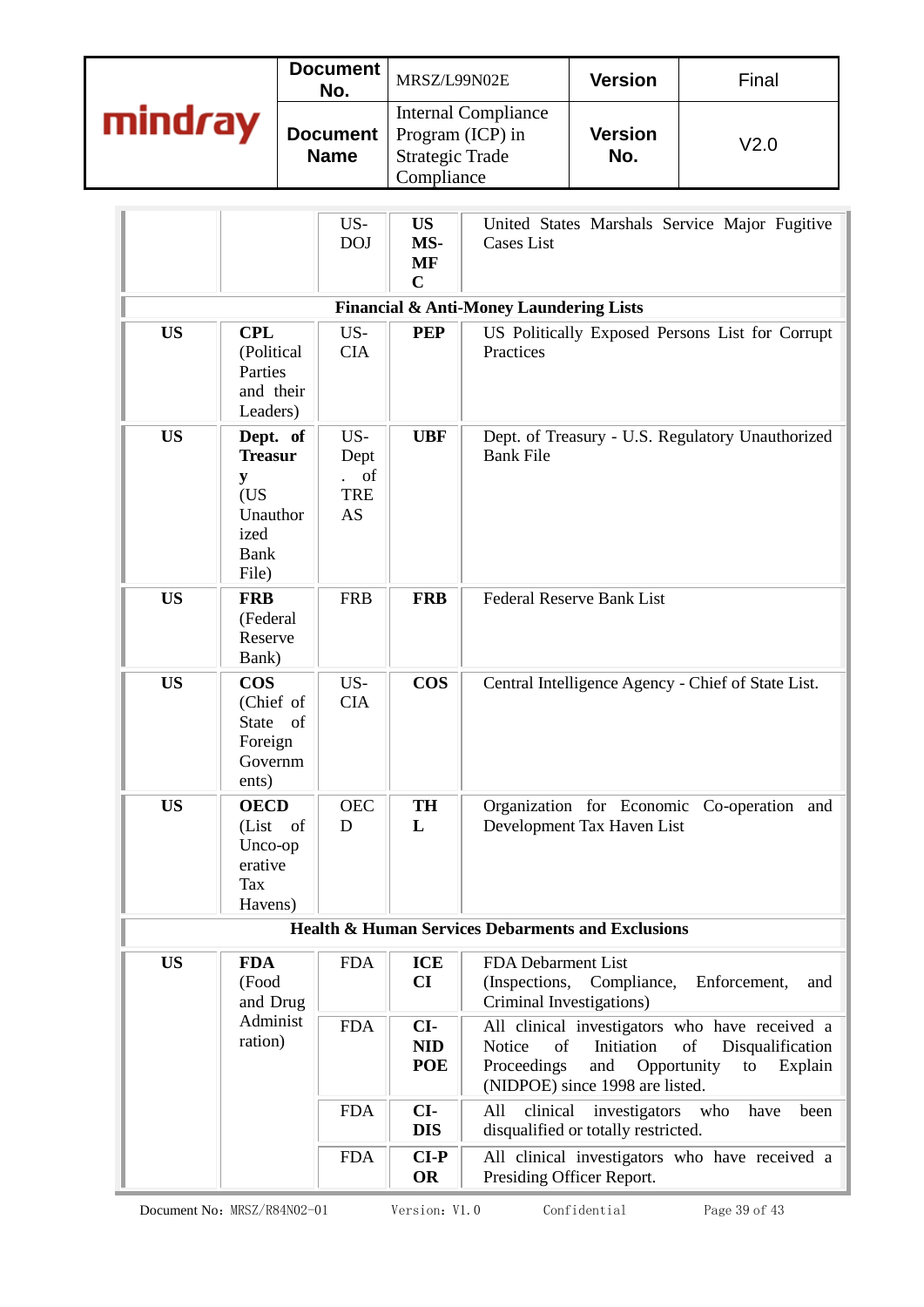|         | Document<br>No.                | MRSZ/L99N02E                                                                           | <b>Version</b>        | Final |
|---------|--------------------------------|----------------------------------------------------------------------------------------|-----------------------|-------|
| mindray | <b>Document</b><br><b>Name</b> | <b>Internal Compliance</b><br>Program (ICP) in<br><b>Strategic Trade</b><br>Compliance | <b>Version</b><br>No. | V2.0  |

|                                 |                                                                                                                   | <b>FDA</b>       | CI-<br><b>RES</b>     | All clinical investigators who have agreed to<br>certain restrictions with respect to their conduct of<br>clinical investigations.                                                                                                        |  |  |  |
|---------------------------------|-------------------------------------------------------------------------------------------------------------------|------------------|-----------------------|-------------------------------------------------------------------------------------------------------------------------------------------------------------------------------------------------------------------------------------------|--|--|--|
|                                 |                                                                                                                   | <b>FDA</b>       | CI-<br>AA<br>L        | All clinical investigators who, under regulations in<br>effect until 1987, have provided FDA with<br>adequate assurances of their future compliance<br>with requirements applicable to the use of<br>investigational drugs and biologics. |  |  |  |
| <b>US</b>                       | <b>OIG</b><br>(Office<br>of<br>the<br>Inspector<br>General)                                                       | <b>HHS</b>       | <b>LEI</b><br>E       | List of Excluded Individuals and Entities (LEIE)                                                                                                                                                                                          |  |  |  |
|                                 | <b>International Lists</b>                                                                                        |                  |                       |                                                                                                                                                                                                                                           |  |  |  |
| <b>Austral</b><br>ia            | <b>ADF</b><br>(Australi<br>an<br>Departm<br>of<br>ent<br>Foreign<br>Affairs<br>and<br>Trade)                      | AU               | <b>DFA</b><br>T       | Australian Government - Department of Foreign<br>Affairs and Trade.                                                                                                                                                                       |  |  |  |
| <b>Japan</b>                    | JPC<br>(Japanes<br>e<br>Proliferat<br>ion<br>Concerns                                                             | JP               | <b>ME</b><br>TI       | Ministry of Economy, Trade & Industry                                                                                                                                                                                                     |  |  |  |
| <b>Singap</b><br>ore            | <b>MAS</b><br>(Monetar<br>у<br>Authorit<br>of<br>У<br>Singapor<br>e)                                              | SG               | SG-<br><b>MA</b><br>S | Monetary Authority of Singapore Anti-Terrorism<br>Schedule                                                                                                                                                                                |  |  |  |
| Germa<br>ny                     | <b>BAFA</b><br>(Federal<br>Office of<br>Economi<br>and<br>$\mathbf{c}\mathbf{s}$<br>Export<br>Control-<br>Germany | <b>FOE</b><br>EC | CE                    | Country Embargo - Federal Office of Economics<br>and Export Control - BAFA Germany                                                                                                                                                        |  |  |  |
| $\ensuremath{\text{UN}}\xspace$ | <b>BES</b>                                                                                                        | EU,              | <b>FOL</b>            | EU/UK/UN Bank of England Sanctions                                                                                                                                                                                                        |  |  |  |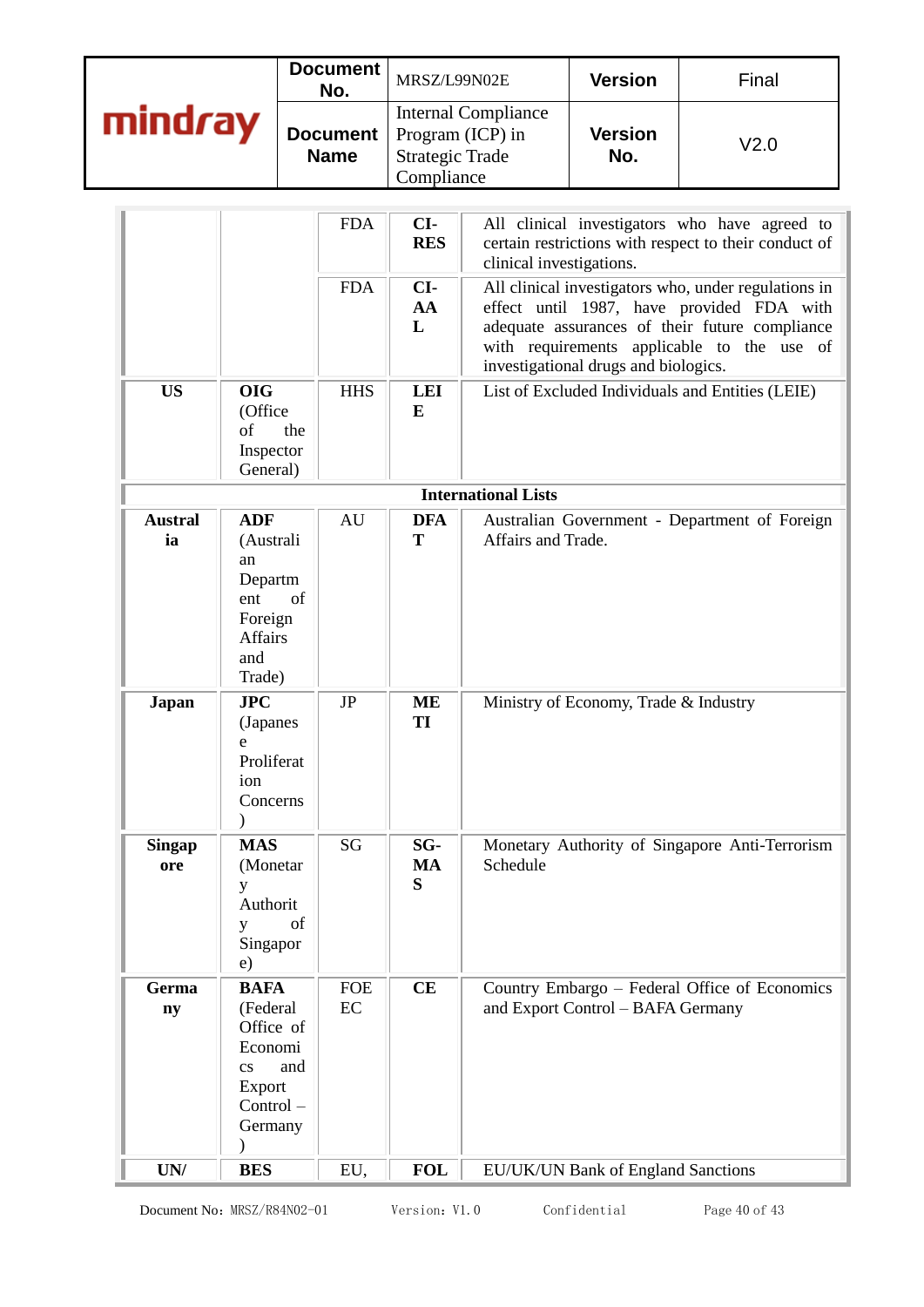|         | Document<br>No.                | MRSZ/L99N02E                                                                           | <b>Version</b>        | Final            |
|---------|--------------------------------|----------------------------------------------------------------------------------------|-----------------------|------------------|
| mindray | <b>Document</b><br><b>Name</b> | <b>Internal Compliance</b><br>Program (ICP) in<br><b>Strategic Trade</b><br>Compliance | <b>Version</b><br>No. | V <sub>2.0</sub> |

| UK/<br>(UN/EU/<br>EU<br>Bank of | UK,<br>$\ensuremath{\text{UN}}$        |                                                                |                                                |                                                                   |
|---------------------------------|----------------------------------------|----------------------------------------------------------------|------------------------------------------------|-------------------------------------------------------------------|
|                                 | England<br>Sanction                    | UK-<br><b>DTI</b>                                              | <b>CPL</b>                                     | UK Department of Trade and Agency - Counter<br>Proliferation List |
| s)                              | EU,<br>UK,<br>$\ensuremath{\text{UN}}$ | AL-<br>QAI<br>DA                                               | Bank of England Sanctions - Al-Qaida           |                                                                   |
|                                 | EU,<br>UK,<br><b>UN</b>                | BU<br>RM<br>$\mathbf{A}$                                       | Burma (Myanmar) HM Treasury Sanctions          |                                                                   |
|                                 | EU,<br>UK,<br>$\ensuremath{\text{UN}}$ | $\bf CO$<br><b>MO</b><br><b>ROS</b>                            | <b>Comoros HM Treasury Sanctions</b>           |                                                                   |
|                                 |                                        | EU,<br>UK,<br><b>UN</b>                                        | $\bf CO$<br><b>NG</b><br>$\mathbf{O}$          | Bank of England Sanctions - Congo                                 |
|                                 | EU,<br>UK,<br><b>UN</b>                | <b>DEB</b><br>AR                                               | Entire country debarment by UK-BIS             |                                                                   |
|                                 | EU,<br>UK,<br>$\ensuremath{\text{UN}}$ | <b>DPR</b><br>K                                                | North Korea HM Treasury Sanctions              |                                                                   |
|                                 | EU,<br>UK,<br><b>UN</b>                | EG<br><b>YPT</b>                                               | <b>Egypt HM Treasury Sanctions</b>             |                                                                   |
|                                 | EU,<br>UK,<br><b>UN</b>                | <b>GUI</b><br><b>NE</b><br>$\mathbf{A}$                        | <b>Guinea HM Treasury Sanctions</b>            |                                                                   |
|                                 |                                        | EU,<br>UK,<br><b>UN</b>                                        | <b>IRA</b><br>${\bf N}$                        | <b>Iran HM Treasury Sanctions</b>                                 |
|                                 | EU,<br>UK,<br><b>UN</b>                | <b>IRA</b><br>Q                                                | Bank of England Sanctions - Iraq               |                                                                   |
|                                 | EU,<br>UK,<br><b>UN</b>                | <b>IVO</b><br>$\mathbf{R}\mathbf{Y}$<br>$\bf CO$<br><b>AST</b> | <b>Bank of England Sanctions - Ivory Coast</b> |                                                                   |
|                                 | EU,<br>UK,<br>$\ensuremath{\text{UN}}$ | KO<br>RE<br>$\mathbf{A}$                                       | Korea HM Treasury Sanctions                    |                                                                   |
|                                 |                                        | EU,<br>UK,<br>$\ensuremath{\text{UN}}$                         | <b>LIB</b><br><b>ERI</b><br>$\mathbf{A}$       | Bank of England Sanctions - Liberia                               |
|                                 |                                        | EU,                                                            | <b>MY</b>                                      | <b>Myanmar HM Treasury Sanctions</b>                              |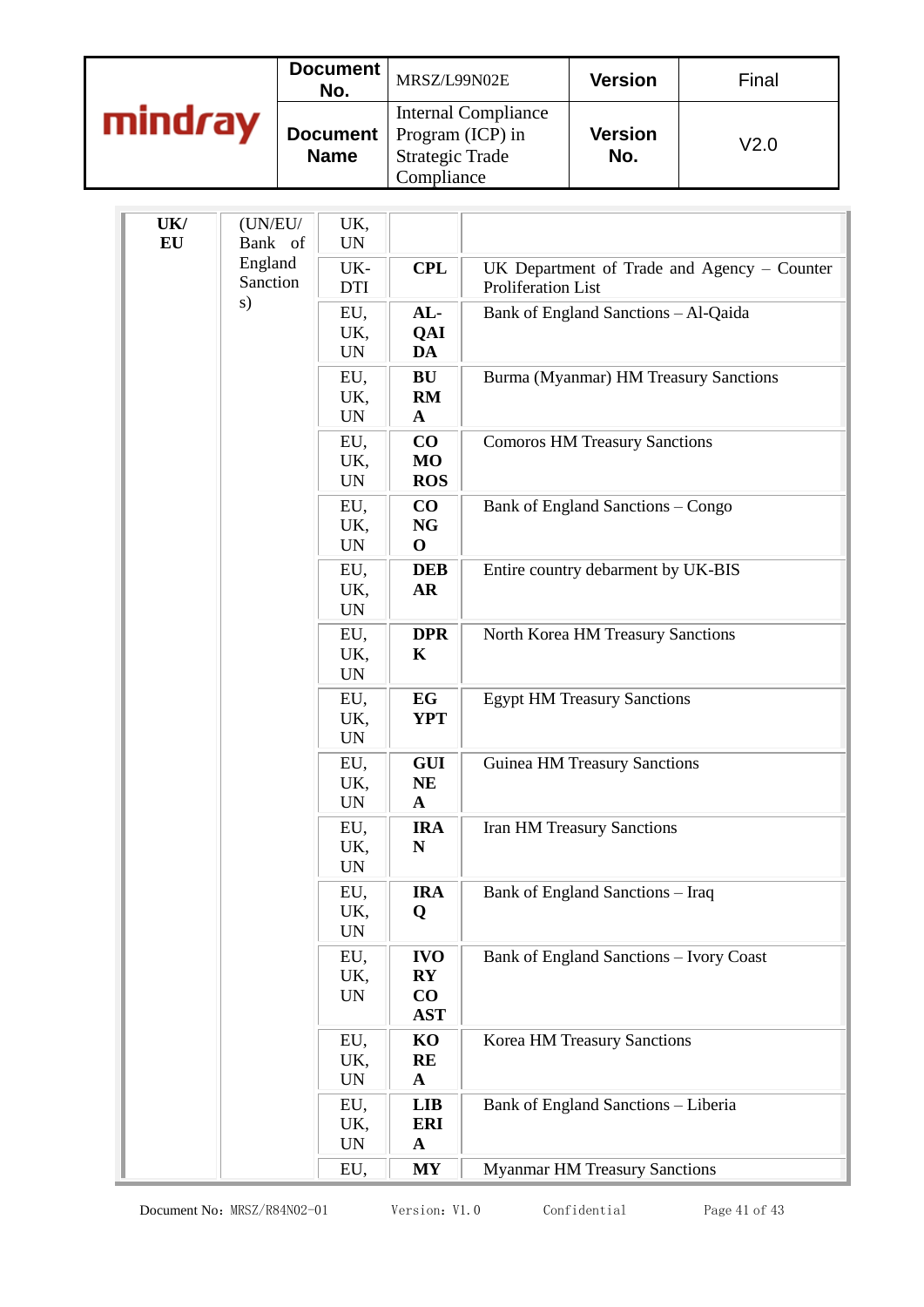|         | Document<br>No.                | MRSZ/L99N02E                                                                           | <b>Version</b>        | Final |
|---------|--------------------------------|----------------------------------------------------------------------------------------|-----------------------|-------|
| mindray | <b>Document</b><br><b>Name</b> | <b>Internal Compliance</b><br>Program (ICP) in<br><b>Strategic Trade</b><br>Compliance | <b>Version</b><br>No. | V2.0  |

|                |                                                         | UK,<br><b>UN</b>                       | AN<br>MA<br>$\mathbf R$                    |                                                                                          |  |
|----------------|---------------------------------------------------------|----------------------------------------|--------------------------------------------|------------------------------------------------------------------------------------------|--|
|                |                                                         | EU,<br>UK,<br><b>UN</b>                | SO <sub>1</sub><br>MA<br><b>LIA</b>        | Somalia HM Treasury Sanctions                                                            |  |
|                |                                                         | EU,<br>UK,<br><b>UN</b>                | <b>TAL</b><br><b>IBA</b><br>${\bf N}$      | <b>Taliban HM Treasury Sanctions</b>                                                     |  |
|                |                                                         | EU,<br>UK,<br><b>UN</b>                | <b>TER</b><br><b>RO</b><br><b>RIS</b><br>M | <b>Terrorism HM Treasury Sanctions</b>                                                   |  |
|                |                                                         | EU,<br>UK,<br>$\ensuremath{\text{UN}}$ | TU<br><b>NISI</b><br>$\mathbf{A}$          | Tunisia HM Treasury Sanctions                                                            |  |
|                |                                                         | EU,<br>UK,<br><b>UN</b>                | <b>ZIM</b><br><b>BAB</b><br>WE             | Bank of England Sanctions - Zimbabwe                                                     |  |
| Canad<br>a     | <b>CFI</b><br>(Canadia                                  | CA                                     | <b>FOL</b>                                 | Canadian<br>Office<br>of<br>the<br>Superintendent<br>of<br><b>Financial Institutions</b> |  |
|                | $\mathbf n$<br>Financial<br>Sanction                    | CA                                     | Al-<br>Qai<br>da                           | <b>Financial Sanctions Regime</b>                                                        |  |
|                | s)                                                      | CA                                     | EG<br><b>YPT</b><br>$-PE$<br>${\bf P}$     | <b>Egypt - Politically Exposed Foreign Persons</b>                                       |  |
|                |                                                         | CA                                     | TU<br><b>NISI</b><br>$A-P$<br>EP           | Tunisia - Politically Exposed Foreign Persons                                            |  |
|                |                                                         | CA                                     | <b>UN</b><br><b>AS</b>                     | <b>United Nations Act Sanctions</b>                                                      |  |
|                |                                                         | CA                                     | ZIM<br><b>BAB</b><br><b>WE</b>             | Zimbabwe - Canadian Economic Sanctions                                                   |  |
|                |                                                         | CA                                     | AC<br>L                                    | Canada's Area Control List                                                               |  |
|                | <b>RCMP</b><br>(Royal<br>Canadian<br>Mounted<br>Police) | CA                                     | <b>WA</b><br><b>NTE</b><br>D               | Royal Canadian Mounted Police Wanted List                                                |  |
| <b>Interna</b> | <b>IPL</b>                                              | Inter                                  | <b>INT</b>                                 | Interpol most wanted                                                                     |  |